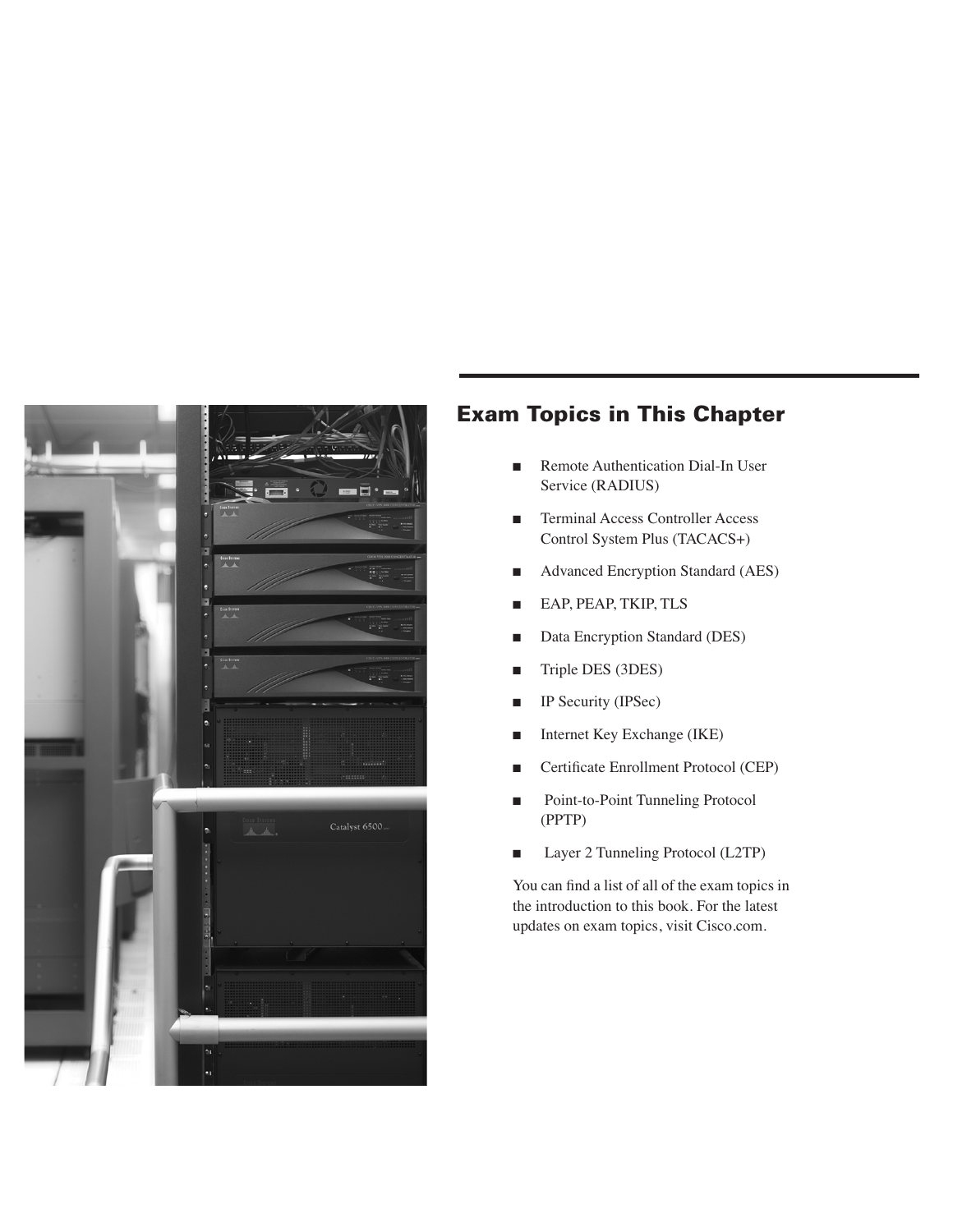# **C H <sup>A</sup> <sup>P</sup> <sup>T</sup> <sup>E</sup> <sup>R</sup> 4**

## **Security Protocols**

This chapter covers some of today's most widely used technologies that enable network administrators to ensure that sensitive data is secure from unauthorized sources.

Standards such as IP Security (IPSec) and encryption standards are covered, as are all the fundamental foundation topics you need to understand to master the topics covered in the CCIE Security written exam.

The chapter ends with a discussion of some of the security features used in wireless networking to improve security. Protocols such as Extensible Authentication Protocol (EAP), Protected Extensible Authentication Protocol (PEAP), Temporal Key Integrity Protocol (TKIP), Message Integrity Check (MIC), and Transport Layer Security (TLS) are discussed, all of which are newly defined protocols used to help secure vulnerable wireless networks.

This chapter covers the following topics:

- **Security protocol topics**—Sections are included for authentication, authorization, and accounting (AAA), RADIUS, and TACACS+.
- **Encryption Technology Overview—Covers encrypting IP using standard encryption such** as 3DES, AES, and IPSec. The mechanism used to authenticate encryption tunnels is also covered.
- **Certificate Enrollment Protocol**—Describes the Cisco-defined certificate management protocol, CEP, and how a device communicates with a Certificate Authority (CA).
- **EAP, PEAP, and TKIP**—Shows common new mechanisms used in the fight to keep intruders and hackers away from wireless networks.

### **"Do I Know This Already?" Quiz**

The purpose of this assessment quiz is to help you determine how to spend your limited study time.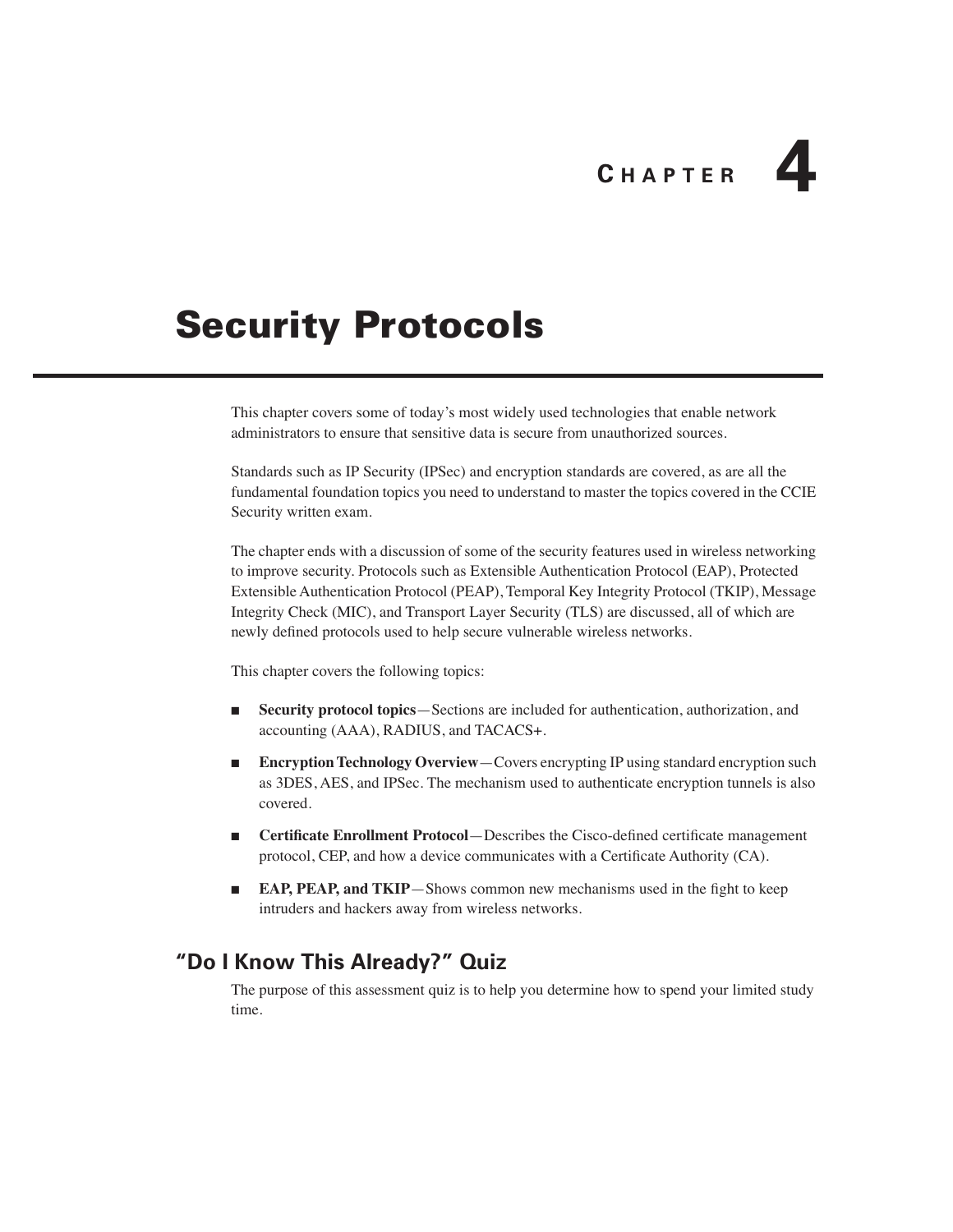If you can answer most or all of these questions, you might want to skim the "Foundation Topics" section and return to it later, as necessary. Review the "Foundation Summary" section and answer the questions at the end of the chapter to ensure that you have a strong grasp of the material covered.

If you already intend to read the entire chapter, you do not necessarily need to answer these questions now. If you find these assessment questions difficult, read through the entire "Foundation Topics" section and review it until you feel comfortable with your ability to answer all of these questions and the "Q  $\&$  A" questions at the end of the chapter.

Answers to these questions can be found in Appendix A, "Answers to Quiz Questions."

- **1.** What are the three components of AAA? (Choose the three best answers.)
	- **a.** Accounting
	- **b.** Authorization
	- **c.** Adapting
	- **d.** Authentication
- **2.** What Cisco IOS command must be issued to start AAA on a Cisco router?
	- **a.** aaa old-model
	- **b.** aaa model
	- **c.** aaa new model
	- **d.** aaa new-model
	- **e.** aaa new\_model
- **3.** What mathematical algorithm initiates an encrypted session between two routers by exchanging public keys over an insecure medium such as the Internet?
	- **a.** Routing algorithm
	- **b.** Diffie-Hellman algorithm
	- **c.** The switching engine
	- **d.** The stac compression algorithm
- **4.** Can you configure RADIUS and TACACS+ to be used on the same router?
	- **a.** No.
	- **b.** Yes, provided you have the same lists names applied to the same interfaces.
	- **c.** Yes, provided you have the different lists names applied to the same interfaces.
	- **d.** Yes, provided you have the different list names applied to different interfaces.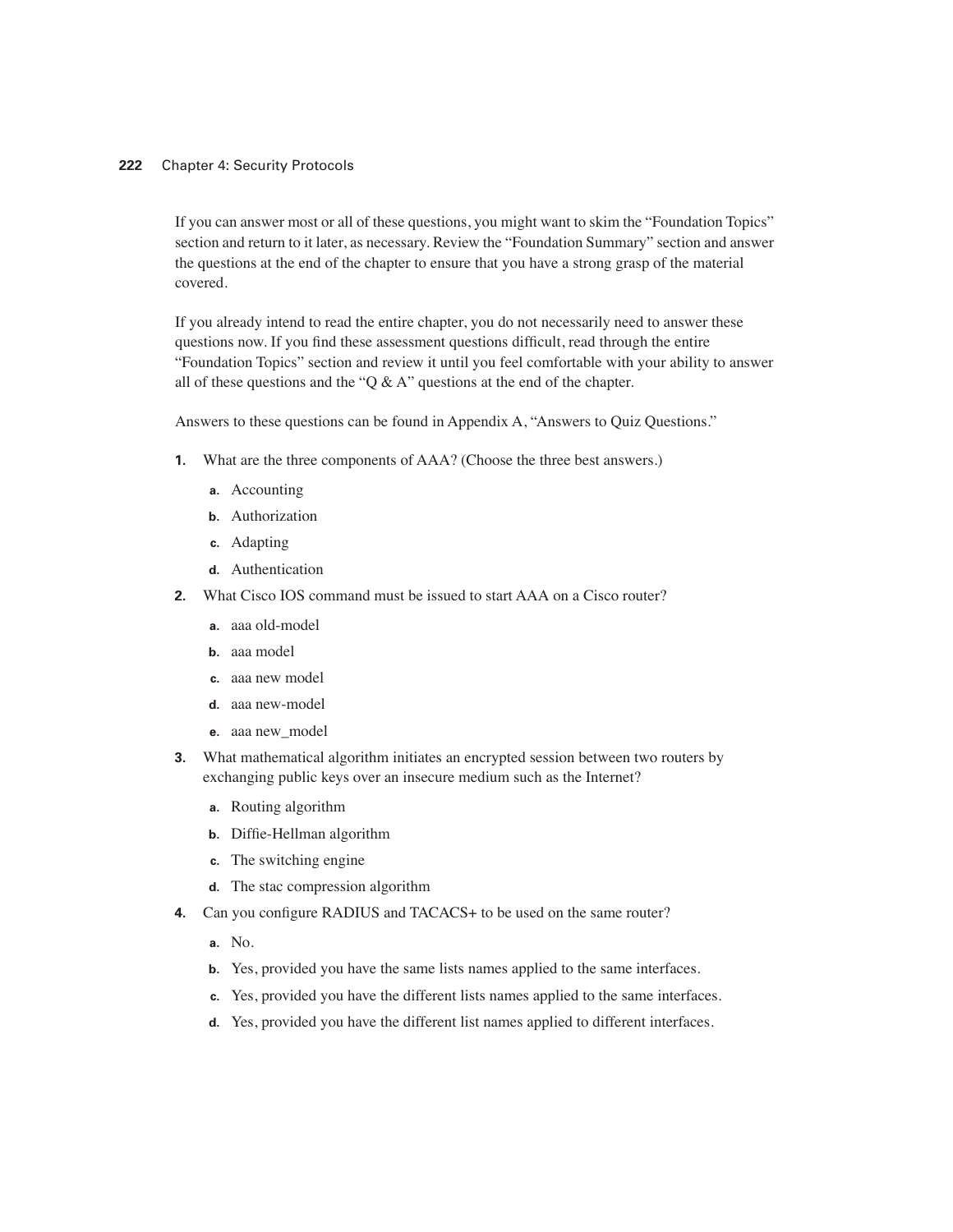- **5.** How do you remotely launch ACS to a Windows 2000 device? (The remote IP address is 10.1.1.1 and the client is Internet Explorer.)
	- **a.** Type launch.
	- **b.** Type 10.1.1.1.
	- **c.** Type 10.1.1.1:2002.
	- **d.** Type 10.1.1.1:8080.
- **6.** What RADIUS attribute is used by vendors and not predefined by RFC 2138?
	- **a.** 1
	- **b.** 2
	- **c.** 3
	- **d.** 4
	- **e.** 13
	- **f.** 26
	- **g.** 333
	- **h.** 33
- **7.** RADIUS can support which of the following protocols?
	- **a.** PPP
	- **b.** OSPF
	- **c.** AppleTalk
	- **d.** IPX
	- **e.** NLSP
- **8.** When a RADIUS server identifies the wrong password entered by the remote user, what packet type is sent?
	- **a.** ACCEPT-USER
	- **b.** REJECT-USERS
	- **c.** REJECT-DENY
	- **d.** REJECT-ACCEPT
	- **e.** REJECT-ERROR
	- **f.** ACCESS-REJECT
- **9.** Identify the false statement about RADIUS.
	- **a.** RADIUS is a defined standard in RFC 2138/2139.
	- **b.** RADIUS runs over TCP port 1812.
	- **c.** RADIUS runs over UDP port 1812.
	- **d.** RADIUS accounting information runs over port 1646.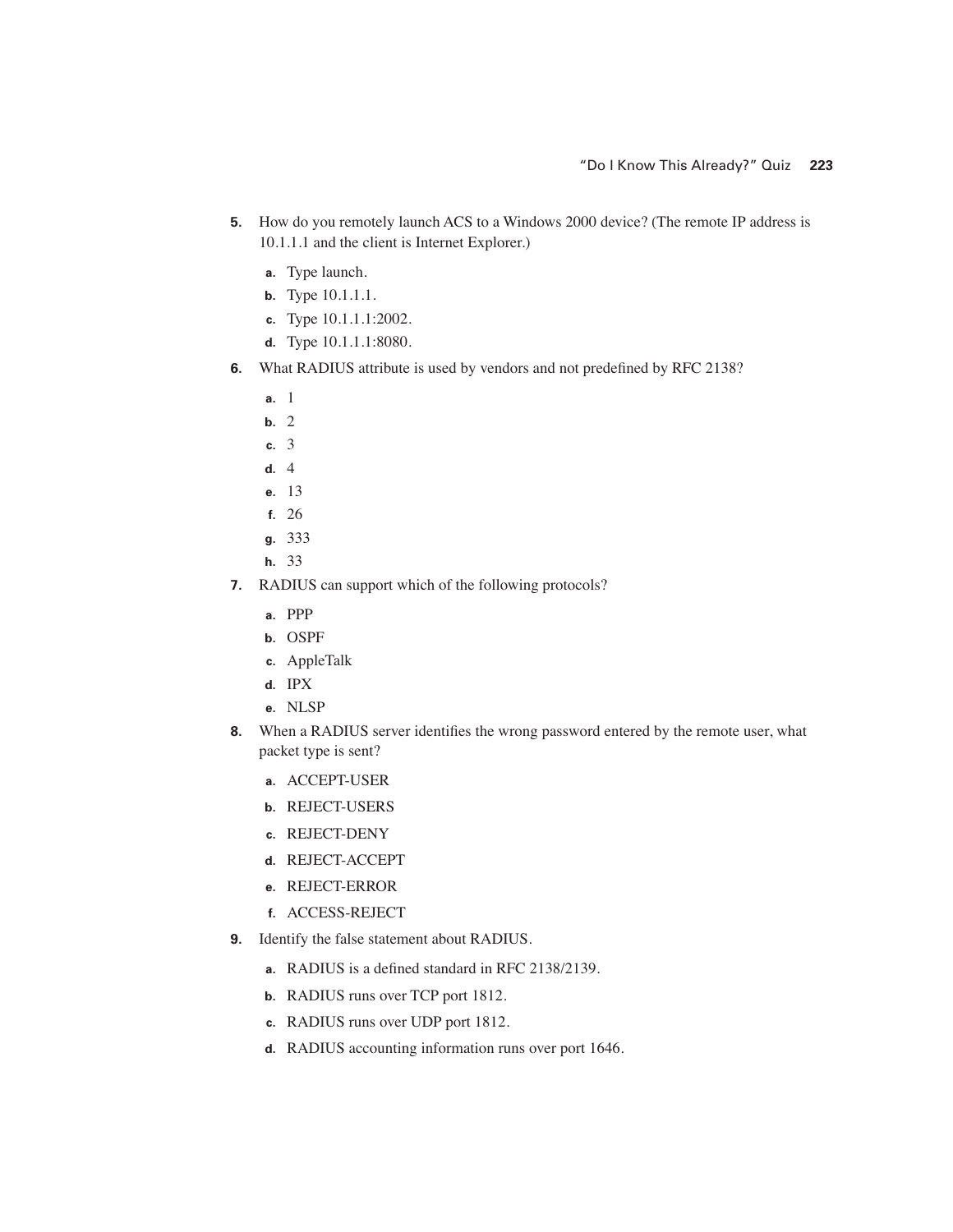- **224** Chapter 4: Security Protocols
	- **10.** What is the RADIUS key for the following configuration? If this configuration is not valid, why isn't it? (Assume that this configuration is pasted into Notepad and not on an active router.)

```
aaa authentication login use-radius group radius local
aaa authentication ppp user-radius if-needed group radius
aaa authorization exec default group radius
aaa authorization network default group radius
radius-server 3.3.3.3
radius-server key IlovemyMum
```
- **a.** The RADIUS key is IlovemyMum, and it is a valid configuration.
- **b.** The RADIUS key is Ilovemymum, and it is a valid configuration.
- **c.** This configuration will not work because the command **aaa new-model** is missing**.**
- **d.** The RADIUS key is 3.3.3.3, and it is a valid configuration.
- **11.** What is the RADIUS key for the following configuration?

```
aaa new-model
```

```
aaa authentication login use-radius group radius local
aaa authentication ppp user-radius if-needed group radius
aaa authorization exec default group radius
aaa authorization network default group radius
radius-server 3.3.3.3
radius-server key IlovemyMum
```
- **a.** The RADIUS key is IlovemyMum.
- **b.** The RADIUS key is Ilovemymum.
- **c.** No RADIUS key exists.
- **d.** The RADIUS key is 3.3.3.3.
- **12.** What versions of TACACS does Cisco IOS support? (Select the best three answers.)
	- **a.** TACACS+
	- **b.** TACACS
	- **c.** Extended TACACS
	- **d.** Extended TACACS+
- **13.** TACACS+ is transported over which TCP port number?
	- **a.** 520
	- **b.** 23
	- **c.** 21
	- **d.** 20
	- **e.** 49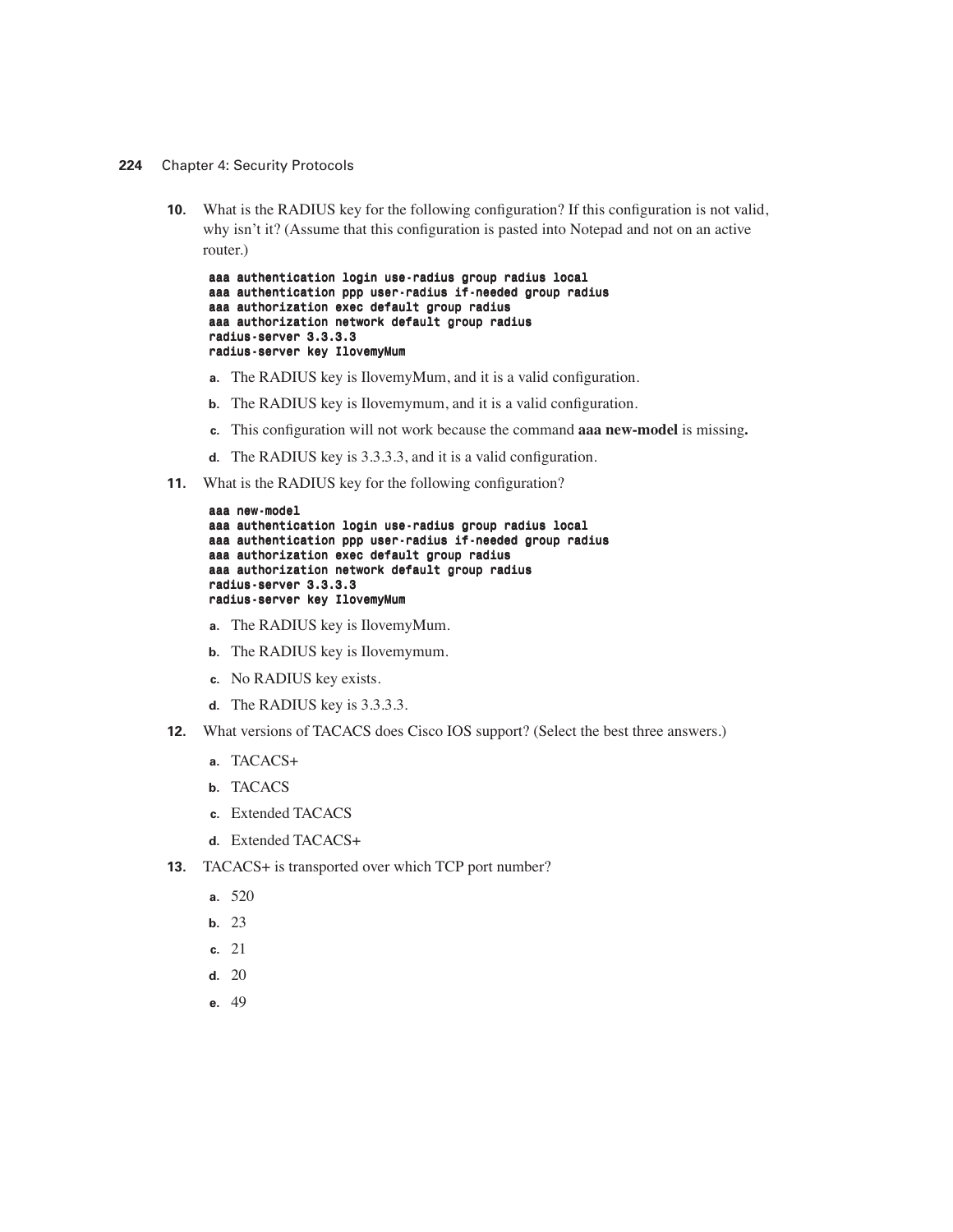**14.** What is the predefined RADIUS server key for the following configuration?

radius-server host 3.3.3.3 radius-server key CCIEsrock

- **a.** 3.3.3.3
- **b.** Not enough data
- **c.** CCIESROCK
- **d.** CCIEsRock
- **e.** CCIEsrock
- **15.** What does the following command accomplish?

### tacacs\_server host 3.3.3.3

- **a.** Defines the remote TACACS+ server as 3.3.3.3
- **b.** Defines the remote RADIUS server as 3.3.3.3
- **c.** Nothing, because it is not a valid IOS command
- **d.** Configures a Radius server 3.3.3.3
- **e.** An Invalid IOS command
- **16.** Which of the following protocols does TACACS+ support?
	- **a.** PPP
	- **b.** AppleTalk
	- **c.** NetBIOS
	- **d.** All of these
- **17.** Which of the following key lengths are *not* supported by AES?
	- **a.** 64
	- **b.** 128
	- **c.** 192
	- **d.** 256
	- **e.** 512
- **18.** What is the number of bits used with a standard DES encryption key?
	- **a.** 56 bits
	- **b.** 32 bits; same as IP address
	- **c.** 128 bits
	- **d.** 256 bits
	- **e.** 65,535 bits
	- **f.** 168 bits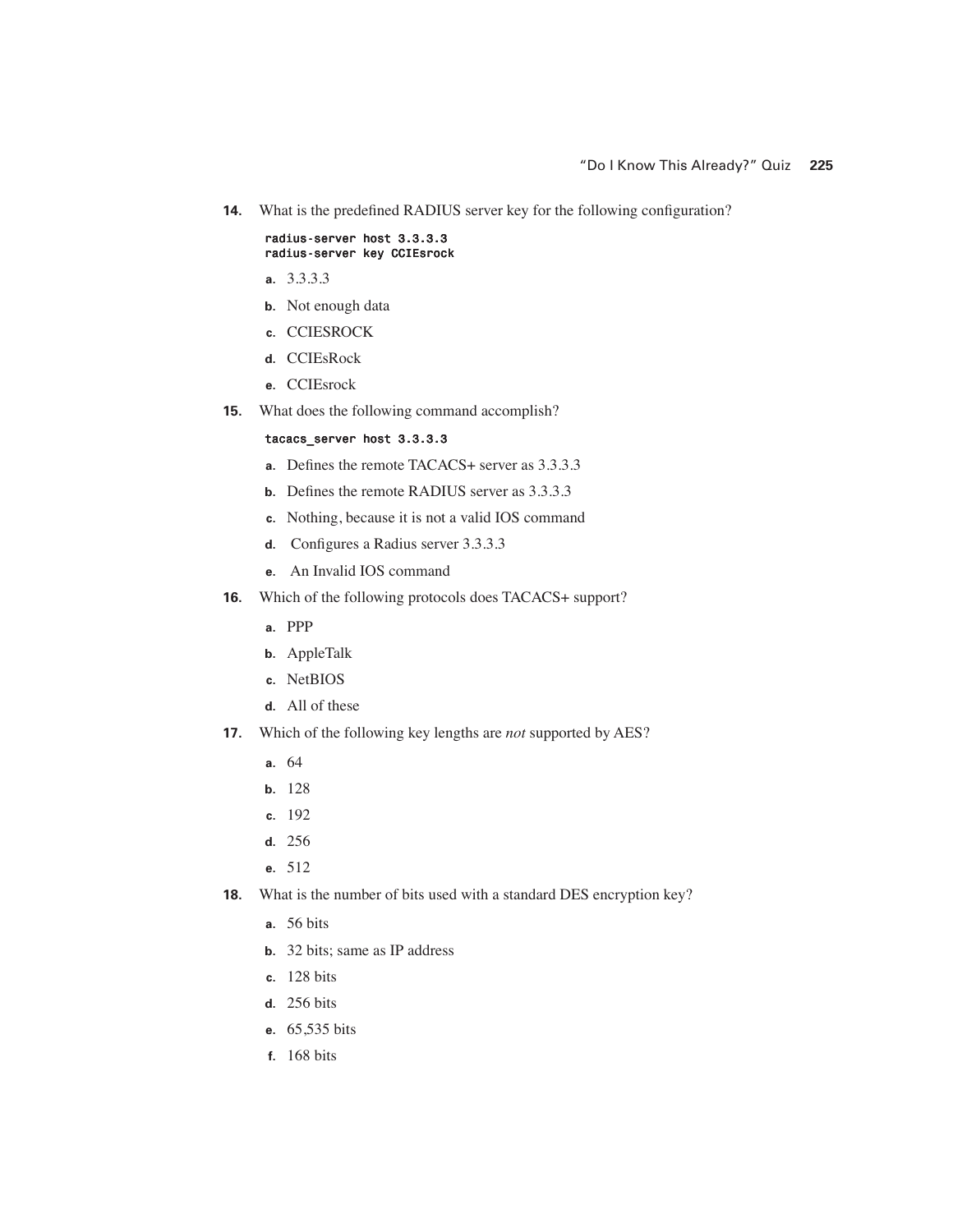- **19.** What is the number of bits used with a 3DES encryption key?
	- **a.** 56 bits
	- **b.** 32 bits; same as IP address
	- **c.** 128 bits
	- **d.** 256 bits
	- **e.** 65,535 bits
	- **f.** 168 bits
- **20.** In IPSec, what encapsulation protocol encrypts only the data and not the IP header?
	- **a.** ESP
	- **b.** AH
	- **c.** MD5
	- **d.** HASH
- **21.** In IPSec, what encapsulation protocol encrypts the entire IP packet?
	- **a.** ESH
	- **b.** ESP
	- **c.** AH
	- **d.** MD5
	- **e.** HASH
- **22.** Which of the following is AH's IP number?
	- **a.** 23
	- **b.** 21
	- **c.** 50
	- **d.** 51
	- **e.** 500
	- **f.** 444
- **23.** Which of the following is ESP's IP number?
	- **a.** 23
	- **b.** 21
	- **c.** 50
	- **d.** 51
	- **e.** 500
	- **f.** 444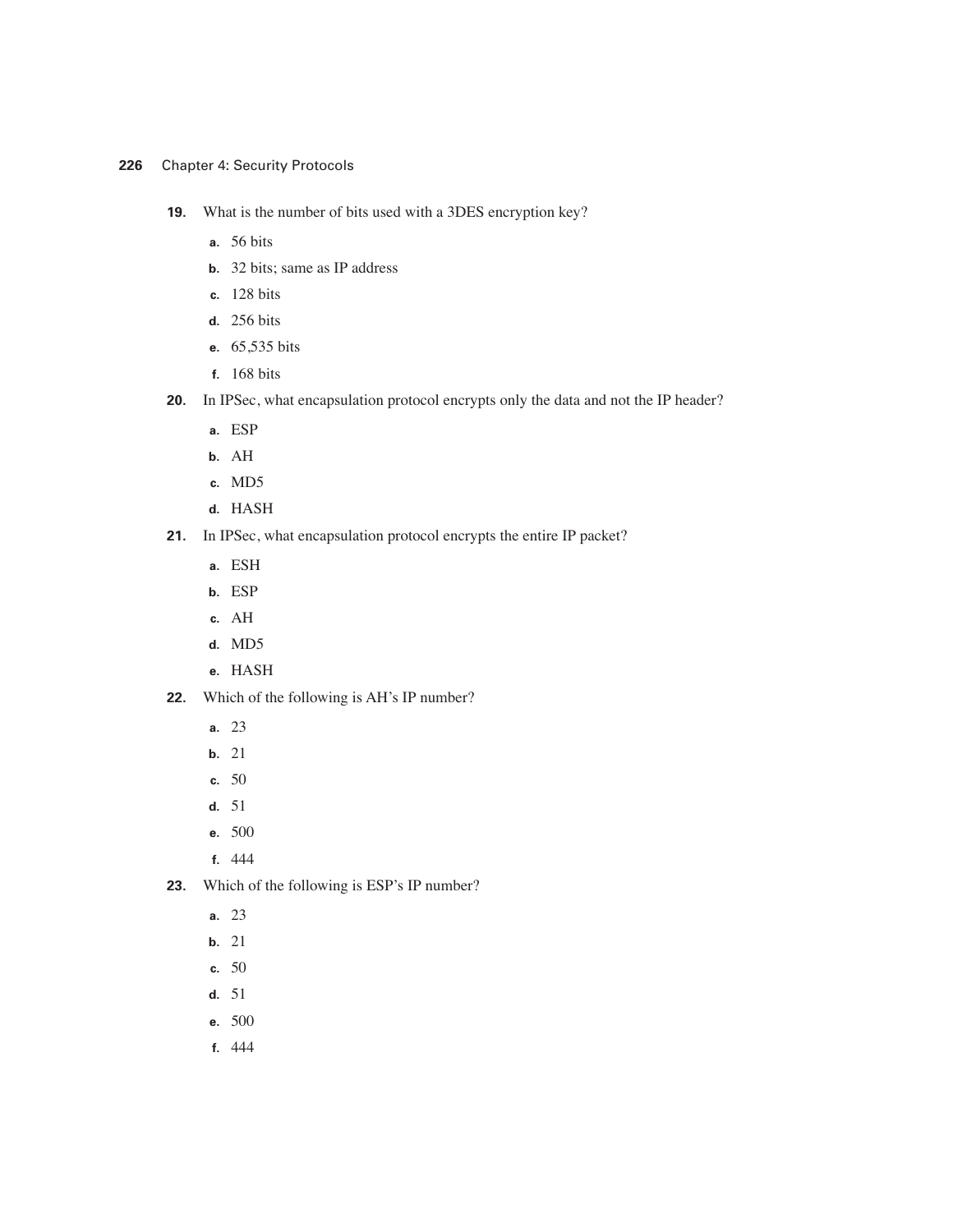### "Do I Know This Already?" Quiz **227**

- **24.** Which of the following is *not* part of IKE phase I negotiations?
	- **a.** Authenticating IPSec peers
	- **b.** Exchanging keys
	- **c.** Establishing IKE security
	- **d.** Negotiating SA parameters
- **25.** Which of the following is *not* part of IKE phase II?
	- **a.** Negotiating IPSec SA parameters
	- **b.** Periodically updating IPSec SAs
	- **c.** Occasionally updating SAs (at most, once a day)
	- **d.** Establishing IPSec security parameters
- **26.** Which is the fastest mode in IPSec?
	- **a.** Main mode
	- **b.** Fast mode
	- **c.** Aggressive mode
	- **d.** Quick mode
- **27.** Certificate Enrollment Protocol (CEP) runs over what TCP port number? (Choose the best two answers.)
	- **a.** Same as HTTP
	- **b.** Port 80
	- **c.** Port 50
	- **d.** Port 51
	- **e.** Port 333
	- **f.** Port 444
- **28.** Which of the following are new features aimed at increasing wireless security? (Choose the best four answers.)
	- **a.** TKIP
	- **b.** AES
	- **c.** EAP
	- **d.** PEAP
	- **e.** MIC
	- **f.** 802.1D
	- **g.** ESP
	- **h.** AH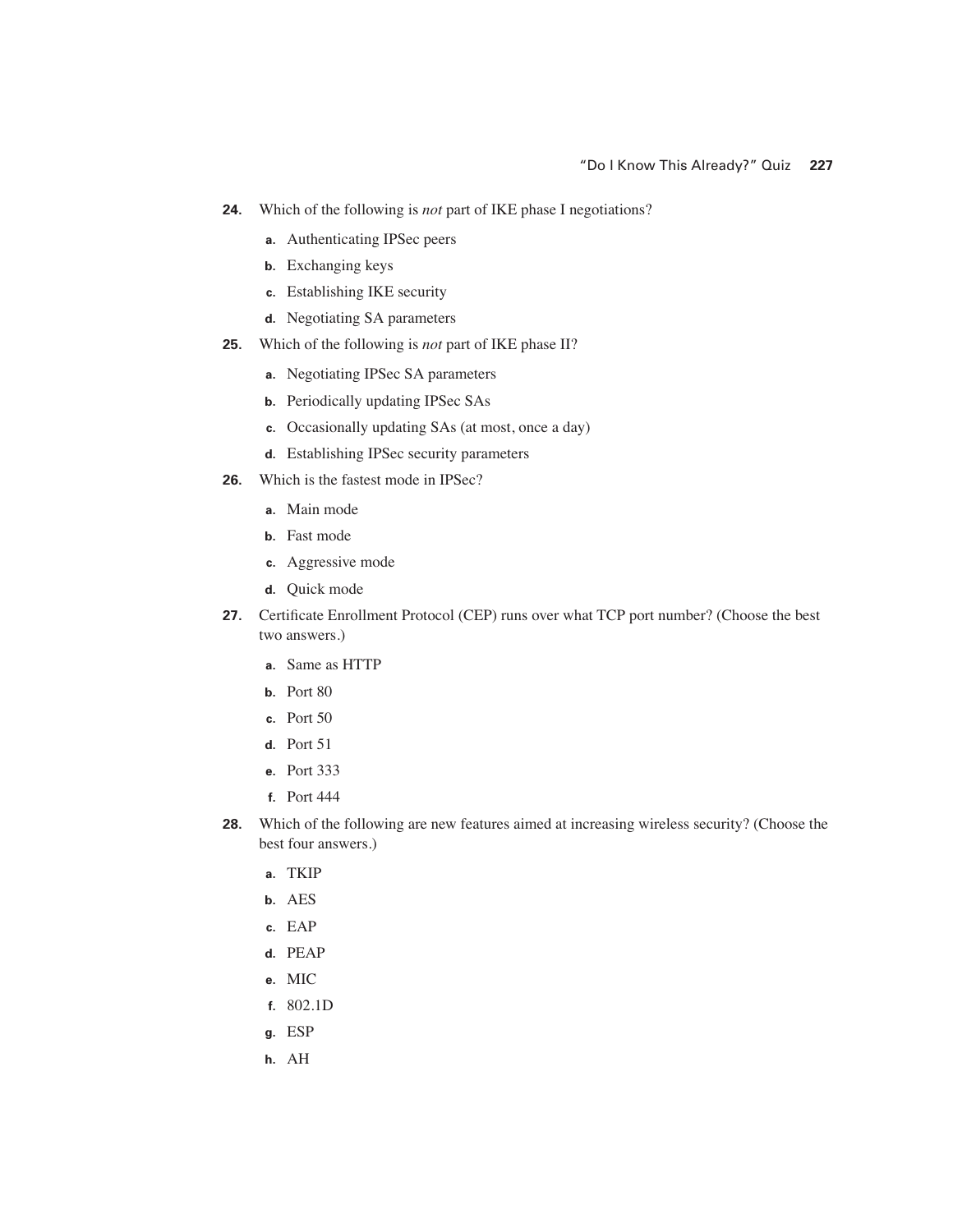### **Foundation Topics**

### **Authentication, Authorization, and Accounting**

Authentication, authorization, and accounting (AAA, pronounced triple A) provides security to Cisco IOS routers and network devices beyond the simple user authentication available on IOS devices.

AAA provides a method to identify which users are logged into a router and each user's authority level. AAA also provides the capability to monitor user activity and provide accounting information.

In today's IP networks, access to network data is available in a variety of methods, including the following:

- PSTN dialup modems
- ISDN dialup
- Internet access through virtual private networks (VPNs)

The AAA model is defined as follows:

- **Authentication**—Who are you?
- Authorization—What resources are you permitted to use?
- **Accounting**—What resources were accessed, at what time, by whom, and what commands were issued?

The three phases ensure that legitimate users are permitted access. A remote user must be authenticated before being permitted access to network resources.

Authentication allows the user to submit a username and password and permits challenges and responses. After the user is authenticated, authorization defines what services or resources in the network users are permitted access to. The operations permitted here can include IOS-privileged EXEC commands. For example, a user might type commands but be permitted to use only certain **show** and **debug** commands for which the user is authorized.

Accounting allows the network administrator to log and view what was actually performed (for example, if a Cisco router was reloaded or the configuration was changed). Accounting ensures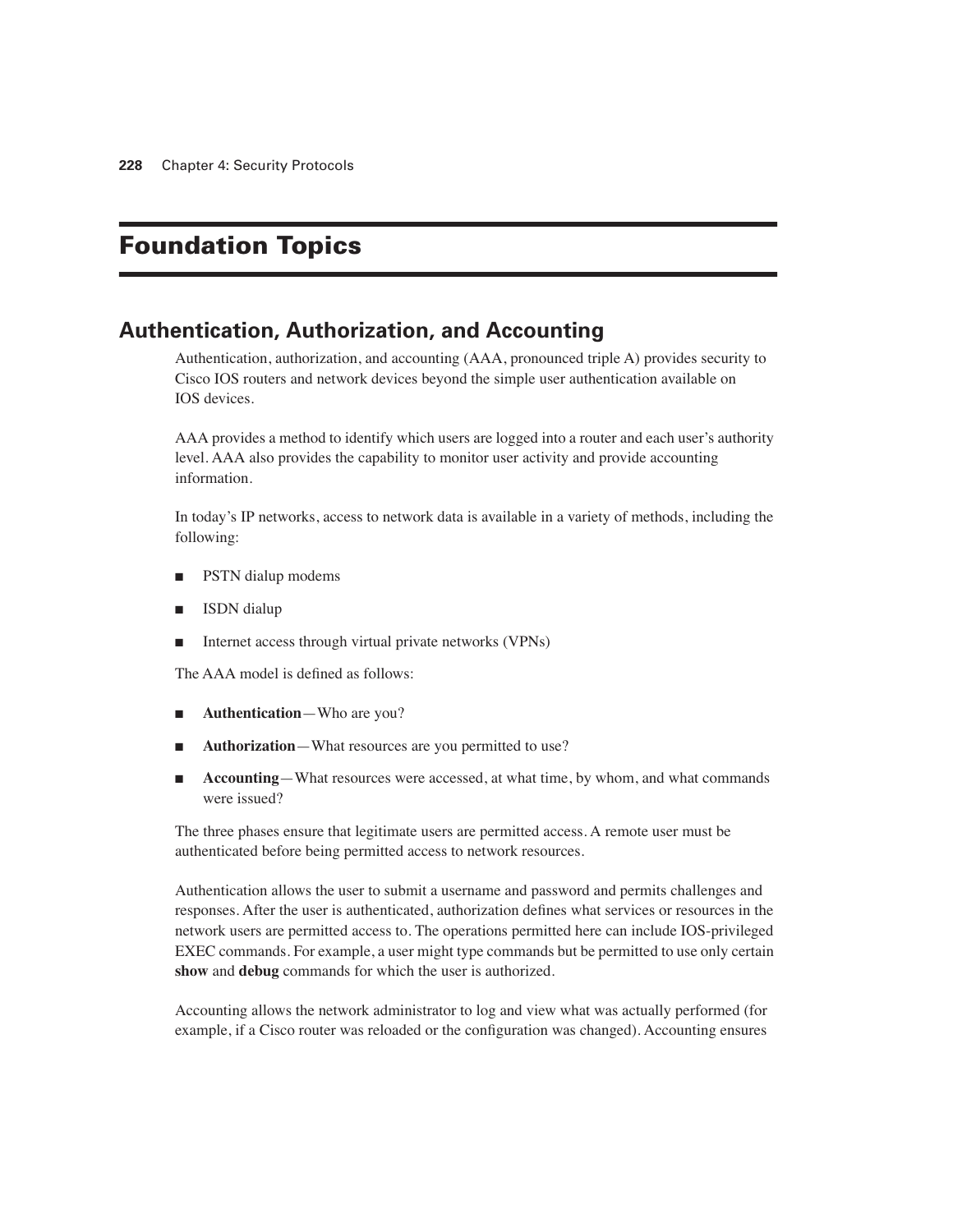that an audit will enable network administrators to view what was performed and at what time it was performed. Accounting keeps track of the information needed to audit and report network resource usage. This typically includes the username, the start and stop time of login, and the commands typed by the user.

**NOTE** To start AAA on a Cisco router, issue the following IOS command: *aaa new-model*

Figure 4-1 displays a typical secure network scenario.

**Figure 4-1** *Secure Network Access*



The users could be dialup users running async (in this case, PSTN) or using ISDN with Point-to-Point Protocol (PPP). The network access server (NAS) ensures that only authenticated users have access to the secure network; it maintains resources and accounting information.

Authorization tells which resources, or host devices, are authorized to be accessed (such as FTP servers). The NAS implements the AAA protocols and also collects data regarding what network resources were accessed. The NAS can also ensure that devices in the secured network require authentication. For example, the users in Figure 4-1 who are accessing Router R1 require a valid username/password pairing to enter any IOS commands.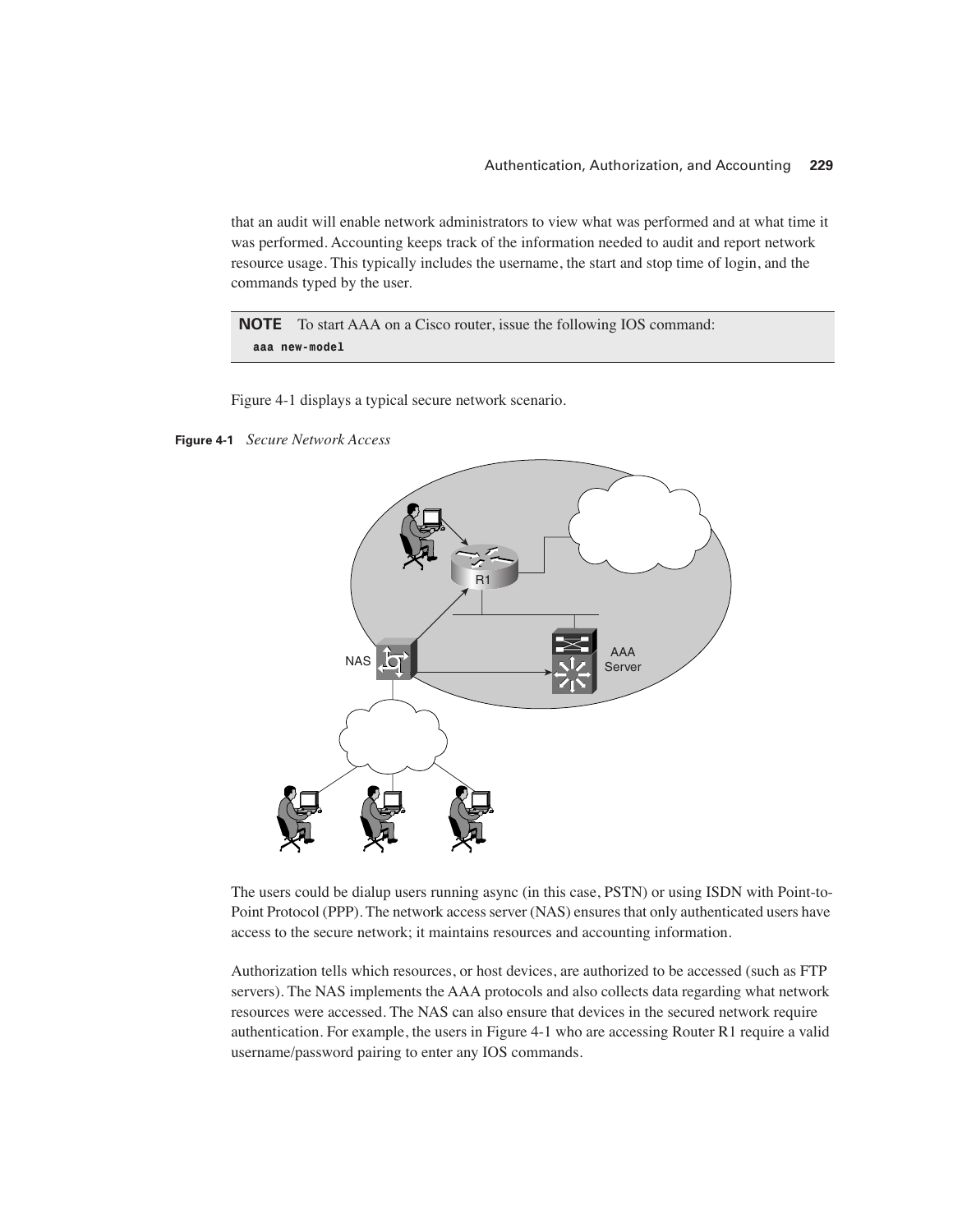The following sections further define what authentication, authorization, and accounting are by discussing a common Cisco IOS router example.

### **Authentication**

Authentication allows administrators to identify who can connect to a router by including the user's username and password. Normally, when a user connects to a router remotely by Telnet, the user must supply only a password, and the administrator has no way of knowing the user's username. You can, however, configure local usernames and passwords on a Cisco IOS router, but this does not scale well and it is not very secure. Configuring a small set of routers with individual usernames and passwords (IOS syntax **username** *username* **password** *password*) is fine, but doing so for large networks would be a difficult exercise to manage. Centrally locating the usernames and passwords is a better solution because only a few devices need to be updated and maintained. Also, users are not logged, and their configuration changes are not monitored without further configuration changes made on each individual router.

Example 4-1 displays a sample code snippet of a remote user accessing a AAA-configured Cisco router by Telnet.

**Example 4-1** *Username/Password Pair Entry*

```
Sydney>telnet San-Fran
Trying san-fran (10.99.1.1)... Open User Access Verification
Username: drewrocks
Password: xxxxxxxx
San-Fran>
```
As you can see in Example 4-1, the user must enter a valid username and password to gain access to the router. Typically, a database containing the valid usernames resides locally on the router or on a remote security server.

### **Authorization**

Authorization comes into play after authentication. Authorization allows administrators to control the level of access users have after they successfully gain access to the router. Cisco IOS allows certain access levels (called *privilege levels*) that control which IOS commands the user can issue. For example, a user with a privilege level of 0 cannot issue many IOS commands. There are five commands at privilege level 0: **disable**, **enable**, **exit**, **help**, and **logout**. A user with a privilege level of 15 can perform all valid IOS commands. The local database or remote security server can grant the required privilege levels.

Remote security servers, such as RADIUS and TACACS+, authorize users for specific rights by associating attribute-value (AV) pairs, which define those rights with the appropriate user. AAA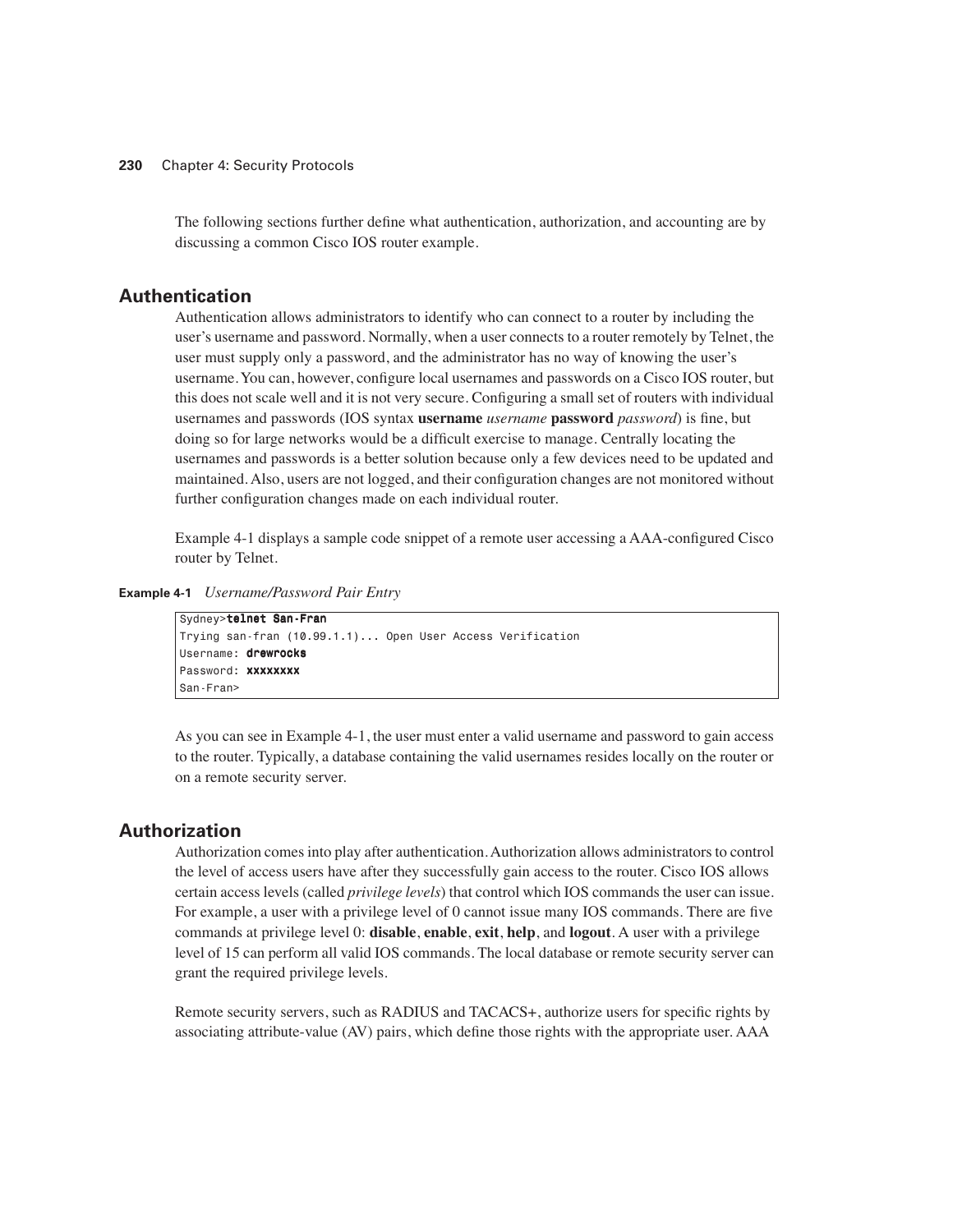authorization assembles a set of attributes that describes what the user is authorized to perform. These attributes are compared with the information contained in a database for a given user, and the result is returned to AAA to determine the user's actual permissions and restrictions.

**NOTE** You can display the user's privilege level on a Cisco router with the **show privilege** command. The following code displays the privilege level when the enable password has already been entered:

```
R1#show privilege 
Current privilege level is 15
```
The higher the privilege, the more capabilities a user has with the IOS command set.

### **Accounting**

Accounting occurs after authentication and authorization have been completed. Accounting allows administrators to collect information about users. Specifically, administrators can track which user logged into which router, which IOS commands a user issued, and how many bytes were transferred during a user's session. For example, accounting enables administrators to monitor which routers have had their configurations changed. Accounting information can be collected by a remote security server.

To display local account information on a Cisco router collecting accounting information, issue the **show accounting** IOS command. Example 4-2 displays sample output when the command is issued on Router R1. (Note that for Cisco IOS 12.2T and higher, the command has changed to **show aaa user all**.)

**Example 4-2 show accounting Command**

```
R1#show accounting
Active Accounted actions on Interface Serial0:1, User jdoe Priv 1
 Task ID 15, Network Accounting record, 00:00:18 Elapsed
  task_id=15 timezone=PDT service=ppp mlp-links-max=4 mlp-links-current=4
protocol=ip addr=119.0.0.2 mlp-sess-id=1 
     Overall Accounting Traffic
       Starts Stops Updates Active Drops
Exec 0 0 0 0 0 0
Network 8 4 0 4 0
Connect 0 0 0 0 0
Command 0 0 0 0 0 0
Rsrc-mgmt 1 0 0 1 0
System 0 0 0 0 0
 User creates:21, frees:9, Acctinfo mallocs:15, frees:6
Users freed with accounting unaccounted for:0
Queue length:0
```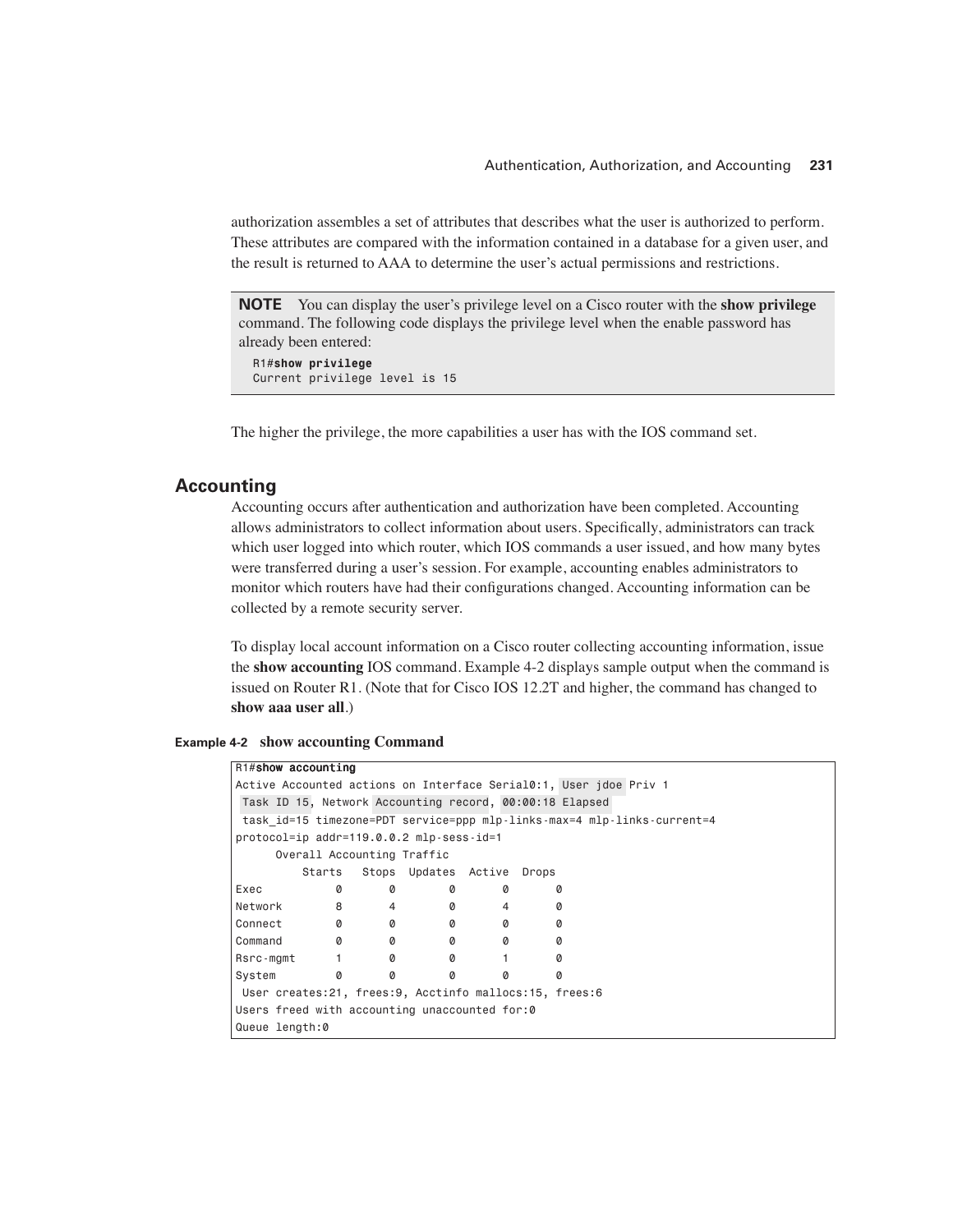Table 4-1 describes the fields contained in Example 4-2.

### **Table 4-1 show accounting** *Fields*

| <b>Field</b>             | <b>Description</b>                              |  |
|--------------------------|-------------------------------------------------|--|
| User                     | The user's ID                                   |  |
| Priv                     | The user's privilege level $(0-15)$             |  |
| <b>Task ID</b>           | Each accounting session's unique identifier     |  |
| <b>Accounting Record</b> | Type of accounting session                      |  |
| Elapsed                  | Length of time (hh:mm:ss) for this session type |  |

Rather than maintain a separate database with usernames, passwords, and privilege levels, you can use external security servers to run external security protocols—namely RADIUS and TACACS.

These security server protocols stop unauthorized access to your network. The following sections review these two security protocols.

### **Security Server Protocols**

In many circumstances, AAA uses security protocols to administer its security functions. If your router or access server is acting as an NAS, AAA is the means through which you establish communication between your NAS and your RADIUS, TACACS+, or Kerberos security server.

### **Remote Authentication Dial-In User Service**

RADIUS is a client/server-based system that secures a Cisco network against intruders. Implemented in Cisco IOS, RADIUS sends authentication requests to a RADIUS server. RADIUS was created by Livingston Enterprises and is now defined in RFCs 2865/2866 (RFCs 2138/2139 are now obsolete).

A RADIUS server is a device that has the RADIUS daemon or application installed. RADIUS must be used with AAA to enable the authentication, authorization, and accounting of remote users when using Cisco IOS routers.

When a RADIUS server authenticates a user, the following events occur:

- **1.** The user is prompted for and enters a username and password.
- **2.** The username and encrypted password are sent over the network to the RADIUS server. These events are sent via the packet format known as Access-Request.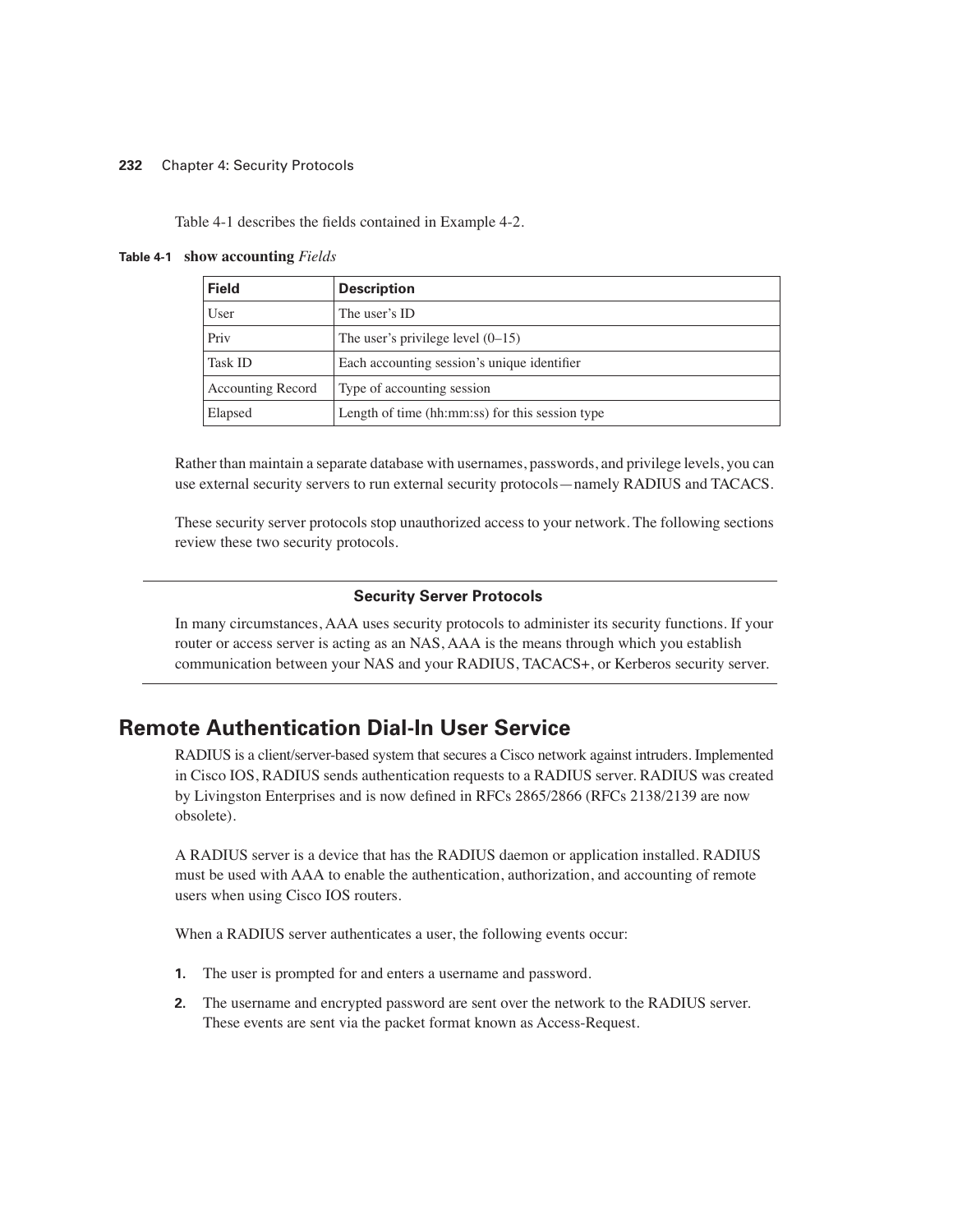**3.** The user receives one of the following responses from the RADIUS server:

**ACCESS-ACCEPT**—The user is authenticated.

**ACCESS-REJECT**—The user is not authenticated and is prompted to re-enter the username and password, or access is denied. The RADIUS server sends this response when the user enters an invalid username/password pairing.

**ACCESS-CHALLENGE**—A challenge is issued by the RADIUS server. The challenge collects additional data from the user.

**CHANGE PASSWORD**—The RADIUS server issues a request asking the user to select a new password.

An ACCESS-ACCEPT or ACCESS-REJECT response may contain additional information for services that the user can access, including Telnet, rlogin, or local-area transport (LAT) connections, and PPP, Serial Line Internet Protocol (SLIP), or EXEC services.

RADIUS is commonly used when PPP is used. Figure 4-2 displays a typical PPP connection request to a RADIUS server.





The RADIUS server accepts or rejects a username and password pair. In some instances, a user might be asked to enter more information (this is called a challenge response). For example, if a user's password has expired, a RADIUS server prompts the user for a new password.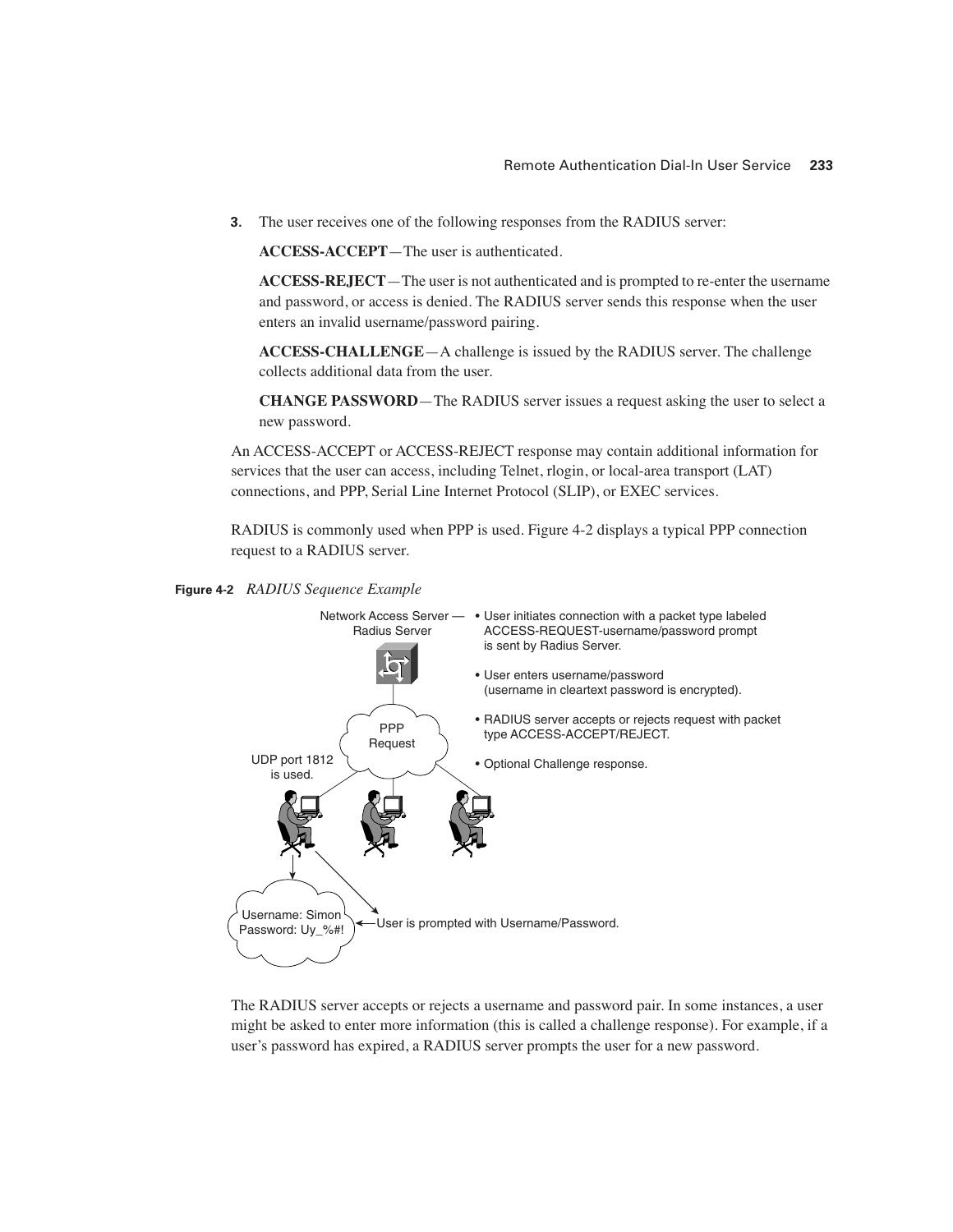Transactions between the client (end user) and the RADIUS server are authenticated through a shared secret. The username is sent as clear text. RADIUS supports both Password Authentication Protocol (PAP) and Challenge Handshake Authentication Protocol (CHAP). PAP and CHAP are security protocols that allow users to gain access to remote devices with PPP. A RADIUS server will never send the user's password over the network in any circumstance. If the username/ password pairing is entered incorrectly, the RADIUS server sends an ACCESS-REJECT response. The end user must re-enter the pairings or the connection will be rejected. Note that PAP sends the end user's password in the clear to the NAS, but from the NAS to the RADIUS server (the NAS and the RADIUS communicate using the shared secret), the end user's password is encrypted.

RADIUS supports a number of predefined attributes that can be exchanged between client and server, such as the client's IP address. RADIUS attributes carry specific details about authentication.

RFC 2138 defines a number of attributes. The following list provides details for the most common attributes:

- Attribute type  $1$ —Username (defines usernames, such as numeric, simple ASCII characters, or a Simple Mail Transfer Protocol [SMTP] address).
- **Attribute type 2**—User Password (defines the password, which is encrypted using Message Digest 5 [MD5]).
- Attribute type 3—CHAP Password (used only in access-request packets).
- Attribute type  $4$ —NAS IP Address (defines the NAS's IP address; used only in accessrequest packets).
- **Attribute type 5**—NAS Port (this is not the User Datagram Protocol [UDP] port number; it indicates the NAS's physical port number, ranging from 0 to 65,535).
- **Attribute type 6**—Service-Type of service requested or type of service to be provided. Now supported in Cisco IOS. See (requires CCO login) http://www.cisco.com/en/US/partner/ products/sw/iosswrel/ps1839/products\_feature\_guide09186a0080110bed.html#1024276.
- **Attribute type 7**—Framed-Protocol defines required framing; for example, PPP is defined when this attribute is set to 1 and SLIP is set to 2.
- Attribute type 8—Framed-IP-Address defines the IP address to be used by the remote user.
- Attribute type 9—Framed-IP-Netmask defines the subnet mask to be used by the remote user.
- Attribute type  $10$ -Framed-Routing.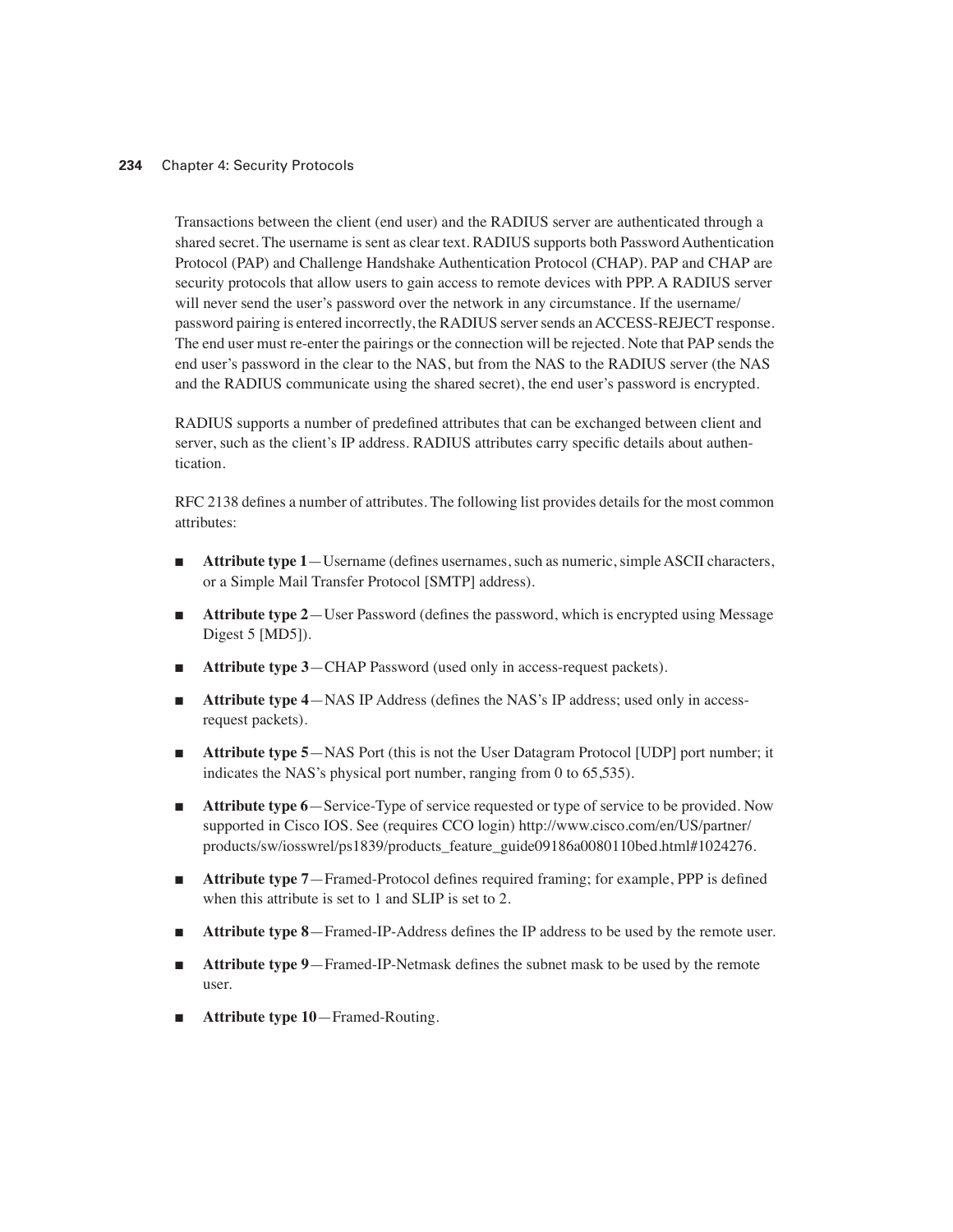- **Attribute type 13**—Framed-Compression.
- **Attribute type 19**—Callback-Number.
- **Attribute type 26**—Vendor-Specific. Cisco (vendor-ID 9) uses one defined option: vendor type 1 named cisco-avpair; this attribute transmits TACACS+ A/V pairs.
- **Attribute type 61** NAS-Port-Type

Table 4-2 summarizes the RADIUS protocol's main features.

**Table 4-2** *Summary of RADIUS Protocol Features*

| <b>Feature</b>        | <b>Description</b>                                                                                                                                                                                                                                                                                                                                                  |  |
|-----------------------|---------------------------------------------------------------------------------------------------------------------------------------------------------------------------------------------------------------------------------------------------------------------------------------------------------------------------------------------------------------------|--|
| <b>UDP</b>            | Packets sent between the client and server are UDP, primarily because<br>TCP's overhead does not allow for significant advantages. Typically, the<br>user can wait for a username/password prompt.                                                                                                                                                                  |  |
| UDP destination port  | 1812 and 1813. Defined in RFC 2865, which supersedes RFC 2138. Early<br>deployments RADIUS used UDP ports 1645 and 1646.                                                                                                                                                                                                                                            |  |
| <b>Attributes</b>     | Attributes are used to exchange information between the NAS and client.                                                                                                                                                                                                                                                                                             |  |
| Model                 | Client/server-based model in which packets are exchanged in a<br>unidirectional manner.                                                                                                                                                                                                                                                                             |  |
| Encryption method     | The password is encrypted using MD5; the username is not encrypted.<br>RADIUS encrypts only the password in the access-request packet, sent<br>from the client to the server. The remainder of the packet is transmitted in<br>clear text. A third party could capture other information, such as the<br>username, authorized services, and accounting information. |  |
| Multiprotocol support | Does not support protocols such as AppleTalk, NetBIOS, or IPX. IP is the<br>only protocol supported.                                                                                                                                                                                                                                                                |  |

Now, examine the RADIUS configuration tasks required on a Cisco router.

IETF Attribute 26 (Vendor-Specific) encapsulates vendor-specific attributes, thereby allowing vendors to support their own extended attributes. Attribute 26 contains the following three elements:

- Type
- Length
- String (also known as data)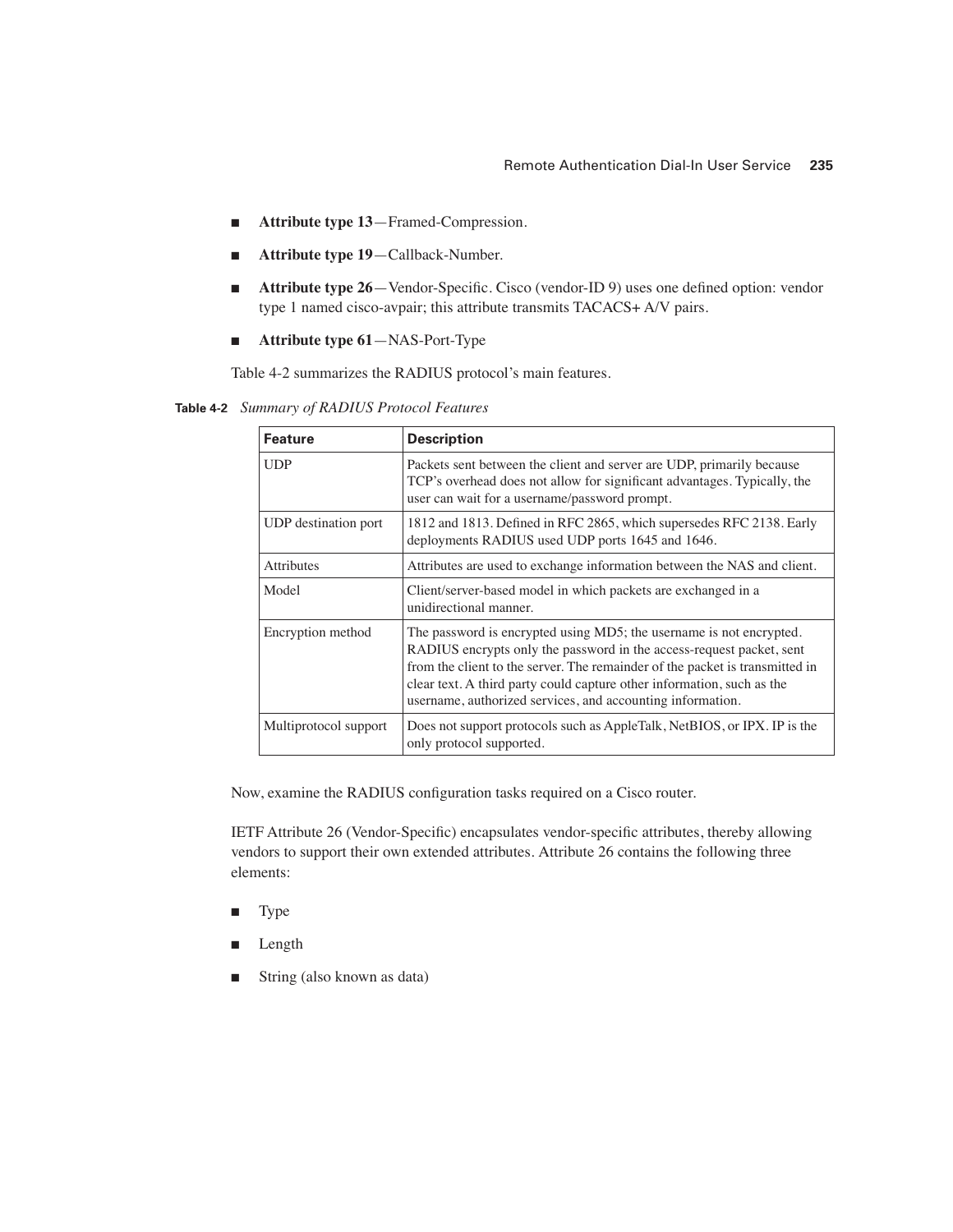### **RADIUS Configuration Task List**

A RADIUS server is usually software that runs on a variety of platforms, including Microsoft Windows 2000 Server and various UNIX hosts. RADIUS can authenticate router users and even validate IP routes.

To configure RADIUS on your Cisco router or NAS, perform the following tasks:

| Step 1                                                                                | Enable AAA with the <b>aaa new-model</b> global configuration command. AAA must be<br>configured if you plan to use RADIUS. |  |
|---------------------------------------------------------------------------------------|-----------------------------------------------------------------------------------------------------------------------------|--|
| Step 2                                                                                | Use the <b>aas authentication</b> global configuration command to define method lists for<br>RADIUS authentication.         |  |
| Step 3                                                                                | Use <b>line</b> and <b>interface</b> commands to enable the defined method lists to be used.                                |  |
| Step 4                                                                                | Define the RADIUS server and secret key with the following IOS commands:                                                    |  |
|                                                                                       | radius-server ip-address<br>radius-server key secret-key                                                                    |  |
|                                                                                       | <b>NOTE</b> There are two optional RADIUS commands:                                                                         |  |
| Use the <b>aaa authorization</b> global command to authorize specific user functions. |                                                                                                                             |  |

Use the **aaa accounting** command to enable accounting for RADIUS connections.

Examples are the best method to show the enormous IOS command set that is available for use when configuring RADIUS support with AAA.

Example 4-3 configures a Cisco IOS router with AAA and RADIUS support.

**Example 4-3** *AAA and RADIUS IOS Configuration*

```
aaa new-model
aaa authentication login use-radius group radius local
aaa authentication ppp user-radius if-needed group radius
aaa authorization exec default group radius
aaa authorization network default group radius
radius-server 3.3.3.3
radius-server key ccie2005
! Ensure you apply the named access list on the VTY line
line vty 0 4
aaa authentication login
```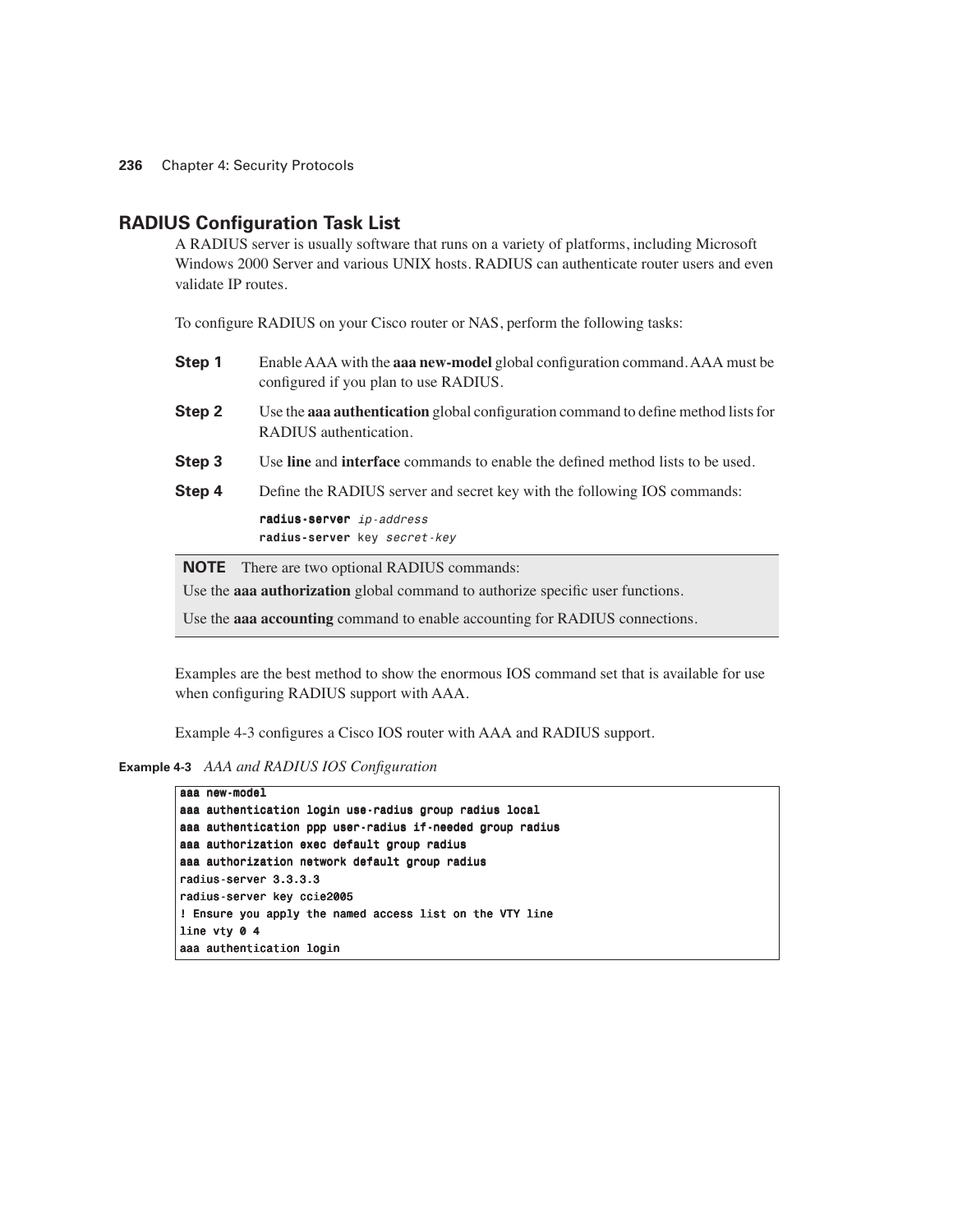The command lines in this RADIUS authentication and authorization configuration are defined as follows:

- The **aaa authentication login use-radius group radius local** command configures the router to use RADIUS for authentication at the login prompt. If RADIUS returns an error, the user is authenticated using the local database. In this example, **use-radius** is the name of the method list, which specifies RADIUS and then local authentication. If the RADIUS server returns the ACCESS-REJECT response, the user is denied access and the router will not check its local database.
- The **aaa authentication ppp user-radius if-needed group radius** command configures the Cisco IOS software to use RADIUS authentication for lines using PPP with CHAP or PAP, if the user is not already authorized. If the EXEC facility has authenticated the user, RADIUS authentication is not performed. In this example, **user-radius** is the name of the method list defining RADIUS as the if-needed authentication method.
- The **aaa authorization exec default group radius** command sets the RADIUS information used for EXEC authorization, autocommands, and access lists.
- The **aaa authorization network default group radius** command sets RADIUS for network authorization, address assignment, and access lists.
- The **radius-server** commands define the NAS.
- The **radius-server key** commands define the shared secret text string between the NAS and the RADIUS server host.

Example 4-4 displays an example in which AAA is enabled on a Cisco IOS router.

**Example 4-4** *AAA and RADIUS Example*

| <b>Hostname R1</b>                                     |
|--------------------------------------------------------|
| username simon password SimonisisAgreatdrummeR         |
| aaa new-model                                          |
| aaa authentication ppp dialins group radius local      |
| aaa authorization network default group radius local   |
| aaa accounting network default start-stop group radius |
| aaa authentication login simon local                   |
| aaa authorization exec default local                   |
| radius-server host 3.3.3.3                             |
| radius-server key CCIEsrock                            |
| line vtv 0 4                                           |
| login authentication radius login                      |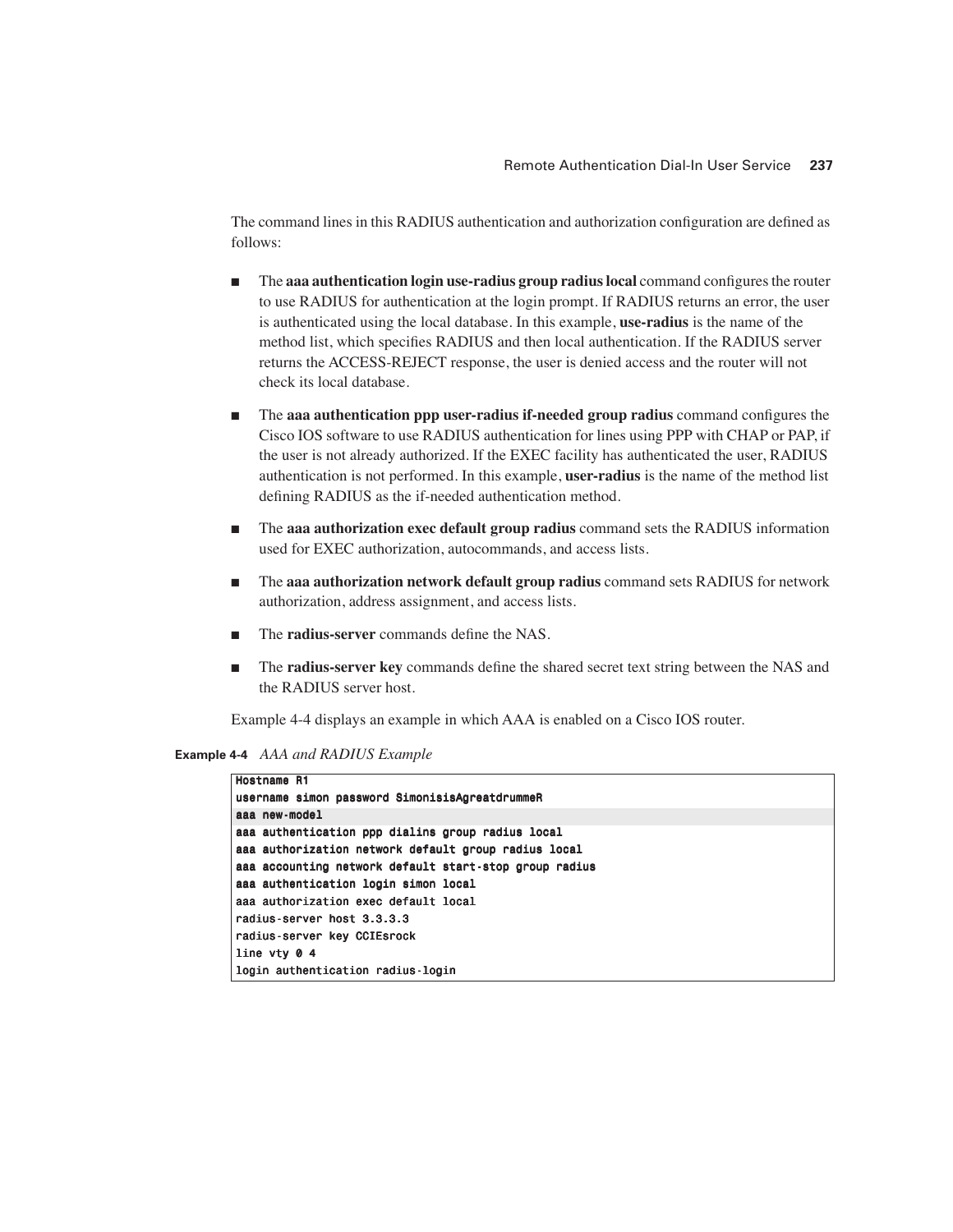The Example 4-4 line configurations are defined as follows:

- The **radius-server host** command defines the RADIUS server host's IP address.
- The **radius-server key** command defines the shared secret text string between the NAS and the RADIUS server host.
- The **aaa authentication ppp dialins group radius local** command defines the authentication method list, dialins, which specifies that RADIUS authentication and then (if the RADIUS server does not respond) local authentication will be used on serial lines using PPP.
- The **aaa authorization network default group radius local** command sets RADIUS for network authorization, address assignment, and access lists.
- The **aaa accounting network default start-stop group radius** command tracks PPP usage. This command is used for all network services. It can be PPP, but also SLIP or ARAP.
- The **aaa authentication login simon local** command defines the method list, simon, for local authentication.
- The **aaa authentication login simon** command applies the simon method list for login authentication.

**NOTE** A method list simply defines the authentication methods to be used, in sequence, to authenticate a user. Method lists enable you to designate one or more security protocols to be used for authentication, ensuring a backup system for authentication in case the initial method fails. Cisco IOS software uses the first method listed to authenticate users; if that method does not respond, the Cisco IOS software selects the next authentication method listed. This process continues until there is successful communication with a listed authentication method or the authentication method list is exhausted, in which case authentication fails.

**TIP** Cisco.com provides a long list of configuration examples. To view more detailed configurations, visit the following web address and follow the link to Security Management: http://www.cisco.com/pcgi-bin/Support/browse/index.pl?i=Products&f=753&viewall=true

### **Terminal Access Controller Access Control System Plus**

Cisco IOS supports three versions of TACACS—TACACS, extended TACACS, and TACACS+. All three methods authenticate users and deny access to users who do not have a valid username/ password pairing. TACACS+ is Cisco proprietary, whereas RADIUS is an open standard originally created by Livingston Enterprises.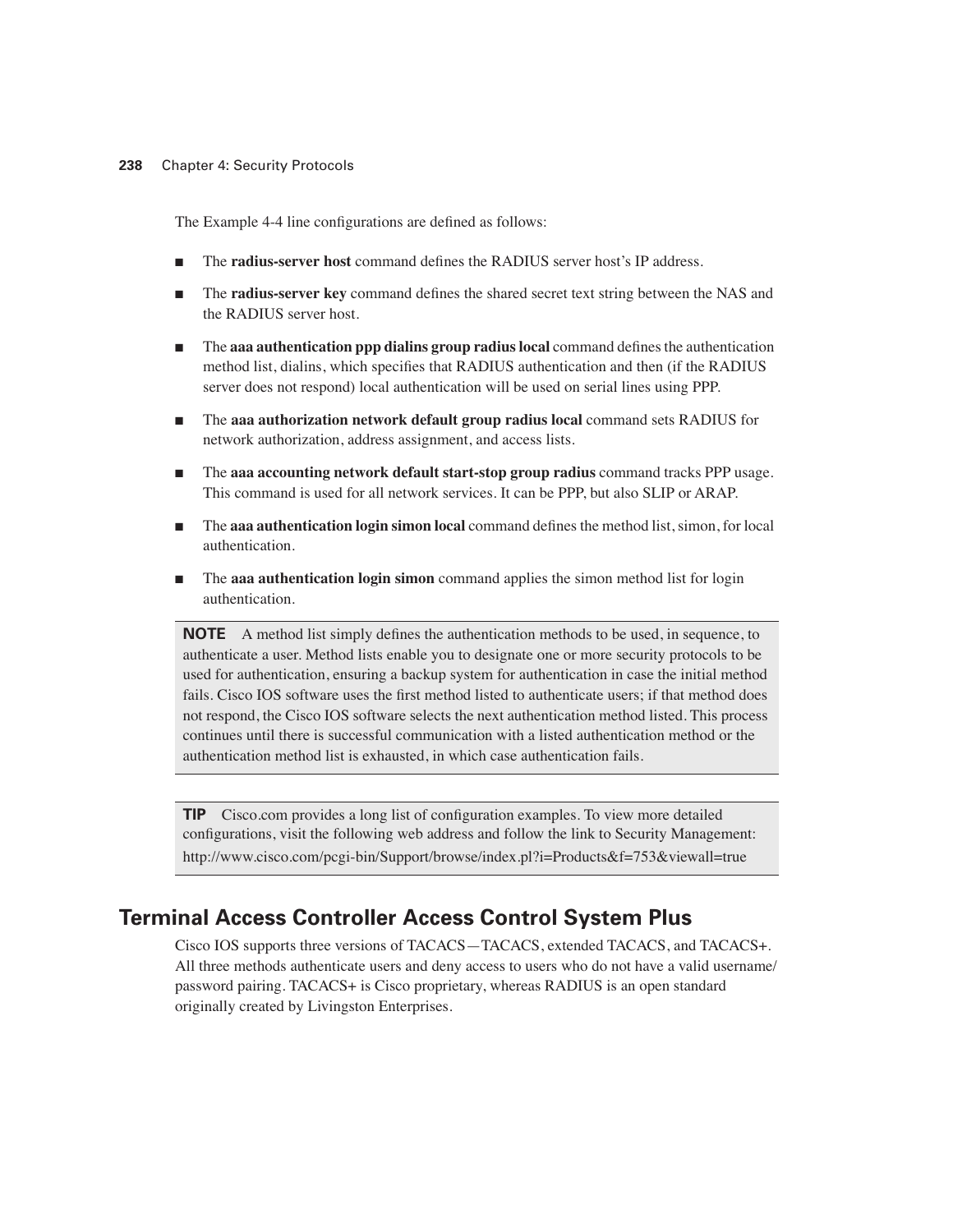Cisco has also developed Cisco Secure Access Control Server (ACS), a flexible family of security servers that supports both RADIUS and TACACS+. You can even run debugging commands on the Cisco Secure ACS software. In UNIX, you can modify files, such as syslog.conf and csu.cfg, to change the output to your screen. For more details on how to debug on a UNIX server, see http://www.cisco.com/warp/public/480/cssample2x.html#debug.

TACACS+ has the following features:

- TCP packets (port 49) ensure that data is sent reliably across the IP network.
- Supports AAA architectures and, in fact, separates each of the three AAA mechanisms.
- The data between the NAS and server is encrypted.
- Supports both PAP/CHAP and multiprotocols such as IPX and X.25.
- Access control lists (ACL) can be defined on a per-user basis. (RADIUS can also define ACLs on a per-user basis.)

Figure 4-3 displays a typical TACACS+ connection request (authentication).



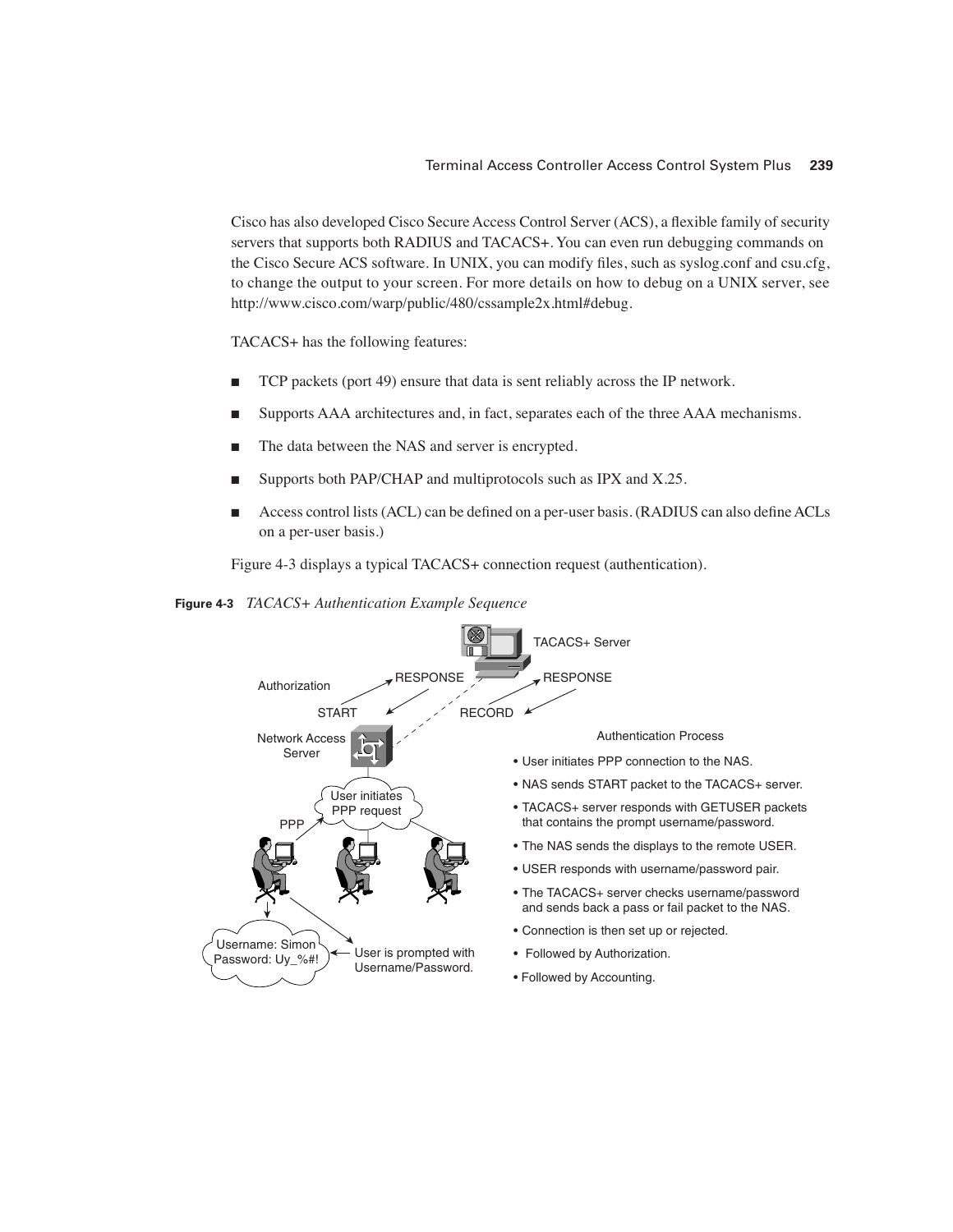When a TACACS+ server authenticates a remote user, the following events occur:

- **1.** When the connection is established, the NAS contacts the TACACS+ daemon to obtain a username prompt, which is then displayed to the user. The user enters a username and the NAS and communicates to the TACACS+ server to obtain a password prompt. The NAS displays the password prompt to the user, the user enters a password, and the password is sent to the TACACS+ daemon.
- **2.** The NAS eventually receives one of the following responses from the TACACS+ daemon:
	- **ACCEPT**—The user is authenticated and service can begin. If the NAS is configured to require authorization, authorization begins at this time.
	- **REJECT**—The user has failed to authenticate. The user may be denied further access or may be prompted to retry the login sequence, depending on the TACACS+ daemon.
	- **ERROR**—An error occurred at some time during authentication. This can be either at the daemon or in the network connection between the daemon and the NAS. If an ERROR response is received, the NAS typically tries to use an alternative method for authenticating the user.
	- **CONTINUE**—The user is prompted for additional authentication information.
- **3.** A PAP login is similar to an ASCII login, except that the username and password arrive at the NAS in a PAP protocol packet instead of being typed in by the user, so the user is not prompted. PPP CHAP logins are also similar, in principle.
- **4.** Following authentication, the user is required to undergo an additional authorization phase, if authorization has been enabled on the NAS. Users must first successfully complete TACACS+ authentication before proceeding to TACACS+ authorization.
- **5.** If TACACS+ authorization is required, the TACACS+ daemon is again contacted and it returns an ACCEPT or REJECT authorization response. If an ACCEPT response is returned, the response contains data in the form of attributes used to direct the EXEC or NETWORK session for that user, determining services that the user can access.

Services include the following:

- Telnet, rlogin, PPP, SLIP, or EXEC services
- Connection parameters, including the host or client IP address, ACL, and user timeouts

The TACACS+ authorization process is defined as the packet flow between the NAS and the TACACS+ server. The packets exchanged between the NAS and server contain AV pairs. The NAS sends Start packets and the TACACS+ server responds with Response packets. The server can permit, deny, or modify commands requested by the end user. The data (that contains the full list of all username/password pairs) is stored on a local file defining what commands are permitted by the end user, for example.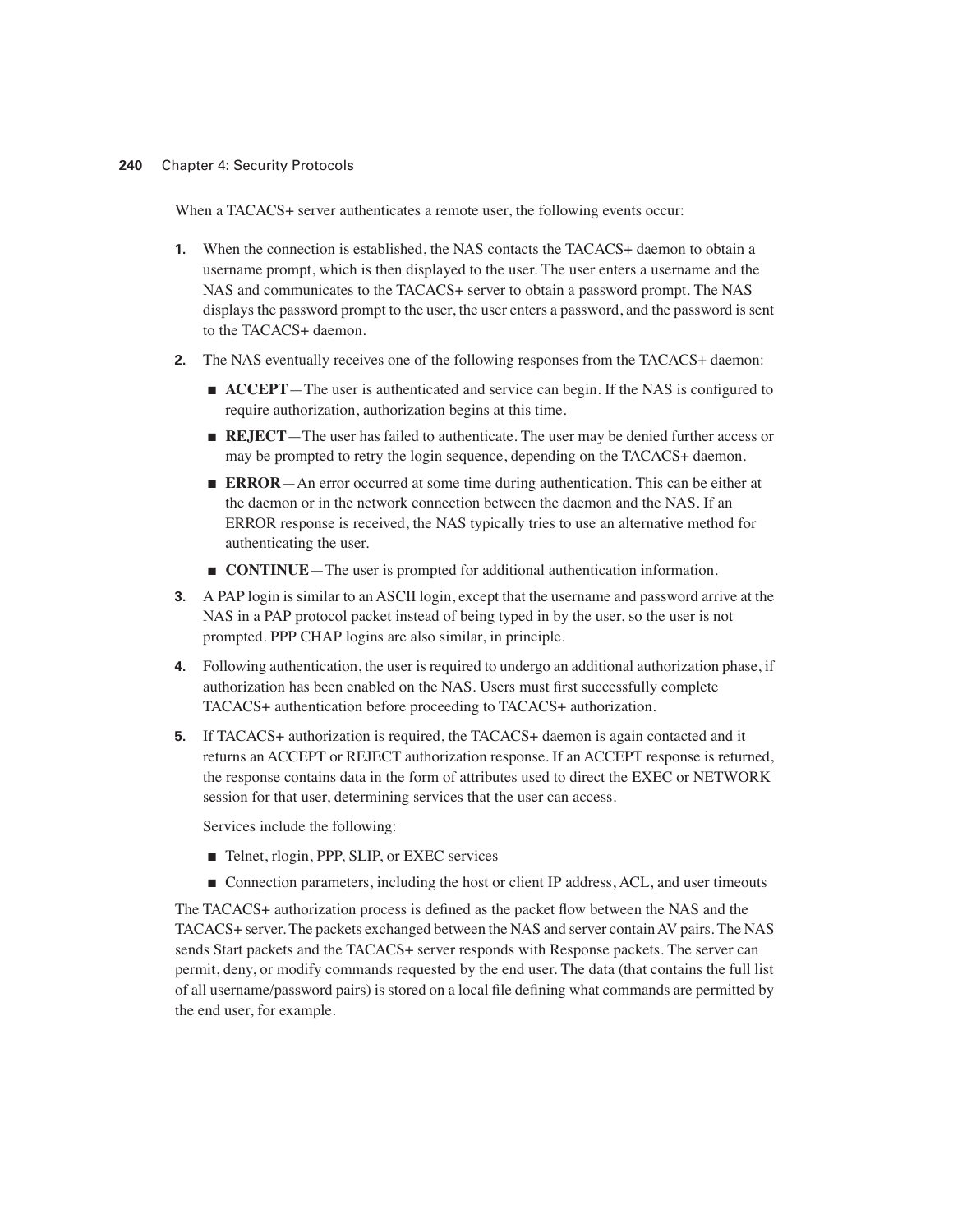TACACS+ accounting provides an audit record of what commands were completed. The NAS sends a record of any commands, and the TACACS+ server sends a response acknowledging the accounting record.

Table 4-3 summarizes the main features of TACACS+.

**Table 4-3** *Summary of TACACS+ Protocol*

|                       | <b>Feature</b>                                                                                                                                                                                                                          |  |
|-----------------------|-----------------------------------------------------------------------------------------------------------------------------------------------------------------------------------------------------------------------------------------|--|
| <b>TCP</b>            | Packets sent between client and server are TCP.                                                                                                                                                                                         |  |
| TCP destination port  | Port 49.                                                                                                                                                                                                                                |  |
| <b>Attributes</b>     | Packet types are defined in TACACS+ frame format as follows:                                                                                                                                                                            |  |
|                       | Authentication 0x01                                                                                                                                                                                                                     |  |
|                       | Authorization 0x02                                                                                                                                                                                                                      |  |
|                       | Accounting 0x03                                                                                                                                                                                                                         |  |
| Seq_no                | The sequence number of the current packet flow for the current session.<br>The Seq no starts with 1, and each subsequent packet increments by one.<br>The client sends only odd numbers. The TACACS+ server sends only even<br>numbers. |  |
| Encryption method     | The entire packet is encrypted. Data is encrypted using MD5 and a secret<br>key that matches both on the NAS (for example, a Cisco IOS router) and<br>the TACACS+ server.                                                               |  |
| Multiprotocol support | Multiprotocol Support indicates the following are fully supported in non IP<br>networks, multiprotocols such as AppleTalk, NetBIOS, or IPX, along with<br>IP.                                                                           |  |

Now, examine the TACACS+ configuration tasks required when enabling TACACS+ on a Cisco IOS router.

### **TACACS+ Configuration Task List**

To configure your router to support TACACS+, you must perform the following tasks:

- **Step 1** Use the **aaa new-model** global configuration command to enable AAA, which must be configured if you plan to use TACACS+. For more information about using the **aaa new-model** command, refer to http://www.cisco.com/univercd/cc/td/doc/ product/software/ios121/121cgcr/secur\_c/scprt1/scdaaa.htm.
- **Step 2** Use the **tacacs-server host** command to specify the IP address of one or more TACACS+ daemons:

*tacacs-server host hostname [single-connection] [port integer] [timeout integer] [key string]*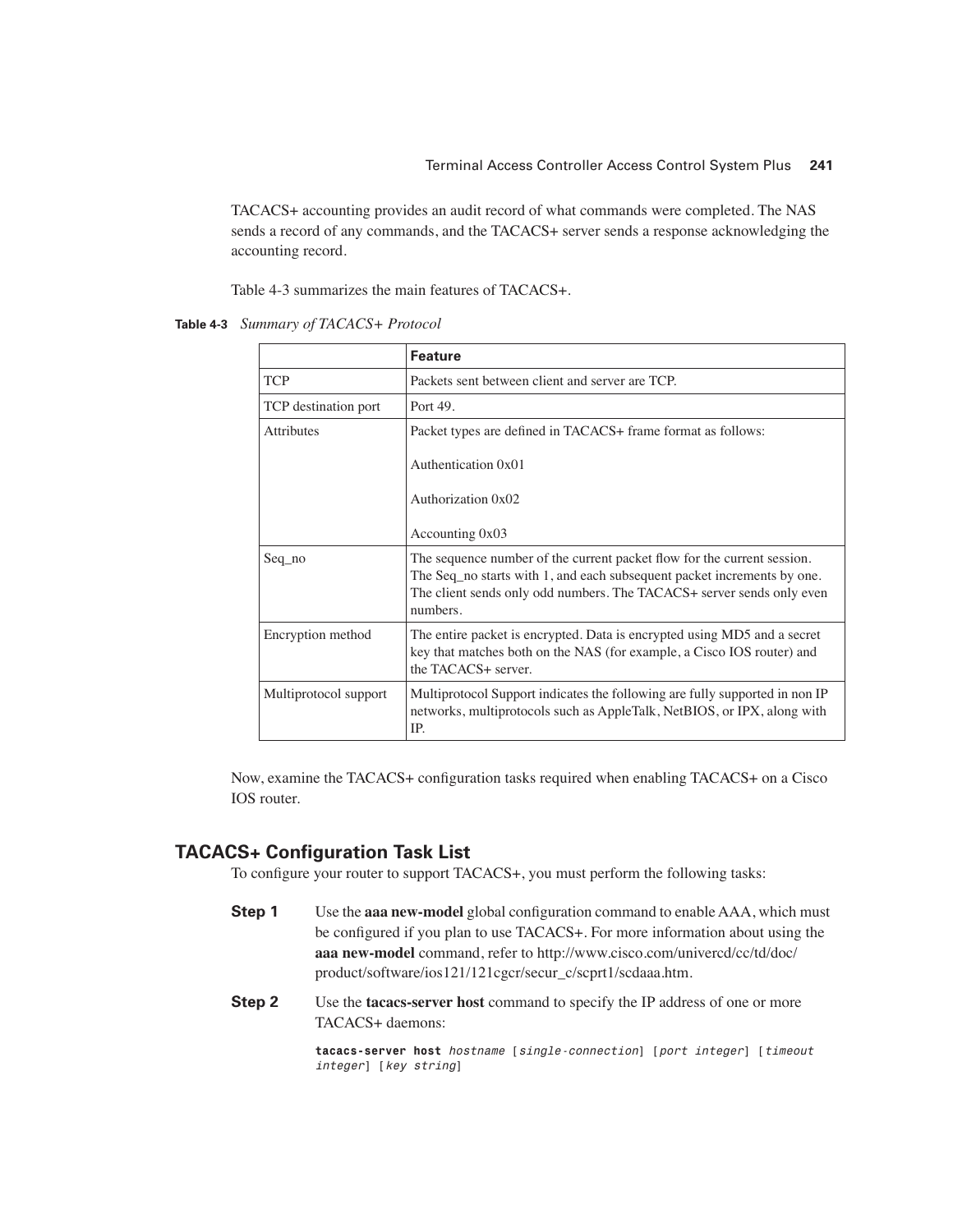| Step 3 | Use the tacacs-server key command to specify an encryption key to encrypt all<br>exchanges between the NAS and the TACACS+ daemon. This same key must also<br>be configured on the TACACS+ daemon. The actual command is as follows:                      |  |
|--------|-----------------------------------------------------------------------------------------------------------------------------------------------------------------------------------------------------------------------------------------------------------|--|
|        | tacacs-server key key                                                                                                                                                                                                                                     |  |
|        | The key should match the one used on the TACACS+ daemon.                                                                                                                                                                                                  |  |
| Step 4 | Use the <b>aaa authentication</b> global configuration command to define method lists<br>that use TACACS+ for authentication.                                                                                                                             |  |
| Step 5 | Use line and interface commands to apply the defined method lists to various<br>interfaces.                                                                                                                                                               |  |
| Step 6 | To enable authorization, use the <b>aaa authorization</b> global command to configure<br>authorization for the NAS. Unlike authentication, which can be configured per line<br>or per interface, authorization is configured globally for the entire NAS. |  |
| Step 7 | To enable accounting for TACACS+ connections, use the aaa accounting<br>command. Optional commands include the following:                                                                                                                                 |  |
|        | • Configuring AAA server groups (Optional)                                                                                                                                                                                                                |  |
|        | • Configuring AAA server group selection based on Dialed Number                                                                                                                                                                                           |  |
|        | Identification Service (DNIS) (Optional)                                                                                                                                                                                                                  |  |
|        | • Specifying TACACS+ authentication (Required)<br>• Specifying TACACS+ authorization (Optional)                                                                                                                                                           |  |
|        |                                                                                                                                                                                                                                                           |  |

• Specifying TACACS+ accounting (Optional)

Example 4-5 displays a sample configuration of a Cisco router with TACACS+ authentication for PPP.

**Example 4-5** *TACACS+ Authentication for PPP Example*

```
aaa new-model
aaa authentication ppp CCIE group tacacs+ local
tacacs-server host 10.1.2.3
tacacs-server key cciesarecool
interface serial 0
  ppp authentication chap pap CCIE
```
The configuration lines in Example 4-5 are defined as follows:

- The **aaa new-model** command enables the AAA security services.
- The **aaa authentication** command defines a method list, CCIE, to be used on serial interfaces running PPP. The keyword **group tacacs+** means that authentication is done through TACACS+. If TACACS+ returns an ERROR during authentication, the keyword **local** indicates that authentication will be attempted using the local database on the NAS. Note that the local database is not used if a REJECT response is received from the security server.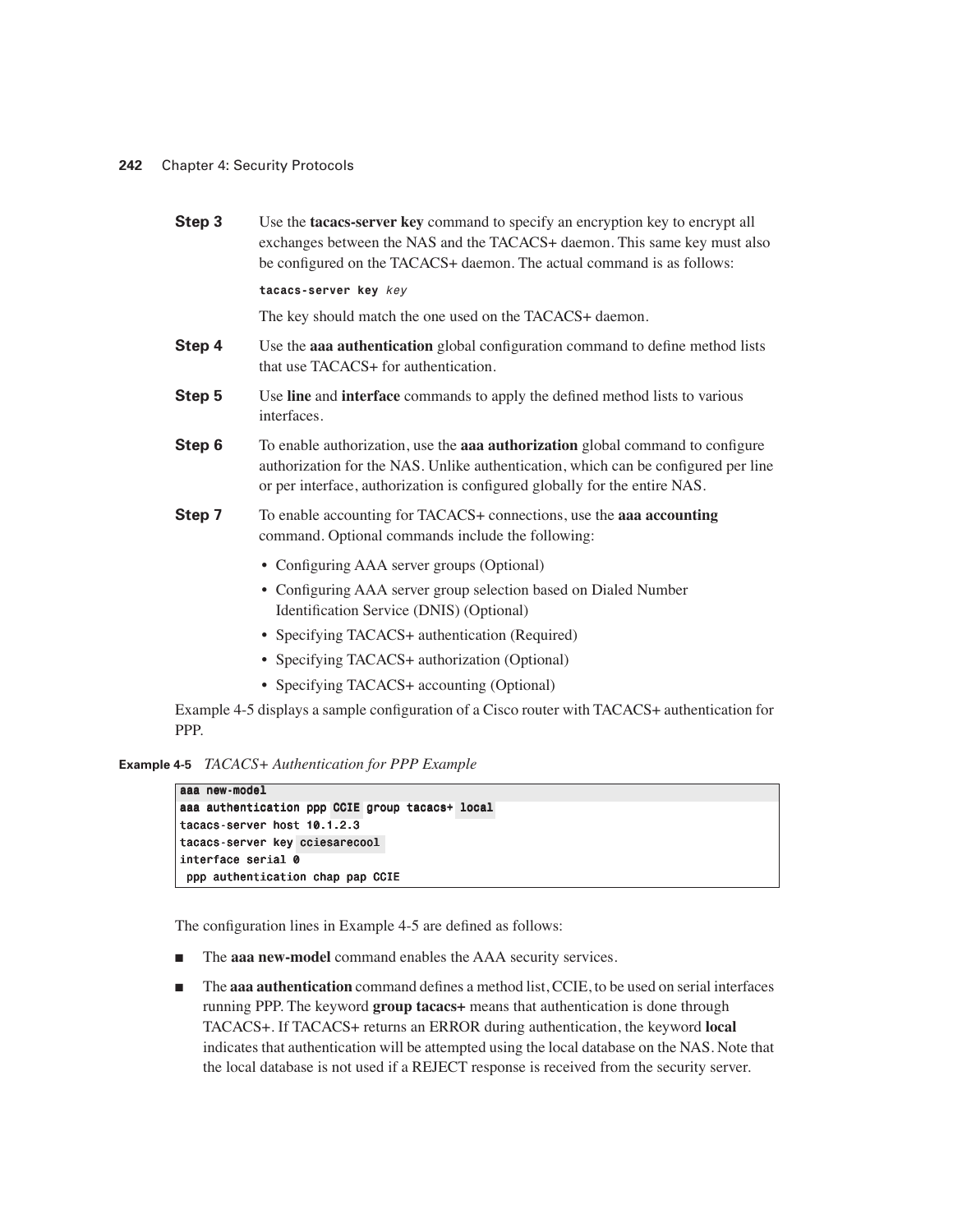- The **tacacs-server host** command identifies the TACACS+ daemon as having an IP address of 10.1.2.3. The **tacacs-server key** command defines the shared encryption key as cciesarecool.
- The **interface** command selects the line, and the **ppp authentication** command applies the CCIE method list to this line.

Example 4-6 shows how to configure TACACS+ as the security protocol for PPP authentication using the default method list; it also shows how to configure network authorization through TACACS+.

**Example 4-6** *Authorization and TACACS+ Example*

```
aaa new-model
aaa authentication ppp default if-needed group tacacs+ local
aaa authorization network default group tacacs+
tacacs-server host 3.3.3.3
tacacs-server key simoniscool
interface serial 0
ppp authentication default
```
The lines in the preceding sample configuration are defined as follows:

- The **aaa new-model** command enables the AAA security services.
- The **aaa authentication** command defines a method list, default, to be used on serial interfaces running PPP. The keyword **default** means that PPP authentication is applied by default to all interfaces. The **if-needed** keyword means that if the user has already authenticated by going through the ASCII login procedure, PPP authentication is not necessary and can be skipped. If authentication is needed, the keyword **group tacacs+** means that authentication is done through TACACS+. If TACACS+ returns an ERROR during authentication, the keyword **local** indicates that authentication will be attempted using the local database on the NAS.
- The **aaa authorization** command configures network authorization via TACACS+.
- The **tacacs-server host** command identifies the TACACS+ daemon as having an IP address of 3.3.3.3.
- The **tacacs-server key** command defines the shared encryption key as simoniscool.
- The **interface** command selects the line, and the **ppp authentication** command applies the default method list to this line.

The source interface used by TACACS+ or RADIUS can be defined when required as follows:

```
ip tacacs source-interface subinterface-name
ip radius source-interface subinterface-name
```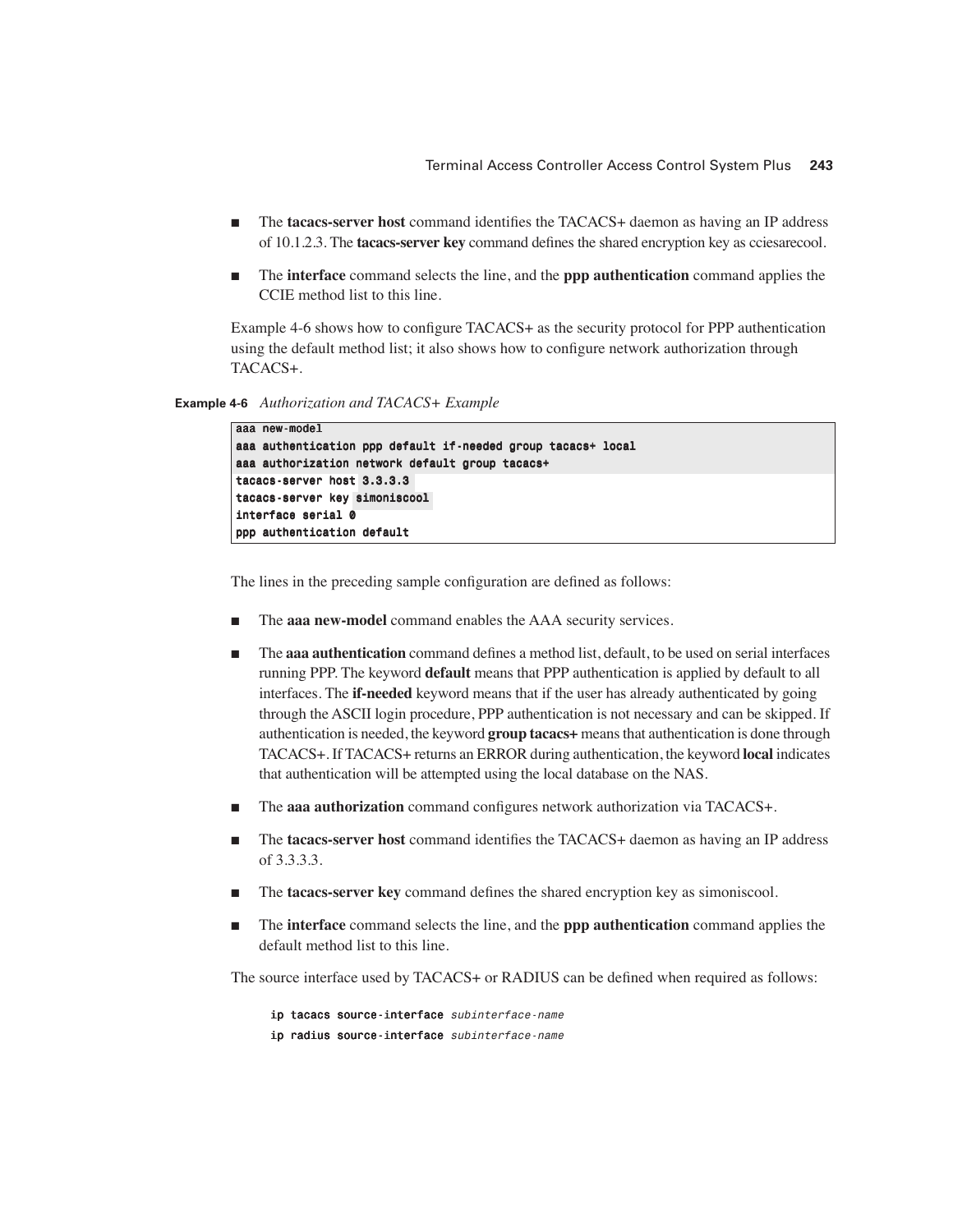The **source-interface** commands force the security protocol to use a specific interface as the source IP address. For example, it may be a loopback address (remember, it is always active, unlike a physical interface, which may fail or be down) for redundancy purposes in case of a physical interface failure.

Example 4-7 displays a sample configuration where accounting is also enabled.

**Example 4-7** *Accounting Example*

```
aaa new-model
aaa authentication ppp default if-needed group tacacs+ local
aaa accounting network default stop-only group tacacs+
tacacs-server host 3.3.3.3
tacacs-server key andrewiscool
interface serial 0
ppp authentication default
```
The lines in the Example 4-7 configuration are defined as follows:

- The **aaa new-model** command enables the AAA security services.
- The **aaa authentication** command defines a method list, default, to be used on serial interfaces running PPP. The keyword **default** means that PPP authentication is applied by default to all interfaces. The **if-needed** keyword means that if the user has already authenticated through the ASCII login procedure, PPP authentication is not necessary. If authentication is needed, the keyword **group tacacs+** means that authentication is done through TACACS+. If TACACS+ returns an ERROR during authentication, the keyword local indicates that authentication will be attempted using the **local** database on the NAS.
- The **aaa accounting** command configures network accounting through TACACS+. In this example, accounting records stop-only, meaning that the session that just terminated will be sent to the TACACS+ daemon whenever a network connection terminates.
- The **interface** command selects the line, and the **ppp authentication** command applies the default method list to this line.

**NOTE** You can define a group of TACACS+ servers by defining the servers with the IOS commands **tacacs-server host** *ip-address-of-server* and **tacacs-server key** *secret-key*. For example, to define six servers, you would use the following IOS configuration:

```
tacacs-server host 1.1.1.1
tacacs-server host 2.2.2.2 
tacacs-server host 3.3.3.3 
tacacs-server host 4.4.4.4 
tacacs-server host 5.5.5.5
tacacs-server host 6.6.6.6
tacacs-server key ccie
```
If the first server does not respond within a timeout period (the default is 5 seconds), the next server is queried, and so forth.

Typically, the console port is not configured for authorization.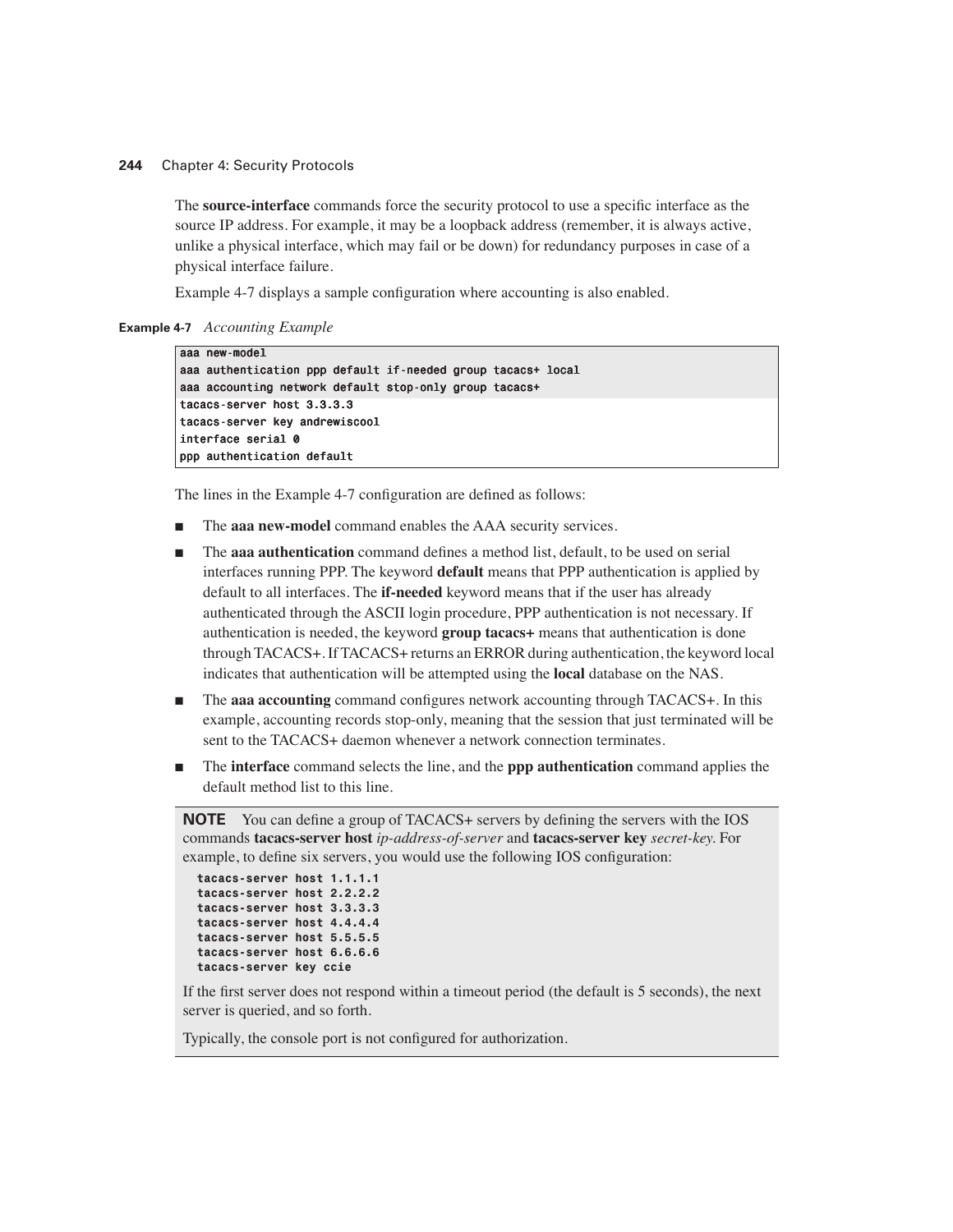### **TACACS+ Versus RADIUS**

Table 4-4 compares the main differences between TACACS+ and RADIUS.

**Table 4-4** *TACACS+/RADIUS Comparison*

|                          | <b>RADIUS</b>                                                                                                  | TACACS+                                                                                                                        |
|--------------------------|----------------------------------------------------------------------------------------------------------------|--------------------------------------------------------------------------------------------------------------------------------|
| Packet delivery          | UDP.                                                                                                           | TCP.                                                                                                                           |
| Packet encryption        | Encrypts only the password in the<br>access-request packet from the<br>client to the server.                   | Encrypts the entire body of the<br>packet but leaves a standard TCP<br>header.                                                 |
| AAA support              | Combines authentication and<br>authorization.                                                                  | Uses the AAA architecture,<br>separating authentication,<br>authorization, and accounting.                                     |
| Multiprotocol<br>support | None.                                                                                                          | Supports other protocols, such as<br>AppleTalk, NetBIOS, and IPX.                                                              |
| Router management        | Can pass a privilege level down to<br>the router, which can then be used<br>locally for command authorization. | Enables network administrators to<br>control which commands can be<br>executed on a router.                                    |
| Responses                | Uses single-challenge response.<br>Combines authentication and<br>authorization.                               | Uses multiple-challenge response<br>for each of the AAA processes.<br>Uses the AAA architecture and<br>separates each process. |

**NOTE** You can configure both RADIUS and TACACS+ concurrently on a Cisco router provided that you have defined different list names and applied the list to different interfaces.

**NOTE** You can download and install a trial copy of Cisco Secure ACS for Windows NT/2000 or UNIX. This comes with a built-in RADIUS and TACACS+ server. You also need a Cisco router with Cisco IOS 12.X with one working Ethernet port. This will reinforce your understanding of the AAA concept. For more information, visit the Cisco Secure Software Center at Cisco.com.

The AAA configuration options are numerous, and those presented in this guide are only a small subset of a larger set that you can view online at Cisco.com. Visit the following URL for more quality examples of how AAA, along with RADIUS or TACACS, can be implemented on Cisco IOS routers:

http://www.cisco.com/pcgi-bin/Support/browse/index.pl?i=Technologies&f=774

The IOS **debug** command set for RADIUS and TACACS is extensive. Presented here are some common RADIUS and TACACS debug outputs found in real networks.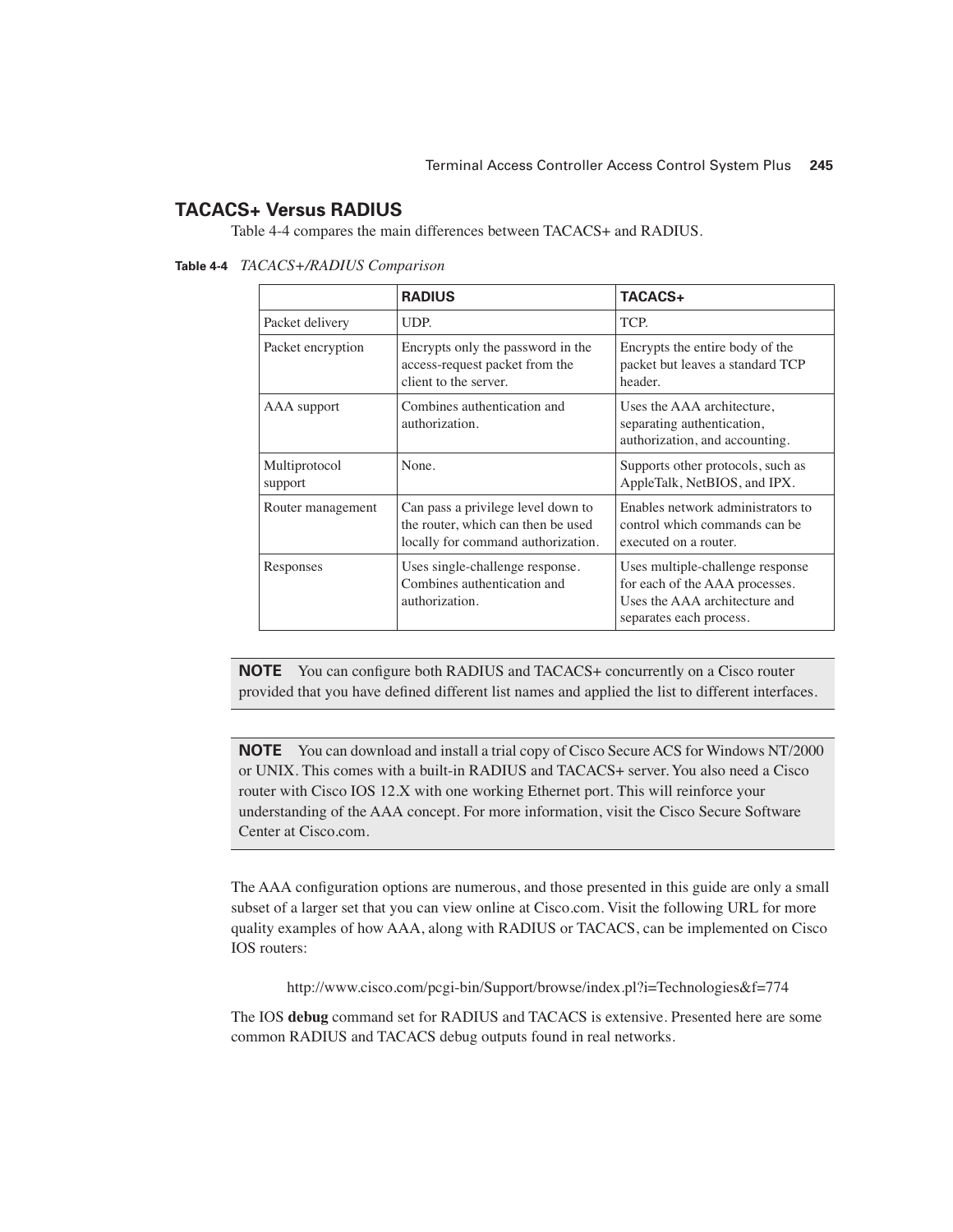Example 4-8 displays a sample output from the **debug aaa authentication** command for a RADIUS login attempt that failed. The information indicates that TACACS is the authentication method used.

**Example 4-8 debug aaa authentication** *Command*

```
R1# debug aaa authentication
14:02:55: AAA/AUTHEN (164826761): Method=RADIUS
14:02:55: AAA/AUTHEN (164826761): status = GETPASS
14:03:01: AAA/AUTHEN/CONT (164826761): continue_login
14:03:01: AAA/AUTHEN (164826761): status = GETPASS
14:03:04: AAA/AUTHEN (164826761): status = FAIL
```
Example 4-9 displays a sample output from the **debug radius** command that shows a successful login attempt (note that newer versions of IOS code may display some differences), as indicated by an Access-Accept message.

**Example 4-9 debug radius** *Command*

```
R1# debug radius
 13:59:02: Radius: IPC Send 0.0.0.0:1645, Access-Request, id 0xB, len 56
13:59:02: Attribute 4 6 AC150E5A
13:59:02: Attribute 5 6 0000000A
13:59:02: Attribute 1 6 62696C6C
13:59:02: Attribute 2 18 0531FEA3
13:59:04: Radius: Received from 131.108.1.1:1645, Access-Accept, id 0xB, len 26
13:59:04: Attribute 6 6 00000001
```
Example 4-10 displays a sample output from the **debug radius** command that shows an unsuccessful login attempt, as indicated by an Access-Reject message.

**Example 4-10 debug radius** *Command*

```
R1# debug radius
13:57:56: Radius: IPC Send 0.0.0.0:1645, Access-Request, id 0xA, len 57
13:57:56: Attribute 4 6 AC150E5A
13:57:56: Attribute 5 6 0000000A
13:57:56: Attribute 1 7 62696C6C
13:57:56: Attribute 2 18 49C28F6C
13:57:59: Radius: Received from 171.69.1.152:1645, Access-Reject, id 0xA, len 20
```
### **Encryption Technology Overview**

When prominent Internet sites, such as http://www.cnn.com, are exposed to security threats, the news reaches all parts of the globe. Ensuring that data crossing any IP network is secure and not vulnerable to threats is one of today's most challenging tasks in the IP storage arena (so much so that Cisco released an entirely new CCIE for the storage networking certification track).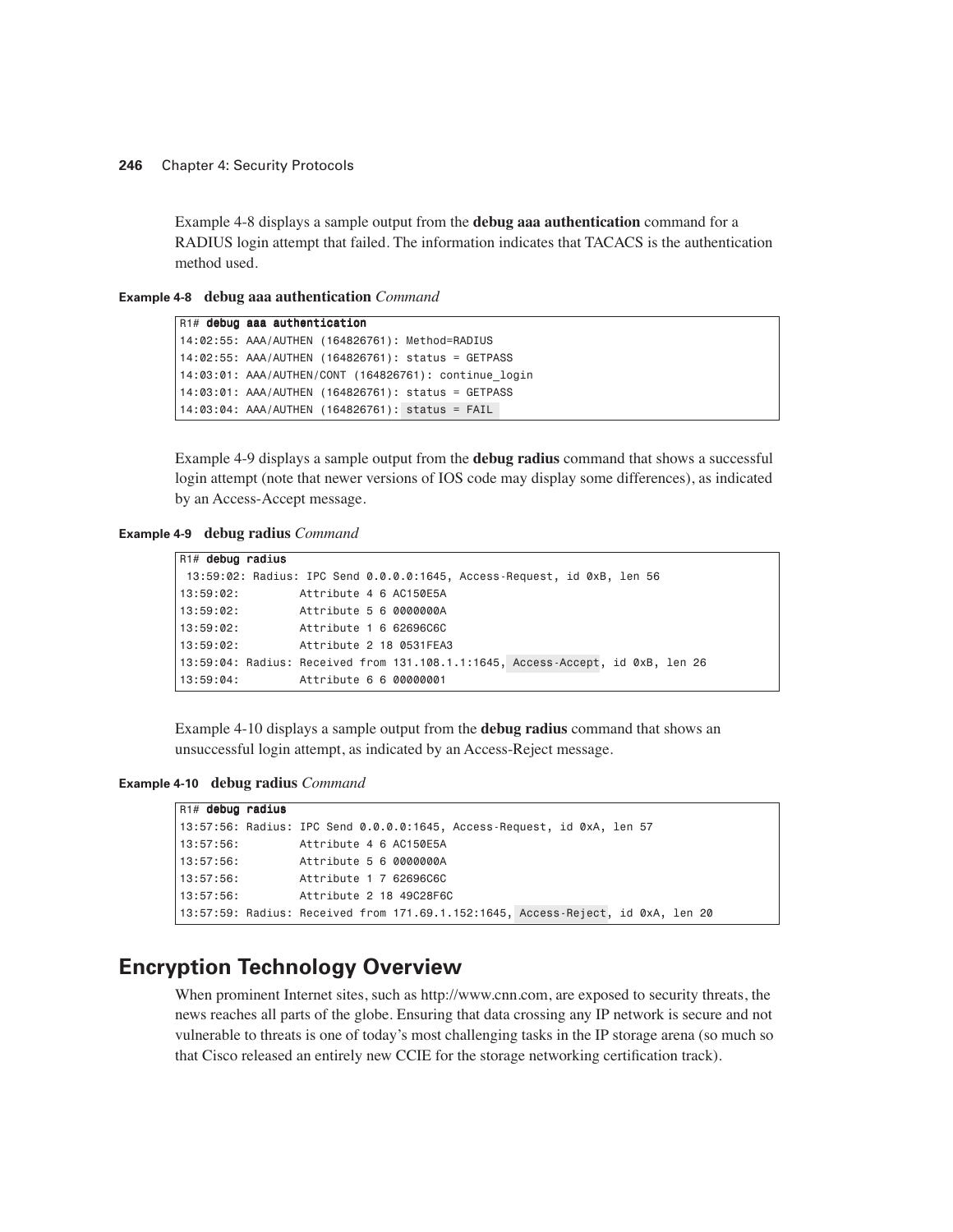Major problems for network administrators include the following:

- **Packet snooping (eavesdropping)**—When intruders capture and decode traffic, obtaining usernames, passwords, and sensitive data such as salary increases for the year.
- **Theft of data**—When intruders use sniffers, for example, to capture data over the network and steal that information for later use.
- **Impersonation**—When an intruder assumes the role of a legitimate device but, in fact, is not legitimate. The intruder efficiently assumes the role of an authorized user.

The solution to these and numerous other problems is to provide encryption technology to the IP community and enable network administrators to ensure that data is not vulnerable to any form of attack or intrusion. This ensures that data is confidential, authenticated, and has not lost any integrity during the routing of packets through an IP network.

*Encryption* (user data that is encrypted will require decryption also) is defined as the process by which plain data is converted into ciphered data (a system in which plain-text data is arbitrarily substituted according to a predefined algorithm known as cipertext) so that only the intended recipient(s) can observe the data. Encryption ensures data privacy, integrity, and authentication.

Figure 4-4 displays the basic methodologies behind data encryption.



**Figure 4-4** *Encryption Methodologies*

Figure 4-4 demonstrates the basic principles of data encryption, including the following:

**1.** User data is forwarded over the network.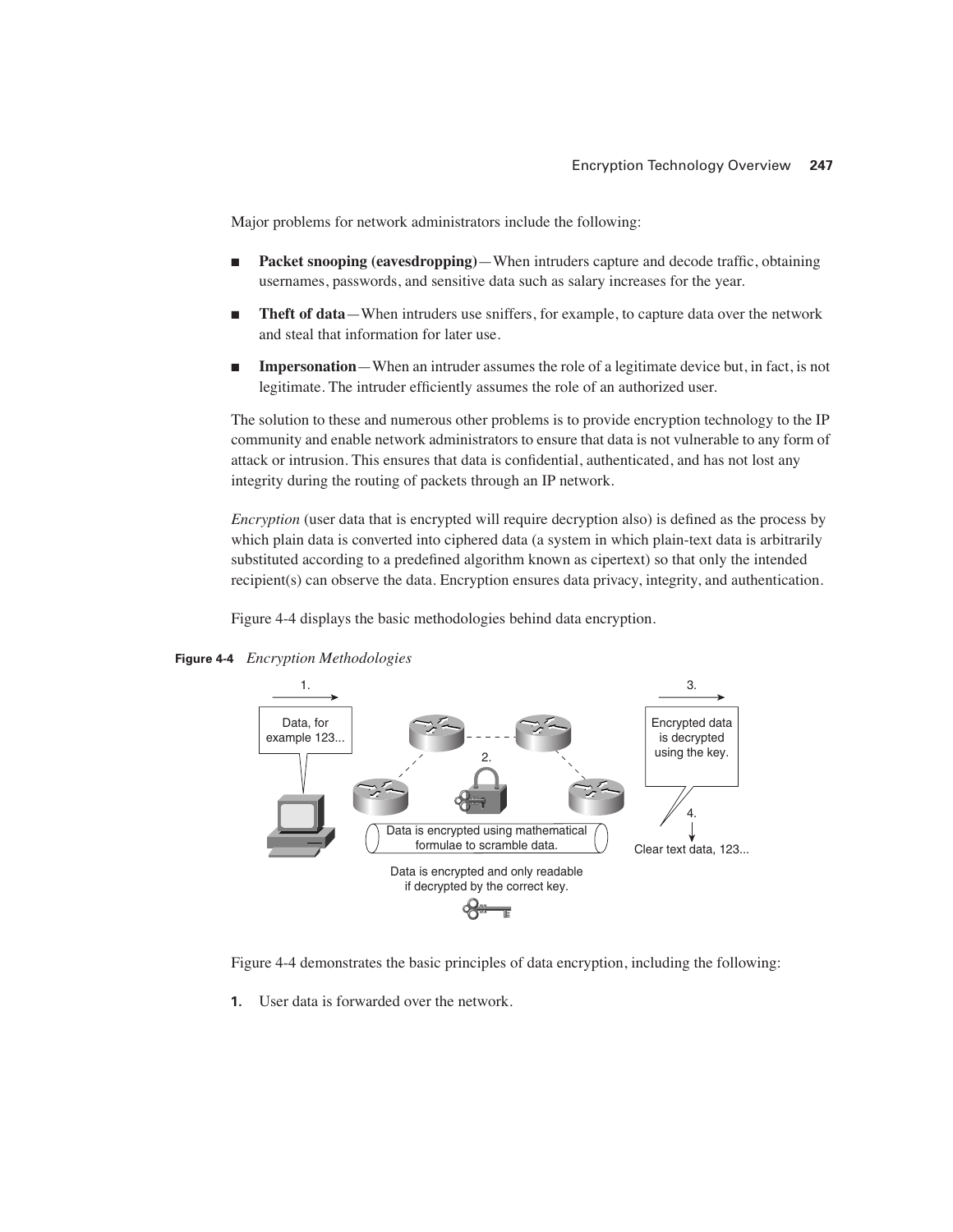- **2.** Data (clear text) is modified according to a key. The key is a sequence of digits that decrypts and encrypts messages. Each device has three keys:
	- A private key used to sign messages that is kept secret and never shared.
	- A public key that is shared (used by others to verify a signature).
	- A shared secret key that is used to encrypt data using a symmetric encryption algorithm, such as DES. Typically, however, a device has two keys, a symmetric key and an asymmetric key. The symmetric key is a shared secret that is used to both encrypt and decrypt the data. The asymmetric key is broken into two parts, a private key and a public key.
- **3.** A mathematical formula is applied to scramble the data. In Figure 4-4, the mathematical formula is applied during Step 2.
- **4.** The data flows throughout the network and can be decrypted only if the correct key and algorithm are applied.

Encryption can take place at the application layer, the network layer, or the data link layer. Be aware of the following encryption technologies for the CCIE Security written exam:

- Data Encryption Standard (DES)
- Triple DES (3DES)
- Advanced Encryption Standard (AES)
- IP Security (IPSec)

Cisco IOS routers support the following industry standards to accomplish network layer encryption:

- DES/3DES
- **AES**
- MD<sub>5</sub>
- Diffie-Hellman exchange
- IPSec

### **DES and 3DES**

DES is one of the most widely used encryption methods. DES turns clear-text data into cipher text with an encryption algorithm. The receiving station will decrypt the data from cipher text into clear text. The shared secret key is used to derive the session key, which is then used to encrypt and decrypt the traffic.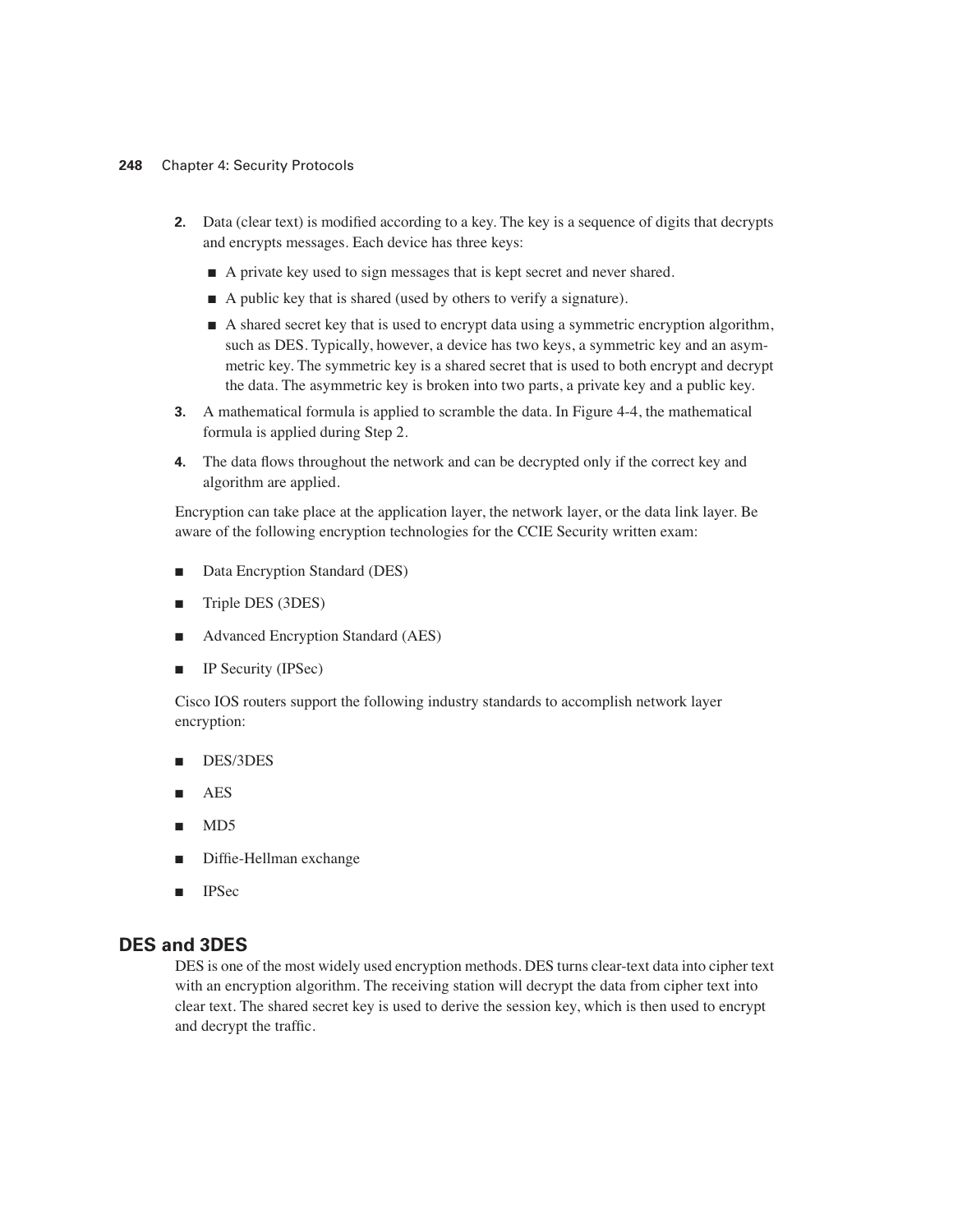Figure 4-5 demonstrates DES encryption.

**Figure 4-5** *DES Encryption Methodologies*



Figure 4-5 demonstrates the PC's clear-text generation. The data is sent to the Cisco IOS router, where it is encrypted with a shared key (remember, the shared secret key is used to derive the session key, which is then used to encrypt and decrypt the traffic) and sent over the IP network in unreadable format until the receiving router decrypts the message and forwards it in clear-text form.

DES is a block cipher algorithm, which means that DES performs operations on fixed-length data streams. DES uses a 56-bit key to encrypt 64-bit datagrams.

DES is a published, U.S. government–standardized encryption method; however, it is no longer a U.S. government–approved encryption algorithm.

3DES is the DES algorithm that performs three times  $(3 \times 3 \times \text{encryption}$  and  $3 \times \text{decryption})$ sequentially (although there are some variations as well). Three keys are used to encrypt data, resulting in a 168-bit encryption key.

3DES is an improved encryption algorithm standard and is summarized as follows:

- **1.** The sending device encrypts the data with the first 56-bit key.
- **2.** The sending device decrypts the data with the second key, also 56 bits in length.
- **3.** The sending device encrypts for a final time with another 56-bit key.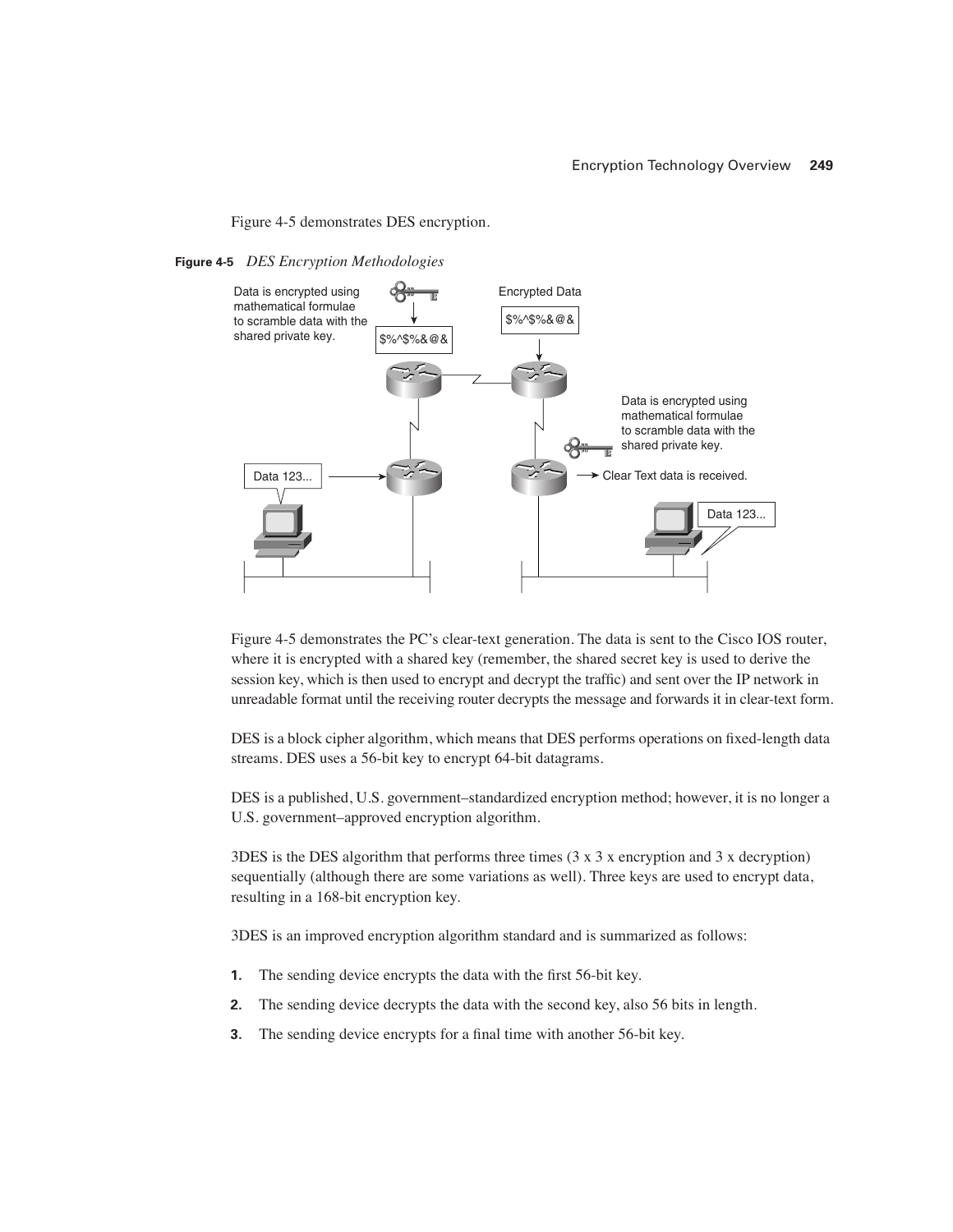- **4.** The receiving device decrypts the data with the first key.
- **5.** The receiving device then encrypts the data with the second key.
- **6.** Finally, the receiving device decrypts the data with the third key.

A typical hacker uses a Pentium III computer workstation and takes approximately 22 hours to break a DES key. In the case of 3DES, the documented key-breaking times are approximately 10 billion years when 1 million PC III computers are used. Encryption ensures that information theft is difficult.

**TIP** It is possible to increase the number of bits in the key, but brute-force cracking of a 1024bit key is not feasible using current or reasonably foreseeable technology. Even if, based on future innovations, this becomes a weak key length, the value of the data it protects will have very likely diminished to zero. In the event that you have need for more protection, you can increase the key size. However, you should be aware that this will take a processing toll on every secure transaction.

**NOTE** Unbeknownst to the author of the previous tip, a mathematician named D. J. Bernstein delivered a paper entitled "How To Find Small Factors Of Integers" (http://cr.yp.to/ papers.html#nfscircuit) earlier in the year. At the Financial Cryptography conference held in late March, 2002, it was discovered that, using his formulas, 512-bit keys can be broken in less than 10 minutes using Pentium IV–based computers and that an array of them (cost estimate, \$1 billion) could break a 1024-bit key in the same time. That price tag is well within the reach of the world's major security agencies; an NSA satellite's price tag is double that, and it has several of them.

The lessons here are two-fold. First, if your data is attractive enough to those able to afford those rapidly declining but still very large price tags, go for the biggest key your software supports. Second, authors who write tips like the previous one do so at great risk.

Encryption can be used to enable secure connections over the LAN, WAN, and World Wide Web.

The end goal of DES/3DES is to ensure that data is confidential by keeping data secure and hidden. The data must have integrity to ensure that it has not been modified in any form, and be authenticated by ensuring that the source or destination is indeed the proper host device. Another encryption standard in common use today is widely regarded as the new industry standard, namely AES.

### **Advanced Encryption Standard**

AES, developed by Joan Daemen and Vincent Rijmen, is a new encryption standard and is considered a replacement for DES. The U.S. government made AES a standard in May 2002, and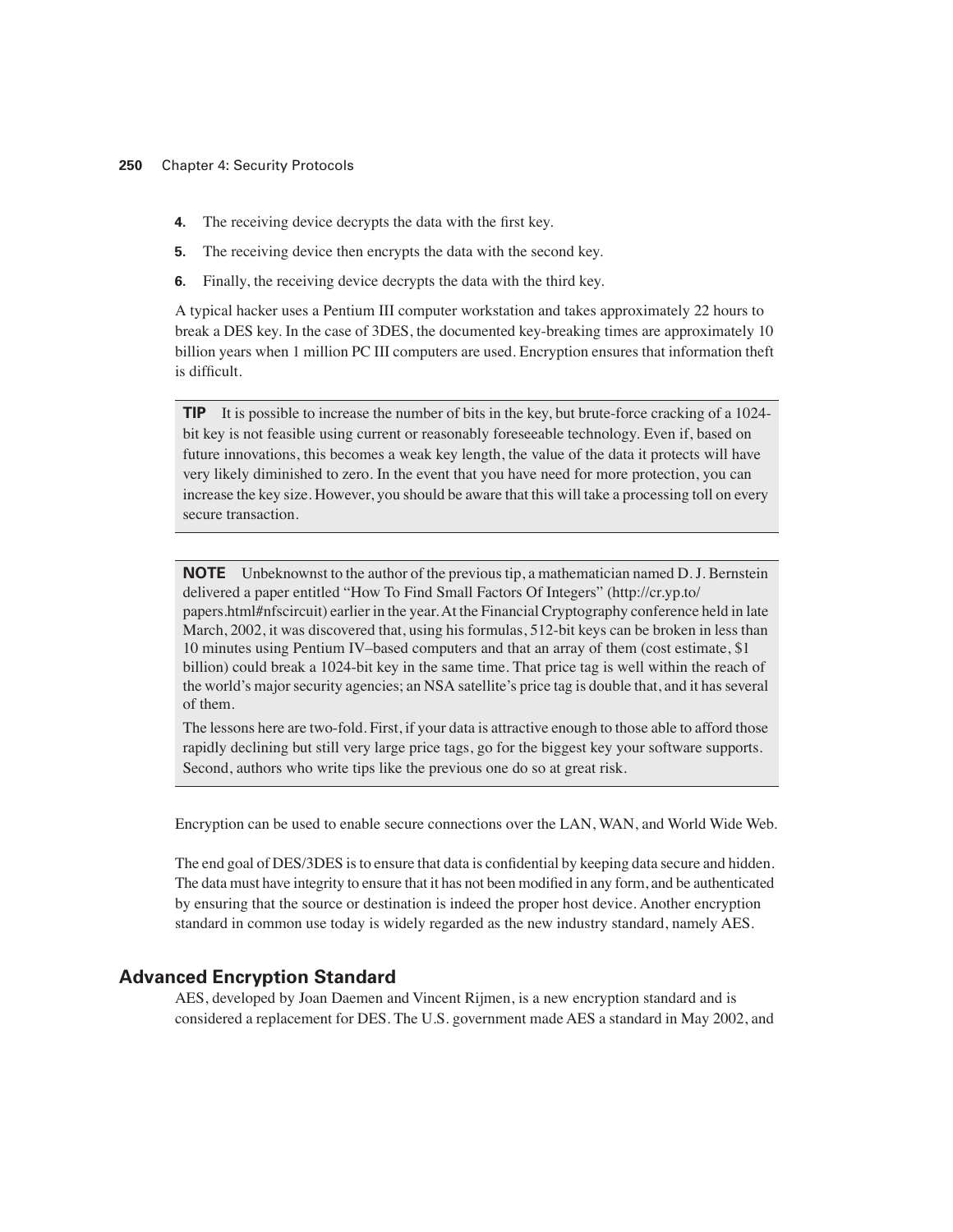the National Institute of Standards and Technology (NIST) has adopted AES. AES provides key lengths for 128, 192, and 256 bits.

AES supports Cipher Blocks Chaining (CBC), which circumvents one of the problems with block algorithms in that two equal plain-text blocks will generate the same two equal ciphertext blocks. With CBC, the key is applied to Plain(1) to get Cipher(1). Then, Cipher(1) is used *as the key* against Plain(2) to get Cipher(2), which is used as the key against Plain(3) to get Cipher(3), continuing on until the end.

AES is designed to be more secure than DES through the following enhancements:

- A larger key size.
- Ensures that the only known approach to decrypt a message is for an intruder to try every possible key.
- Has a variable key length; the algorithm can specify a 128-bit key (the default), a 192-bit key, or a 256-bit key.

**NOTE** AES is supported in Cisco IOS 12.2.13(T) and later. To enable AES, your router must support IPSec. AES cannot encrypt IPSec and IKE traffic if an acceleration card is present. This restriction will be lifted in a future release of Cisco IOS.

For more details on Cisco IOS support for AES, visit http://cisco.com/en/US/products/sw/ iosswrel/ps1839/products feature guide09186a0080110bb6.html.

### **Message Digest 5 and Secure Hash Algorithm**

Several hashing algorithms are available. The two discussed here are MD5 and SHA. There is a slight, unknown difference between SHA and SHA-1. NSA released SHA and then later discovered a flaw (undisclosed). NSA fixed it, and called the new version SHA-1. In this guide, SHA refers to SHA-1 also.

Message hashing is an encryption technique that ensures that a message or data has not been tampered with or modified. MD5 message hashing is supported on Cisco IOS routers. A variablelength message is taken, the MD5 algorithm is performed (for example, the **enable secret**  *password* command), and a final fixed-length hashed output message called a message digest is produced. MD5 is defined in RFC 1321.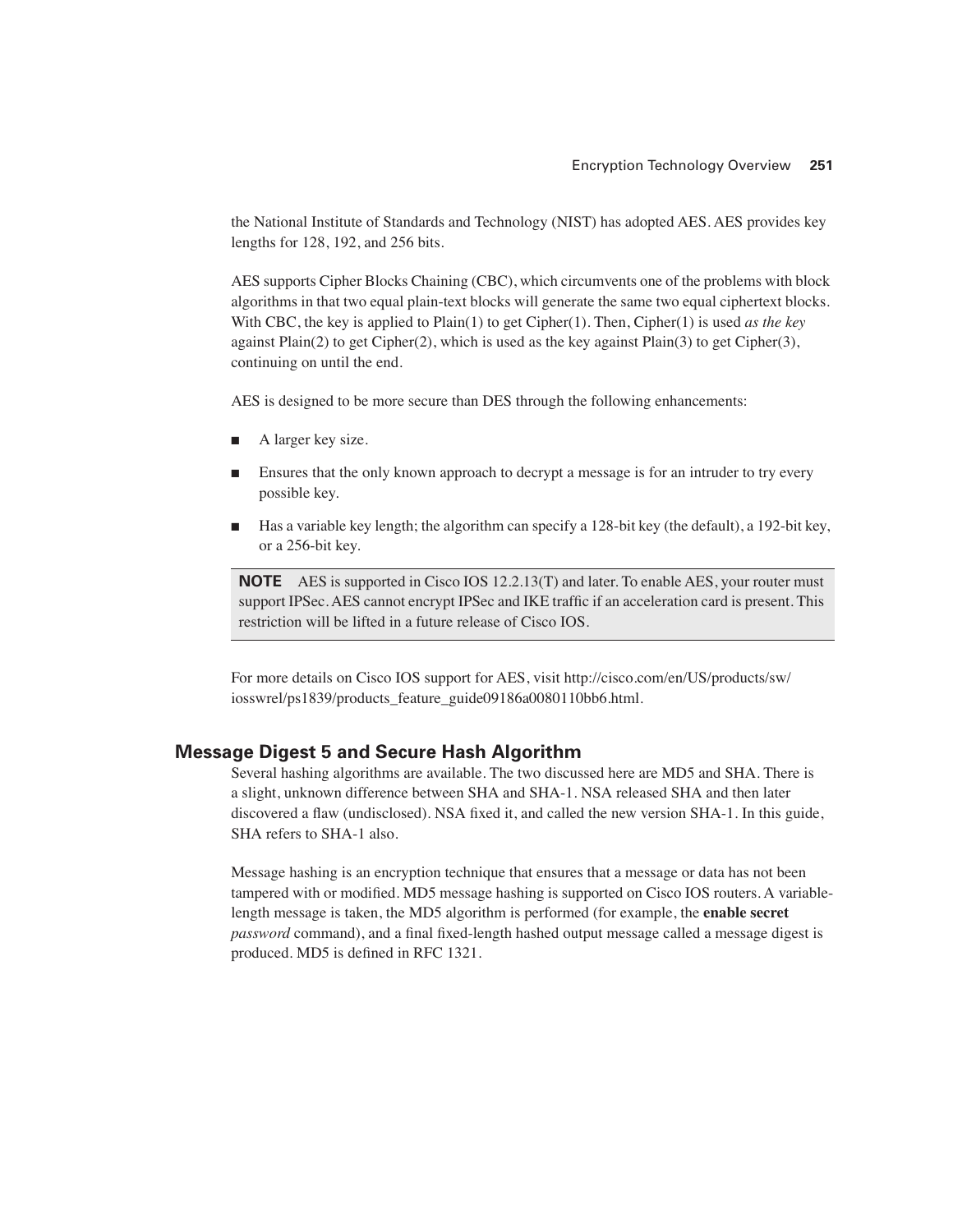Figure 4-6 displays the MD5 message operation.

**Figure 4-6** *MD5 Operation*



Figure 4-6 displays the simple clear-text message, "Hello, it's me," which can be of any variable length. This message is sent to the MD5 process, where the clear-text message is hashed and a fixed-length, unreadable message is produced. The data can include routing updates or username/ password pairings, for example. MD5 produces a 128-bit hash output.

SHA is the newer, more secure version of MD5, and Hash-based Message Authentication (HMAC) provides further security with the inclusion of a key exchange. SHA produces a 160-bit hash output, making it even more difficult to decipher. SHA follows the same principles as MD5 and is considered more CPU-intensive.

For more details on Cisco IOS encryption capabilities, visit the following website:

http://www.cisco.com/en/US/products/sw/iosswrel/products\_ios\_cisco\_ios\_software \_releases.html

### **Diffie-Hellman**

The Diffie-Hellman protocol allows two parties to establish a shared secret over insecure channels, such as the Internet. This protocol allows a secure shared key interchange over the public network, such as the World Wide Web, before any secure session and data transfer is initiated. Diffie-Hellman ensures that, by exchanging just the public portions of the key, both devices can generate a session and ensure that data is encrypted and decrypted by valid sources only. Only public keys (clear text) are exchanged over the public network. Using each device's public key and running the key through the Diffie-Hellmann algorithm generates a common session key. Only public keys will ever be exchanged.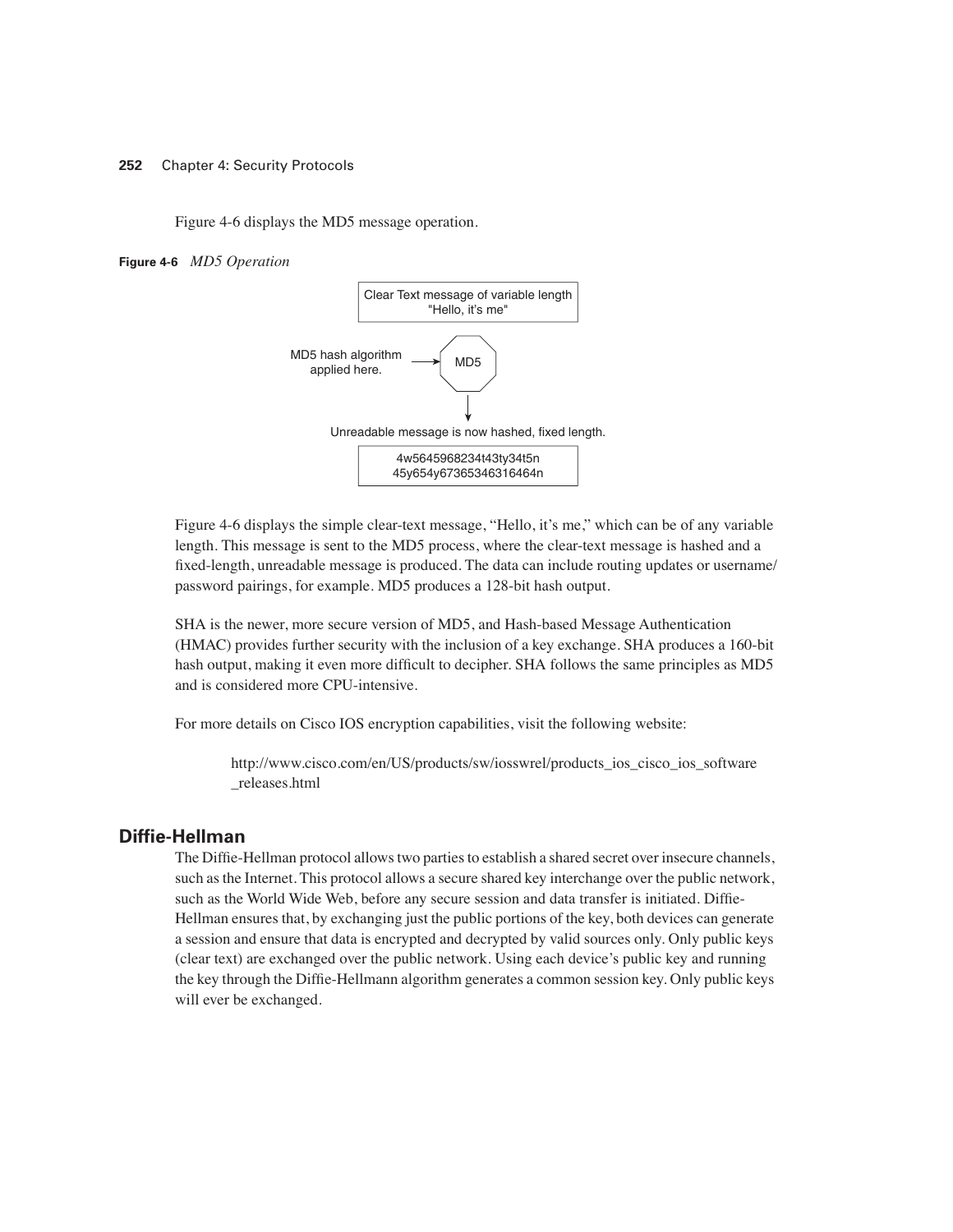

**Figure 4-7** *Diffie-Hellman Key Exchange*



The Diffie-Hellman key exchange takes place over a public domain. With the private key kept secret, it is very difficult for an outside intruder to generate the same key, and the private key is never exchanged over the public domain, making the process very secure.

The shared prime numbers (mathematically, a prime number is any positive integer greater than 1 and divisible without a remainder only by 1 and itself) have a special relationship that makes agreeing on a shared secret possible. An analogy would be to have two milkshake blenders making a chocolate milkshake, but with one blender supplied with apples and the other with oranges. The Diffie-Hellman algorithm is the secret ingredient that, when mixed in with both blenders, produces the chocolate milkshake. Remember, it really is a superb algorithm.

**NOTE** RSA is another public key cryptographic algorithm (named after its inventors, Rivest, Shamir, and Adleman) with a variable key length. RSA's main weakness is that it is significantly slow to compute compared to popular secret-key algorithms, such as DES or 3DES. The Cisco IKE implementation uses a Diffie-Hellman exchange to get the secret keys. This exchange can be authenticated with RSA (or preshared keys). With the Diffie-Hellman exchange, the DES key never crosses the network, which is not the case with the RSA encryption and signing techniques. RSA is public domain like DES/3DES, and to apply RSA, you must be licensed from RSA Data Security. RSA is also approved by the U.S. government. An RSA signature is defined as the host (for example, PC or routers) public and private key, which is bound with a digital certificate. With RSA, only the public key is ever transmitted—the private key is never shared.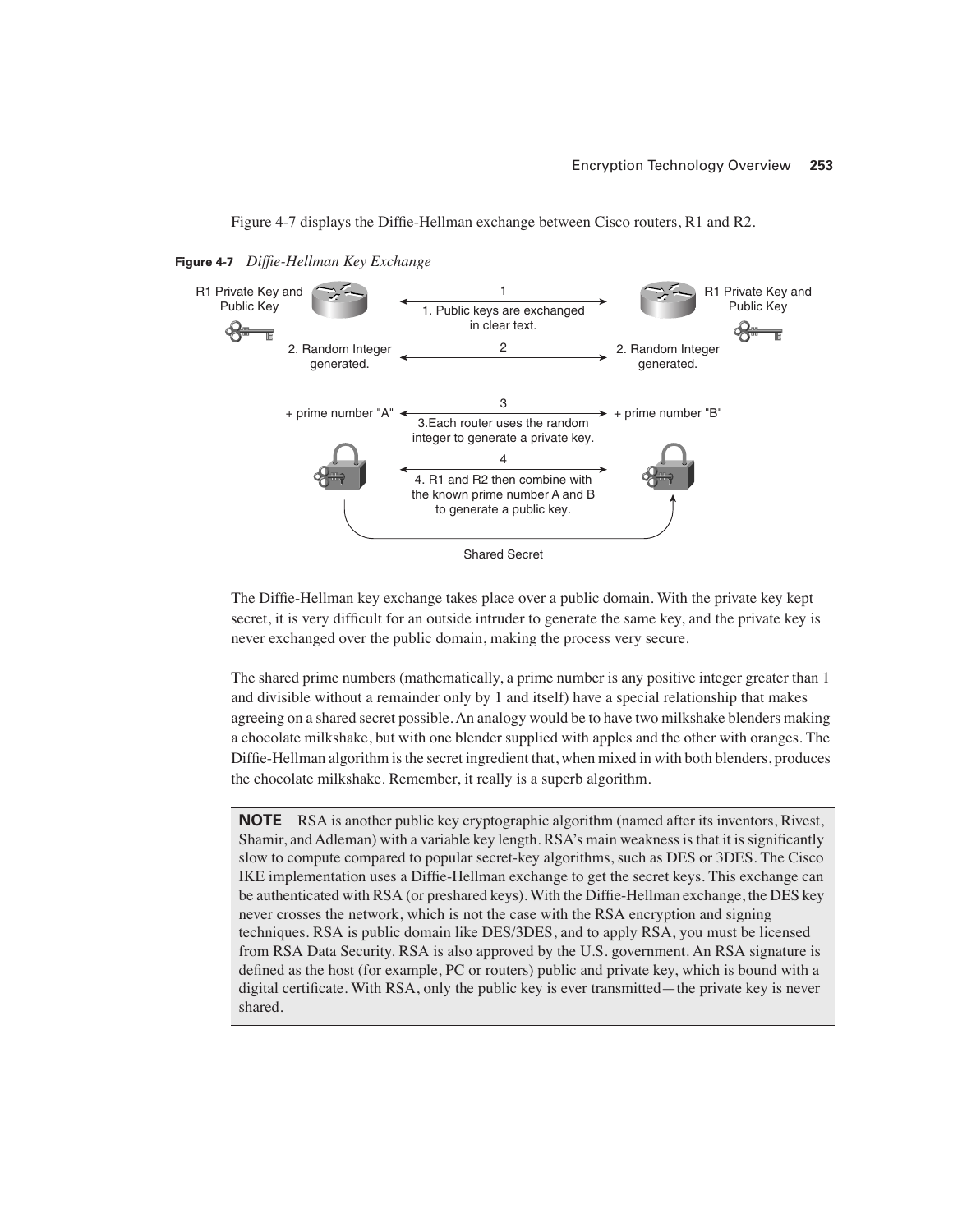### **IP Security**

*IPSec provides security services at the IP layer by enabling a system to select required security protocols, determine the algorithm(s) to use for the service(s), and put in place any cryptographic keys required to provide the requested services.*

*–RFC 2401, "Security Architecture for the Internet Protocol"*

IPSec is a defined encryption standard that encrypts the upper layers of the OSI model by adding a new predefined set of headers. IPSec is not just an encryption standard; IPSec provides a variety of other services, as discussed in this section. A number of RFCs defined IPSec.

IPSec is a mandatory requirement for IP version 6 (IPv6 is not covered in the examination). IPSec ensures that the network layer of the OSI model is secured. In TCP/IP's case, this would be the IP network layer. The two IPSec frame formats available, Authentication Header (AH) and Encapsulating Security Payload (ESP), both have protocol numbers assigned to them. They are shimmed in between IP and transport. (The protocol number says to give the datagram to AH or ESP, each of which has a next protocol number that eventually delivers the datagram to TCP or UDP or whatever else might be at the higher layer, such as OSPF.) Therefore, IPSec ensures that the data and headers above the network layer are secured.

IPSec can be configured in two protection modes, which are commonly referred to as security associations (SA). These modes provide security to a given IP connection. The modes are as follows (you have to use IPSec in tunnel mode if you want to obscure the network layer):

- **Transport mode**—Protects payload of the original IP datagram; typically used for end-toend sessions
- **Tunnel mode**—Protects the entire IP datagram by encapsulating the entire IP datagram in a new IP datagram

An SA is required for inbound and outbound connections. In other words, IPSec is unidirectional. IKE, discussed in this chapter, allows for bidirectional SAs.

Figure 4-8 displays the extension to the current IP packet frame format for both transport and tunnel modes.

The Encapsulating Security Payload (labeled IPSec header in Figure 4-8) can be of [the] form:

- **ESP**
- AH

Each of these is discussed in the following sections.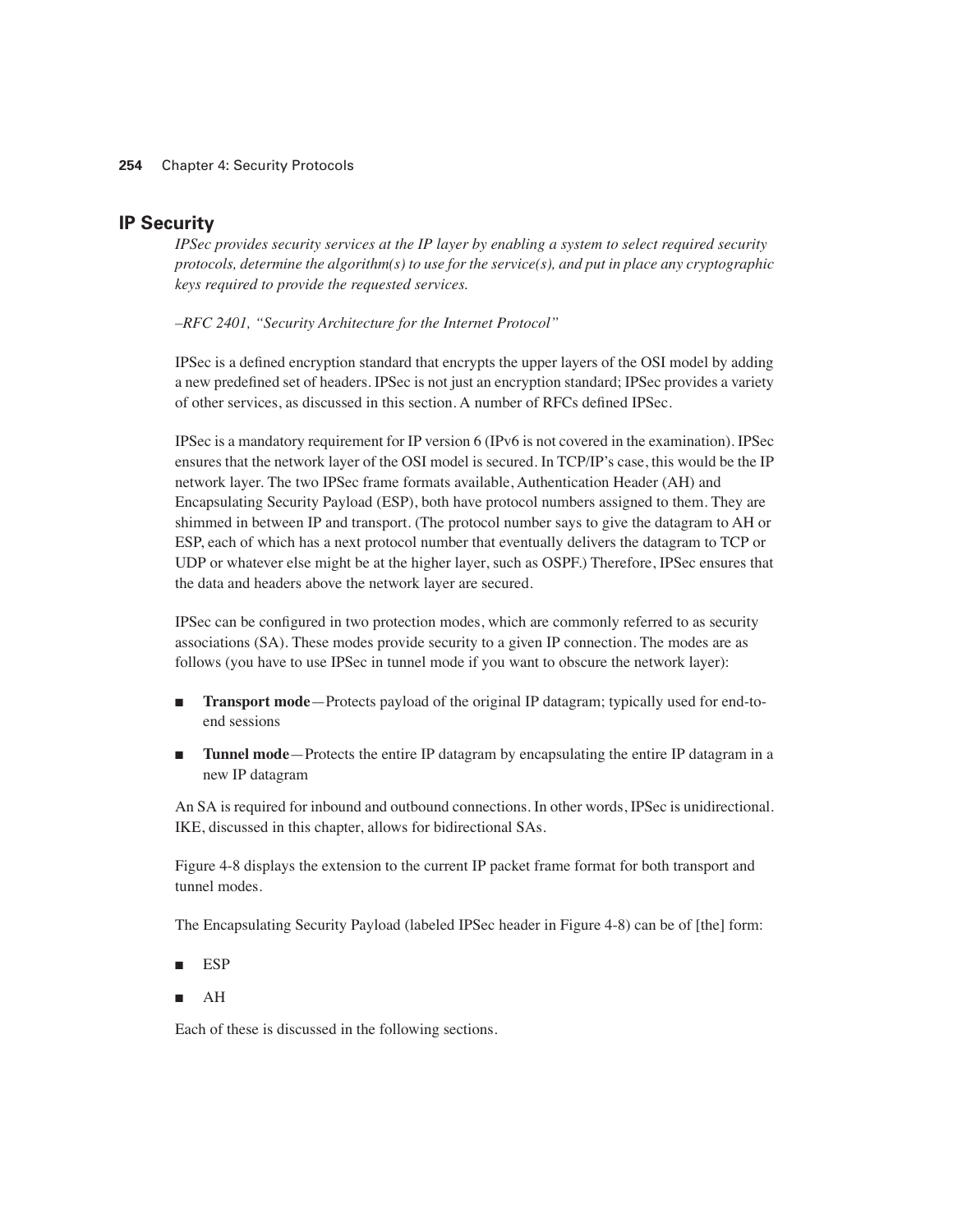

**Figure 4-8** *IPSec Protection Modes*

### **Encapsulating Security Payload**

The ESP security service is defined in RFC 2406. ESP provides a service to the IP data (payload), including upper-layer protocols such as TCP. The destination IP number is 50. The ESP header is located between the user data and original IP header, as displayed in Figure 4-9.





ESP does not encrypt the original IP header (when in transport mode), and encrypts only the IP data by placing a header in between the original IP header and data. ESP provides data confidentiality, data integrity, and data origin authentication. ESP also prevents replay attacks. Replay attacks can include intruders capturing a valid packet and replaying it over the network in an attempt to get a packet conversation between an illegal and legal host.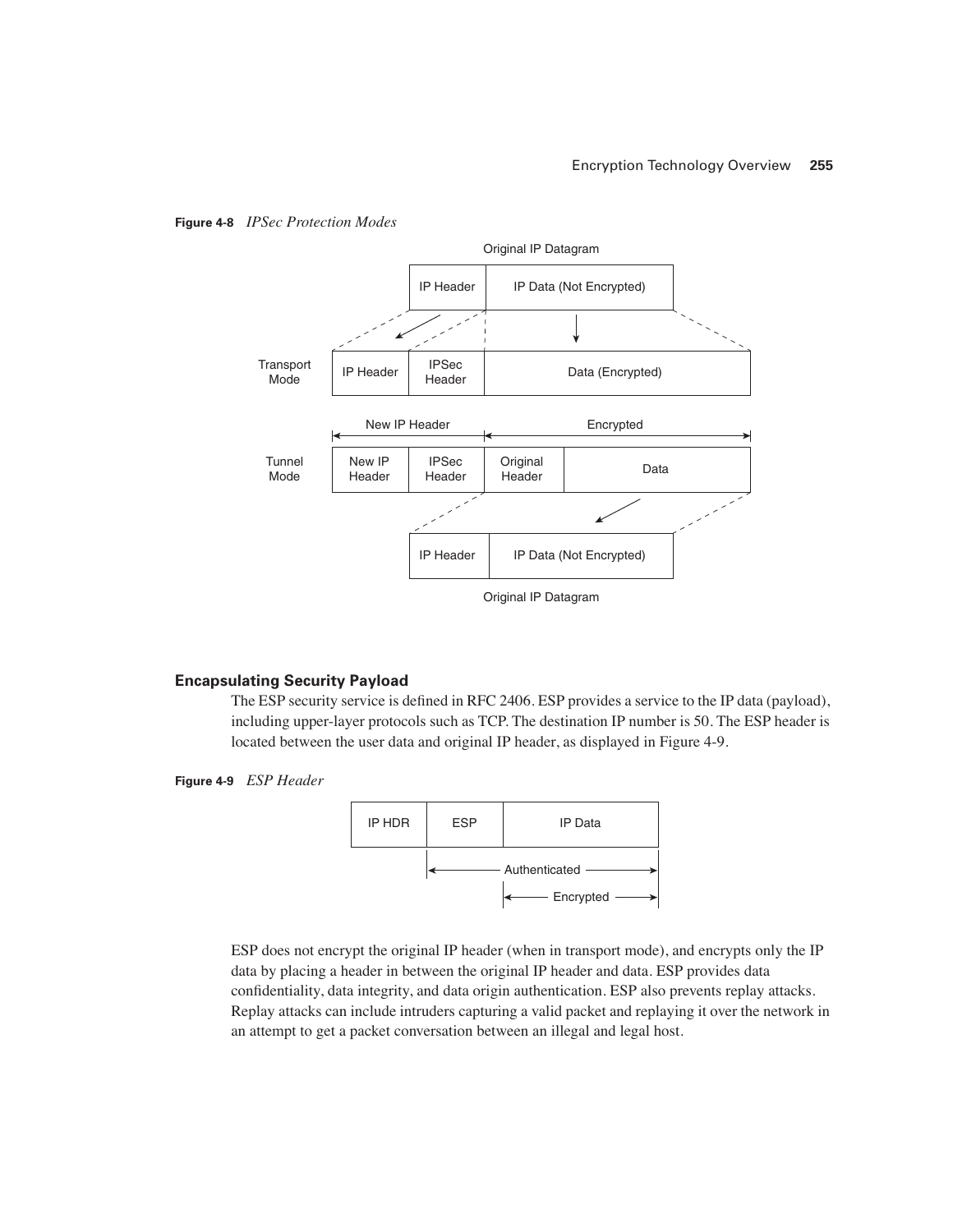In tunnel mode ESP, the original IP datagram is placed in the encrypted portion of the Encapsulating Security Payload and that entire ESP frame is placed within a datagram that has unencrypted IP headers. The information in the unencrypted IP headers is used to route the secure datagram from origin to destination. An unencrypted IP routing header might be included between the IP header and the Encapsulating Security Payload.

ESP does not protect the IP header and cannot detect any alternations during packet delivery.

Figure 4-10 displays the frame formats when ESP is applied.

**Figure 4-10** *ESP Frame Format*



The Security Parameters Index (SPI) is an arbitrary 32-bit value that, in combination with the destination IP address and security protocol (ESP), uniquely identifies the SA for this datagram.

The Sequence Number, an unsigned 32-bit field, contains a monotonically increasing counter value. It is mandatory and is always present, even if the receiver does not elect to enable the antireplay service for a specific SA. PAD or padding is used when the frame needs to meet the minimum frame size formats. The PAD Length defines the length of padding used. Padding is used for a number of reasons. For example, padding can ensure that the minimum frame size is set so that packets are not discarded because they are too small. Padding is typically all binary ones (1111. . .) or zeros (0000. . .). The sequence number ensures that no intruder or intruders can replay data transactions by using any form of attack mechanisms.

The Next Header is an 8-bit field that identifies the type of data contained in the Payload Data field. The IP Data field contains the data to be sent. The Authentication Data field is a variable-length field containing an Integrity Check Value (ICV) computed over the ESP packet minus the Authentication Data.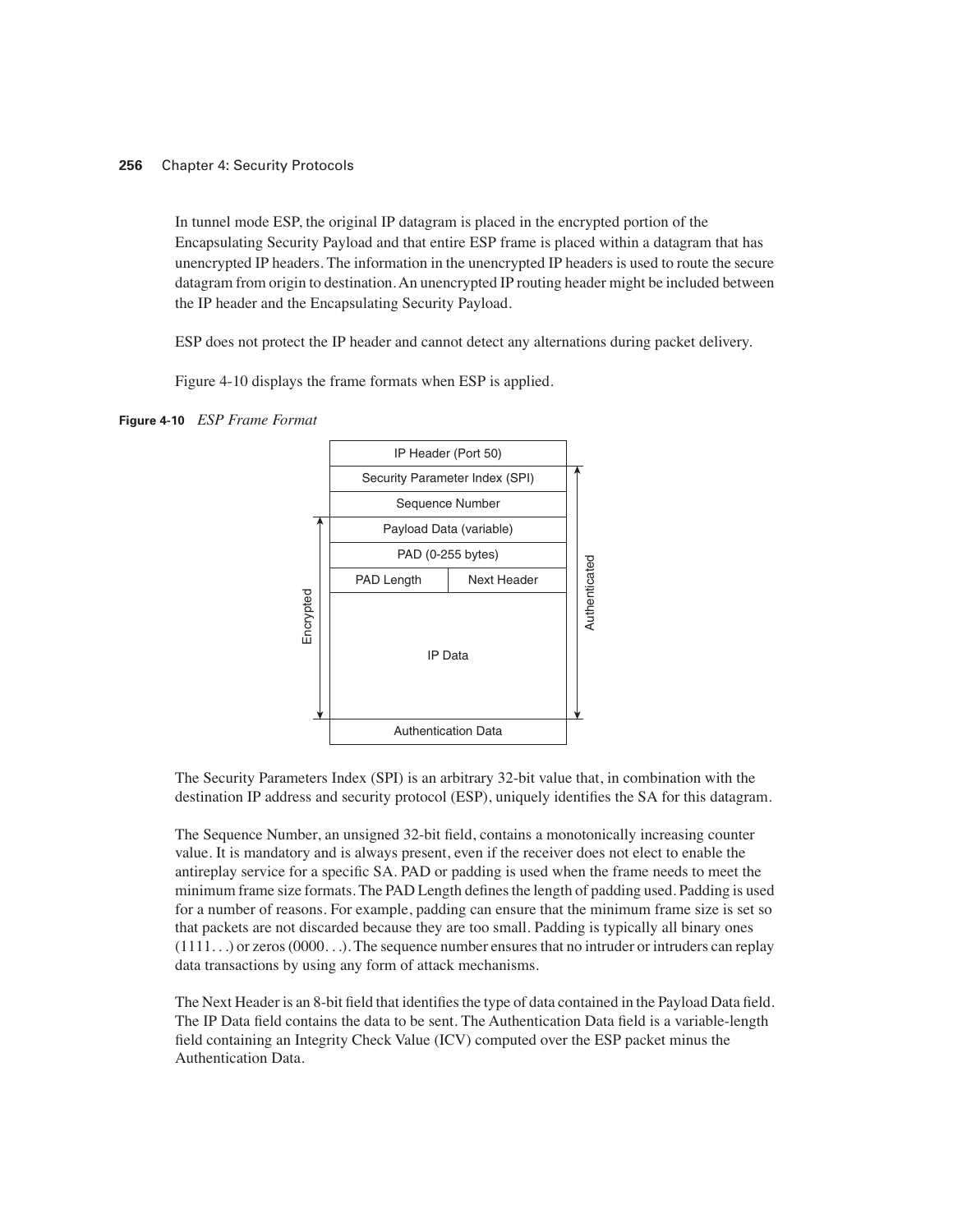### **Authentication Header**

AH is described in RFC 2402. The IP destination protocol is 51. Figure 4-11 highlights the fields in the IP datagram that are encrypted (data is not encrypted) and authenticated. Note that not all fields, such as the Time to Live fields, are encrypted.

**NOTE** AH provides data origin authentication and optional replay-detection services. AH doesn't provide data confidentiality (or encryption). Authentication is done by applying a oneway hash to create a message digest of the packet. Replay detection can be implemented by using the sequence number in the AH packet header.

**Figure 4-11** *AH Header (Tunnel Mode)*



Following is a description of an AH packet:

- Next Header, an 8-bit field, identifies the type of the next payload after the Authentication Header.
- The Payload Length field is an 8-bit field specifying AH's length in 32-bit words (4-byte units), minus 2.
- The Reserved field is a 16-bit field reserved for future use. It *must* be set to 0.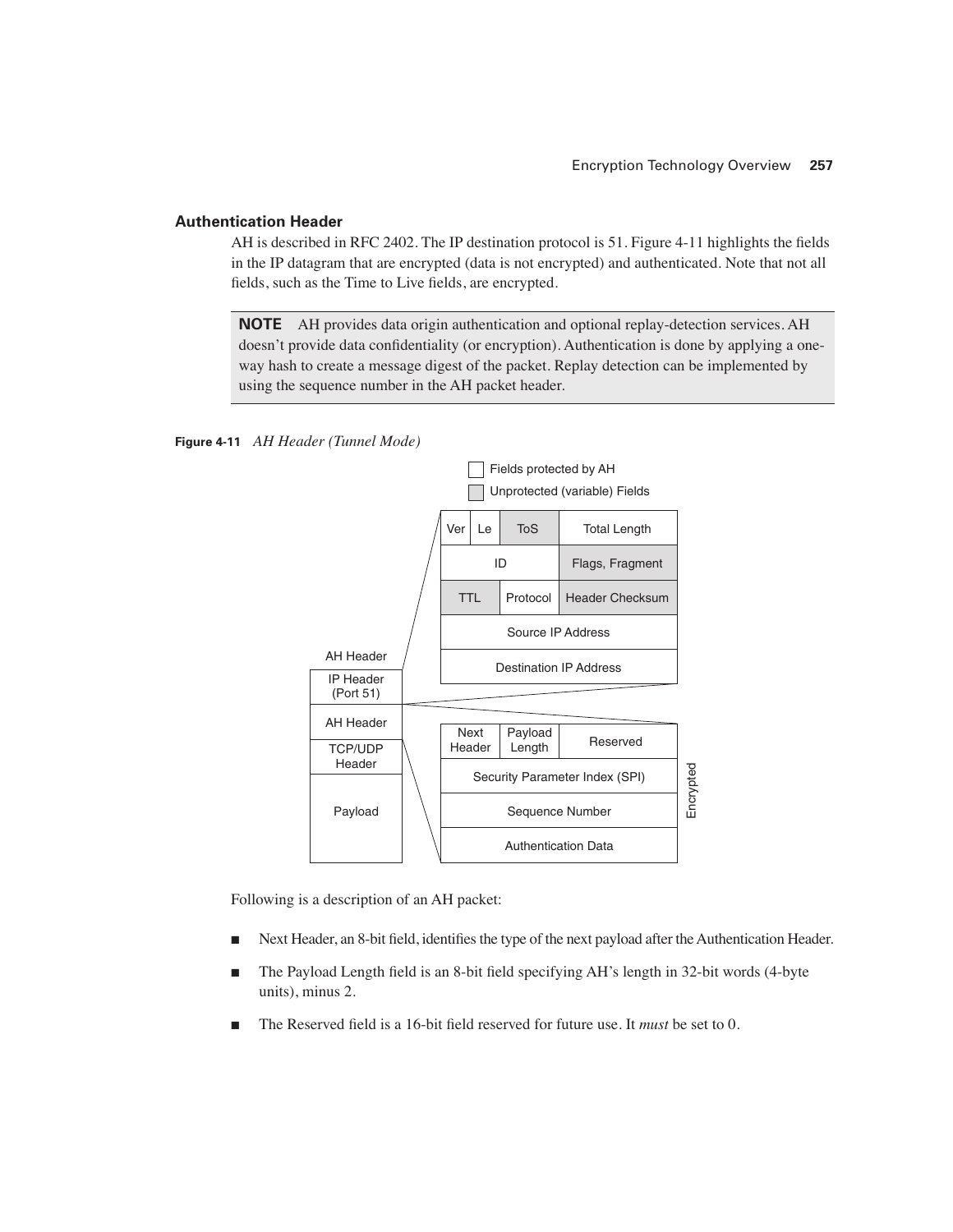■ The SPI is an arbitrary 32-bit value that, in combination with the destination IP address and security protocol (AH), uniquely identifies the SA for this datagram.

AH can operate in transport or tunnel mode; however, unlike ESP, AH also protects fields in the outer IP header (in transport mode, this is the original IP header; in tunnel mode, this is the newly added IP header), which are normally considered nonvariable. AH ensures that if the original IP header has been altered, the packet is rejected. The protection mechanism thereby with AH is authentication only.

Before you take a look at how IPSec is enabled on Cisco routers, you need to understand how keys are exchanged between secure devices to ensure that data is not compromised. IPSec ensures that once an IPSec tunnel is created, the keys are modified so that intruders cannot replicate the keys and create IPSec tunnels to insecure locations. A recent study showed that a network of computer hackers was able to decipher a DES-encrypted message in just a day. (For details on this study please download ants.dif.um.es/~humberto/ asignaturas/v30/docs/CryptographyFAQ.pdf.)

In IPSec, key exchange is provided by Internet Key Exchange (IKE).

### **Internet Key Exchange**

In IPSec, an SA between any two devices will contain all relevant information, such as the cryptographic algorithm in use. A cryptographic algorithm is the product of the science of cryptography. This field of science includes the exact details of encryption algorithms, digital signatures, and key agreement algorithms.

A simple two-router network requires two SAs, one for each router. (IPSec requires one SA on each router for two-way communication.)

Clearly, for a large network, this would not scale. IKE offers a scalable solution to configuration, and key exchange management.

IKE was designed to negotiate and provide authenticated keys in a secure manner. IKE has two phases. In phase I, the cryptographic operation involves the exchange of a master secret where no security is currently in place. IKE phase I is primarily concerned with establishing the protection suite for IKE messages. Phase I operations are required infrequently and can be configured in two modes of operation—aggressive mode and main mode.

Aggressive mode eliminates several steps during IKE authentication negotiation phase I between two IPSec peers. Aggressive mode is faster than main mode but not as secure. Aggressive mode is a three-way packet exchange, while main mode is a six-way packet exchange.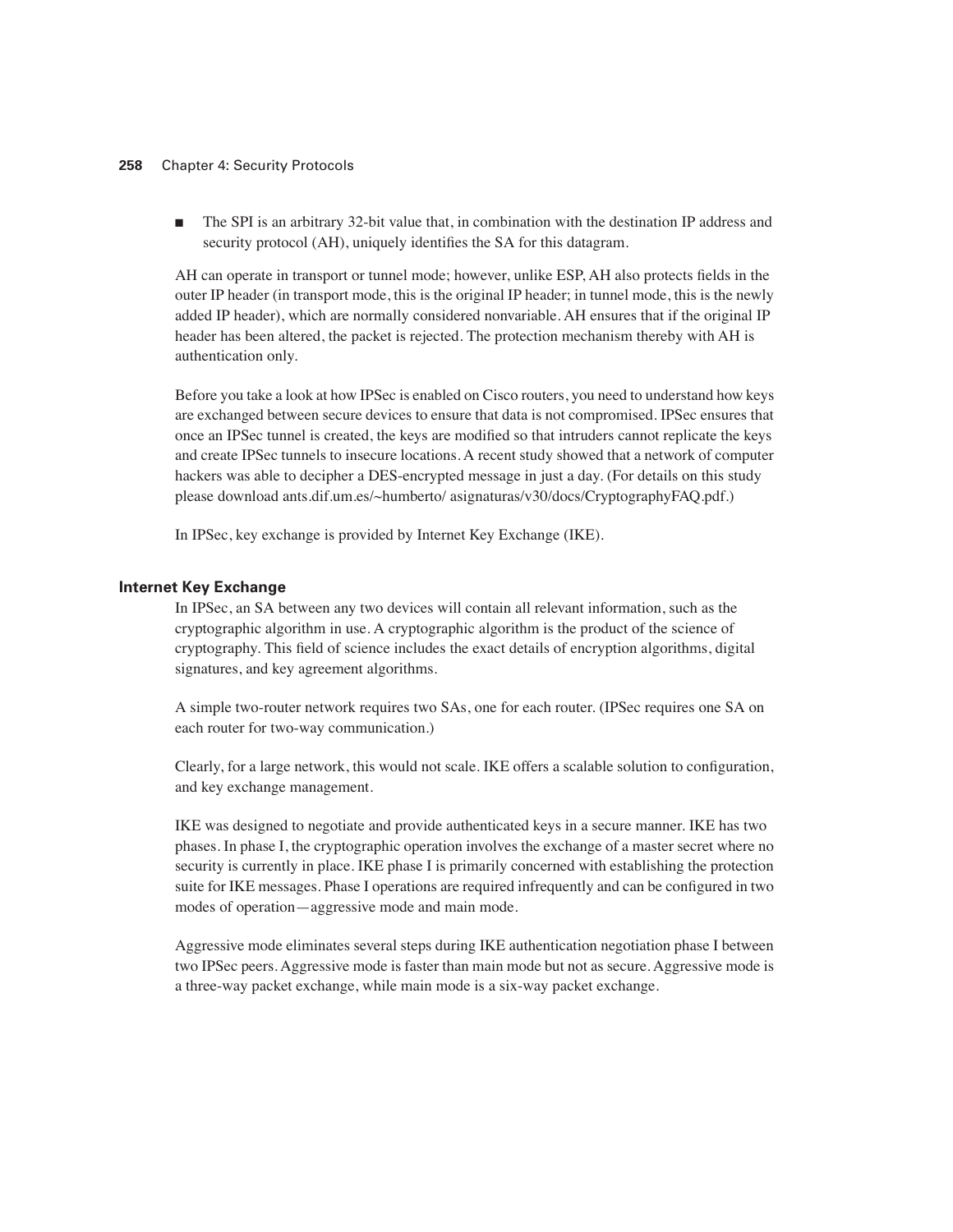IKE can be configured in aggressive mode or main mode (not both). Aggressive mode is a lessintensive process that requires only three messages to establish a tunnel, versus the six messages required in main mode. Aggressive mode is typically used in remote-access VPN environments.

**NOTE** Cisco devices use main mode but can respond to peers using aggressive mode. Cisco IOS 12.2T and 12.3 now support configurable options as well.

### **IKE Phase I Message Types 1–6**

IKE phase I completes the following tasks:

- Main mode negotiates IKE policy (message types 1 and 2). Information exchanges in these message types include IP addresses. Proposals, such as Diffie-Hellman group number and encryption algorithm, are also exchanged here. All messages are carried in UDP packets with a destination UDP port number of 500. The UDP payload comprises a header, an SA payload, and one or more proposals. Message type 1 offers many proposals, and message type 2 contains a single proposal. For message type 2, it is the single proposal and transform that the responder wishes to accept.
- Performs authenticated Diffie-Hellman (DH) exchange. Message types 3 and 4 carry out the DH exchange. Message types 3 and 4 contain the key exchange payload, which is the DH public value and a random number (called a *nonce*). Message types 3 and 4 also contain the remote peer's public key hash and the hashing algorithm. A common session key created on both ends, and the remaining IKE messages exchanged from here are encrypted. If perfect forward secrecy (PFS) is enabled, another DH exchange will be completed. The public key hash and hashing algorithm are sent only if the authentication mechanism is public key encryption.
- Protects IKE peers' identities—identities are encrypted. Message types 5 and 6 are the last stage before traffic is sent over the IPSec tunnel. Message type 5 allows the responder to authenticate the initiating device. Message type 6 allows the initiator to authenticate the responder. These message types are not sent as clear text. Message types 5 and 6 will now be encrypted using the agreed-upon encryption methods established in message types 1 and 2.

After IKE phase I is completed, each peer or router has authenticated itself to the remote peer, and both have agreed on the characteristics of all the SA parameters (IKE parameters).

Figure 4-12 summarizes the key components of IKE phase I and some of the possible permutations available on Cisco IOS routers.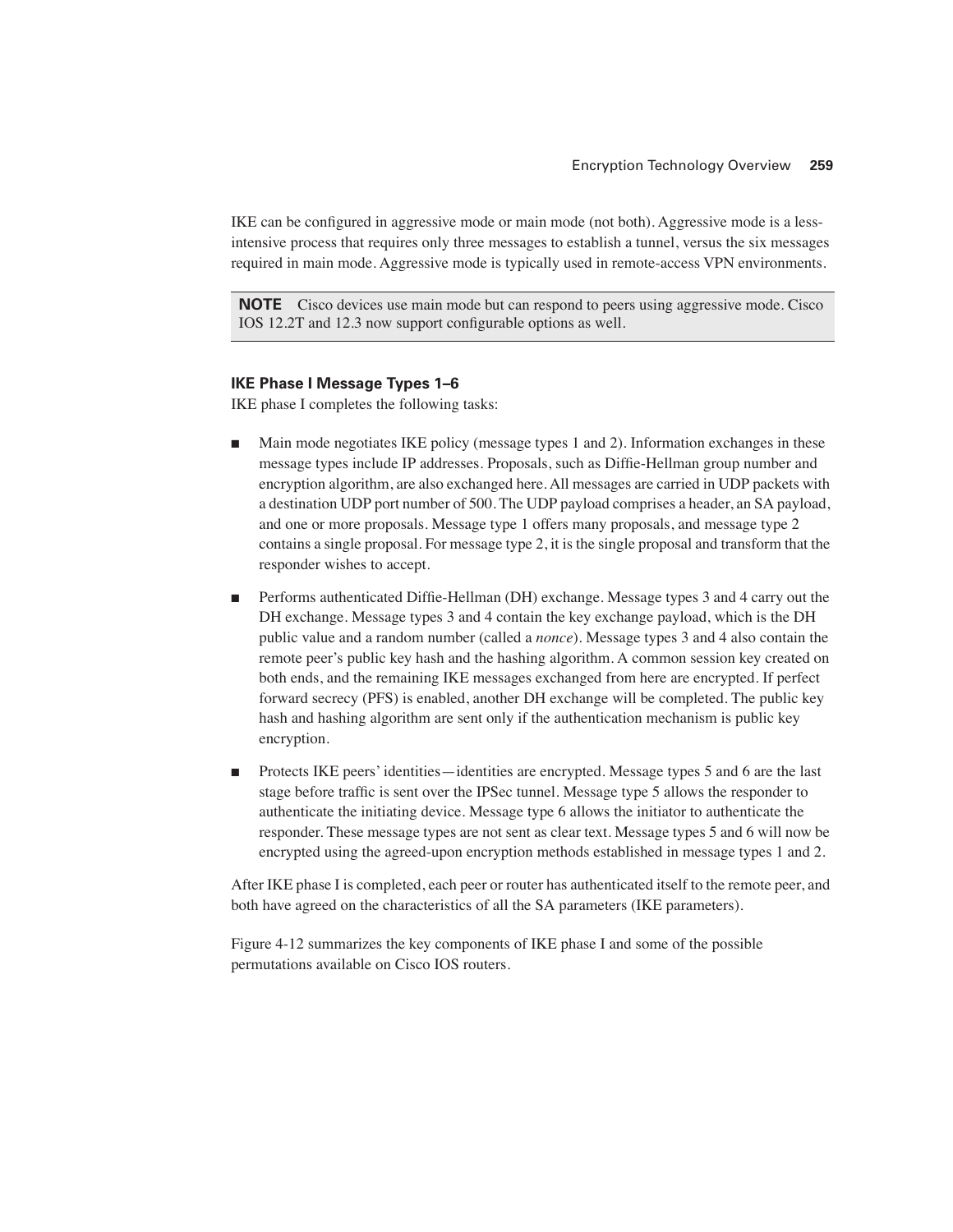#### **Figure 4-12** *IKE Phase I Summary*



• Finally data can be transferred

The first message exchanged offers the remote router a choice of IPSec parameters, such as encryption algorithm, 3DES, MD5, and DH group number, for example. The first message's aim is to negotiate all SA policies.

In the second message (type 2), the responding device indicates which of the IPSec parameters it wants to use in the tunnel between the two devices, including the information required to generate the shared secret and provide authentication details. The final message (type 3; until now no encryption is enabled) authenticates the initiator.

After IKE phase I is complete, IKE phase II is initiated. As discussed in the following section, IKE phase II negotiation has three message types.

### **IKE Phase II Message Types 1–3**

IKE phase II negotiates the SA and the keys that will be used to protect the user data. IKE phase II messages occur more frequently, typically every few minutes, whereas IKE phase I messages might occur once a day. On most Cisco IOS devices, the timeout is 1 hour.

IP datagrams that exchange IKE messages use UDP (connectionless) destination port 500.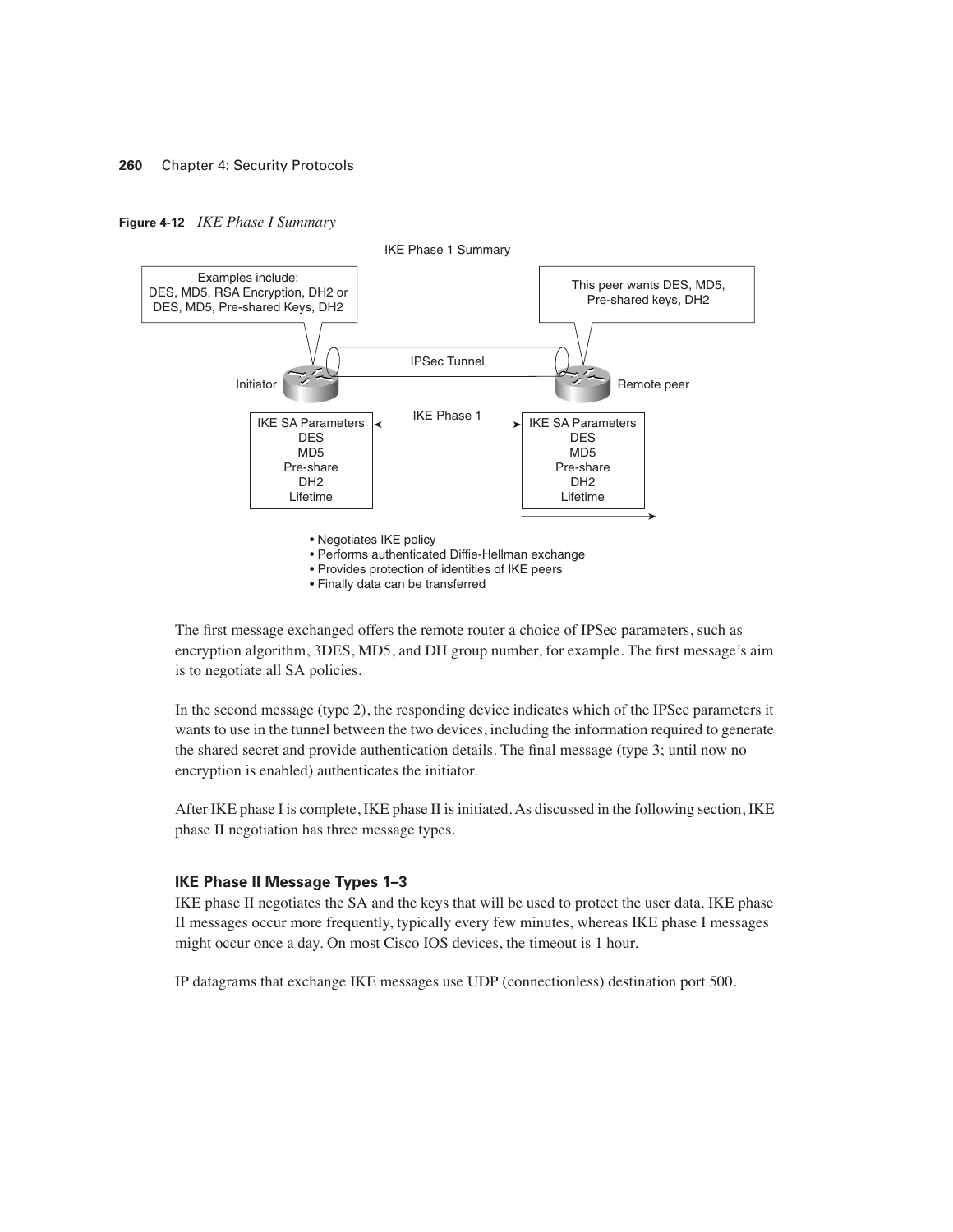Phase II negotiations occur in a mode called Oakley quick mode and have three different message exchanges. Quick mode can be the following:

- Without key exchange-No PFS is enabled.
- With key exchange—When PFS is enabled, the DH algorithm is run once more to generate the shared secret.

Message type 1 allows the initiator to authenticate itself, and selects a random (nonce) number and proposes an SA to the remote peer. Additionally, a public key is provided (can be different than a key exchanged in IKE phase I). IKE phase II message type 2 allows the responding peer to generate the hash. Message type 2 allows the responder to authenticate itself, and selects a random number and accepts the SA offered by the initiating IPSec peer. A hash is intended as a collisionresistant function, as required for the hashing of information prior to application of a signature function.

IKE message type 3 acknowledges information sent from quick mode message type 2 so that the phase II tunnel can be established.

**NOTE** Perfect forward secrecy can be requested as part of the IKE SA. PFS ensures that a given IPSec SA key was not derived from any other secret. In other words, if someone were to break a key or get the key used between two peers, PFS ensures that the attacker would not be able to derive any other key. If PFS was not enabled, someone could hypothetically break the IKE SA secret key, copy all the IPSec-protected data, and use knowledge of the IKE SA secret to compromise the IPSec SA's setup by this IKE SA. With PFS, breaking IKE would not give an attacker immediate access to IPSec. The attacker would have to break each IPSec SA individually.

Changing the secret key being used for encryption after some period of time (or after a specified number of bytes have been encrypted) is a good idea. Changing keys makes it more difficult for an attacker to derive the key or the newly created key.

Now that all the required data has been exchanged, the initiating IPSec router, or peer, sends a final phase I message with the hash of the two random numbers generated and the message ID. The responder needs to verify the hash before data can be protected.

Figure 4-13 summarizes the key components of IKE phase II.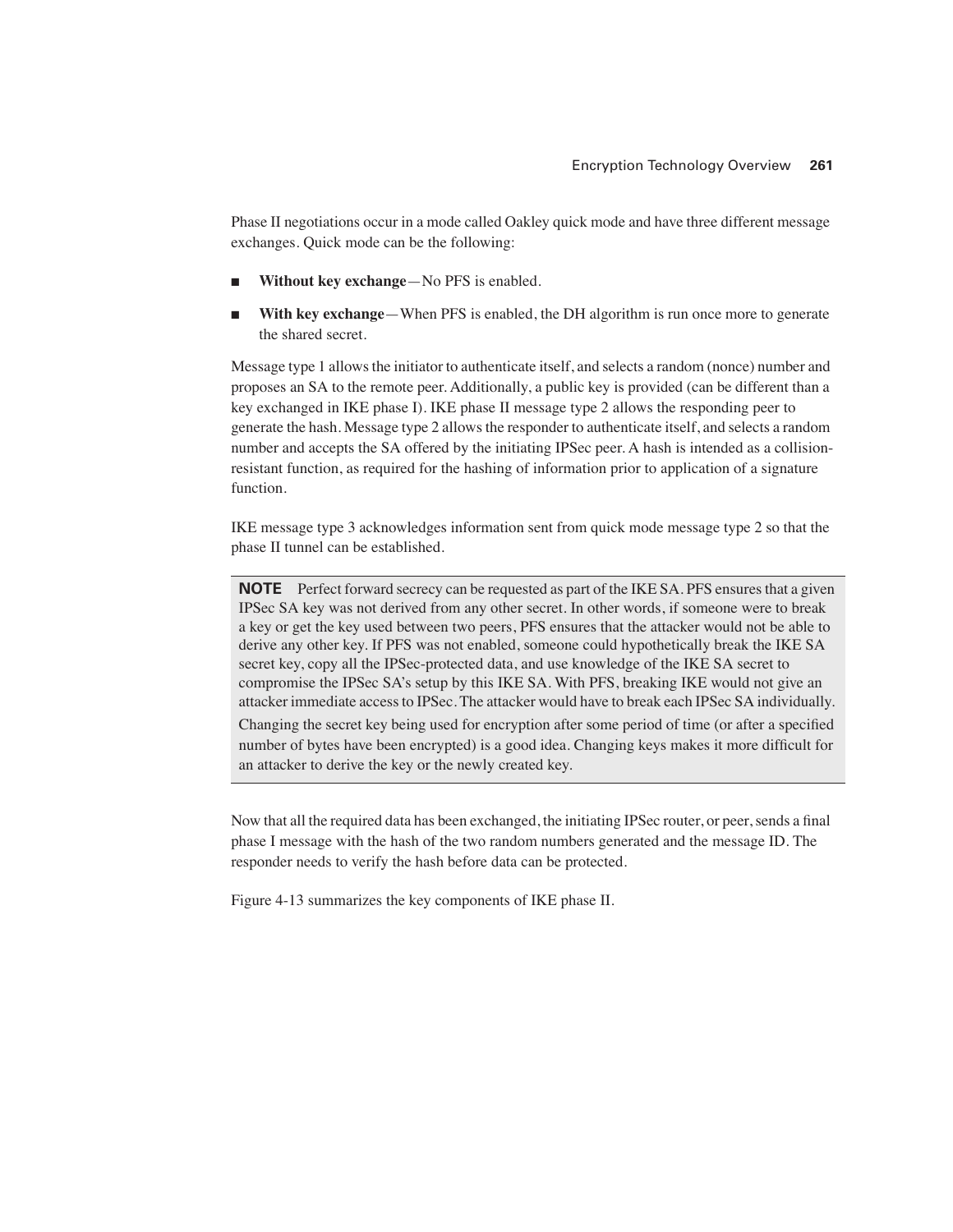### **Figure 4-13** *IKE Phase II Summary*



- Negotiates IPSec SA parameters protected by an existing IKE SA (during IKE phase 1)
- Establishes IPSec security associations, SA
- Periodically renegotiates IPSec SAs to ensure security
- Optionally performs an additional Diffie-Hellman exchange if PFS enabled

Figure 4-14 displays a typical IKE phase I/II completion.

### **Figure 4-14** *IKE Phase I/II*



### Steps Phase I/II

- Establish ISAKMP SA
- Negotiate ISAKMP SA policies such as encryption
- (MD5, 3DES, DSS) • Exchange information needed
- to generate shared key Perform Diffie-Hellman
- calculation (shared secret)
- Generate the keys (pre-shared, DSS public keys)
- Communication can now begin by testing decryption

Table 4-5 summarizes the key components of IKE phases I and II.

### **Table 4-5** *IKE Phases I and II*

| <b>Phase</b> | Tasks                                                                                                          |  |
|--------------|----------------------------------------------------------------------------------------------------------------|--|
| IKE phase I  | Authenticates IPSec peers                                                                                      |  |
|              | Negotiates matching policy to protect IKE exchange                                                             |  |
|              | Exchanges keys via Diffie-Hellman                                                                              |  |
|              | Establishes the IKE SA                                                                                         |  |
| IKE phase II | Negotiates IPSec SA parameters by using an existing IKE SA                                                     |  |
|              | Establishes IPSec security parameters                                                                          |  |
|              | Periodically renegotiates IPSec SAs to ensure security and that no intruders have<br>discovered sensitive data |  |
|              | Can also perform optional additional Diffie-Hellman exchange                                                   |  |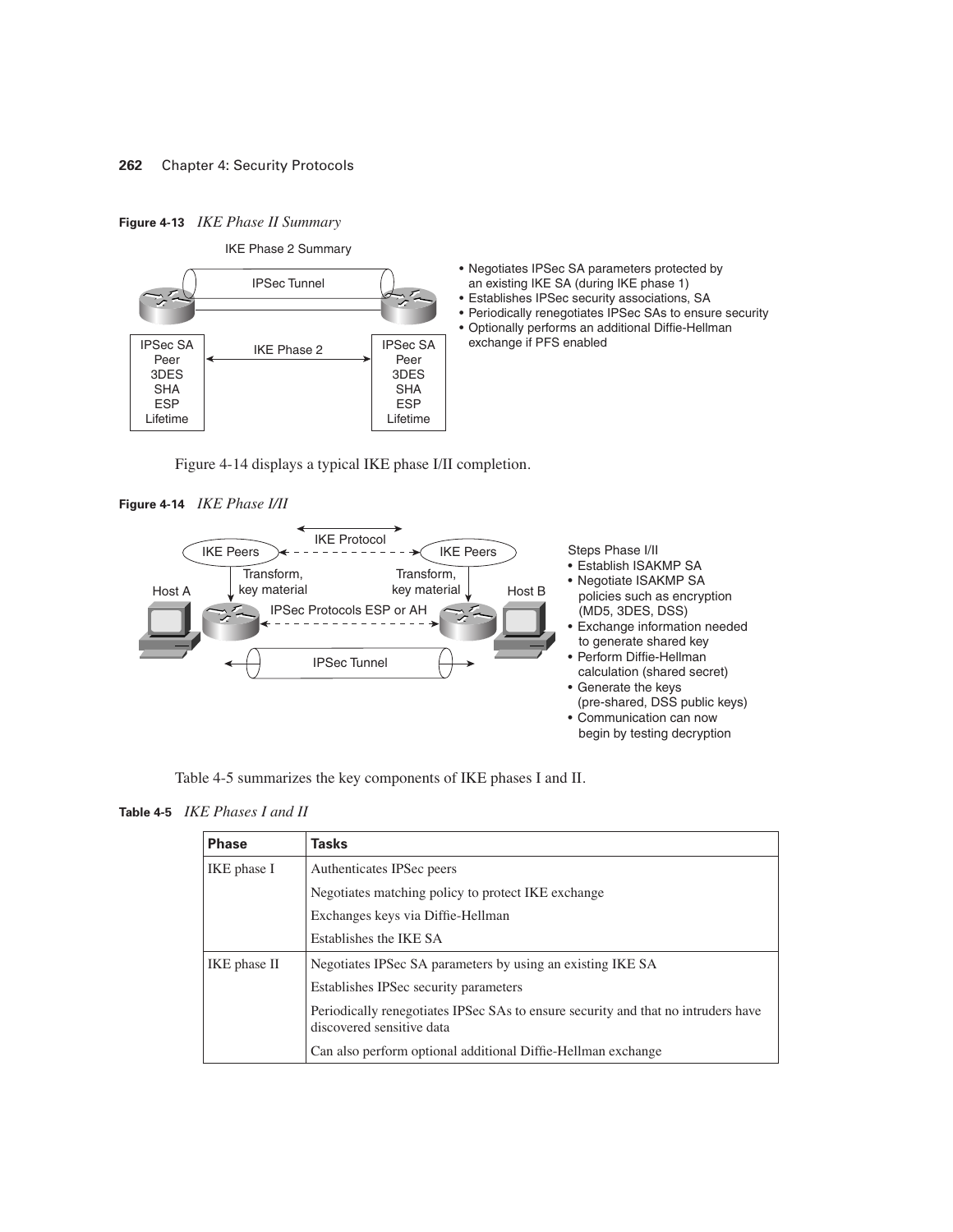IKE requires that all information exchanges be encrypted and authenticated. In addition, IKE is designed to prevent the following attacks:

- **Denial of service**—When messages are constructed with unique cookies that can be used to identify and reject invalid messages.
- **Man in the middle**—Prevents the intruder from modifying messages and reflecting them back to the source or replaying old messages.

**NOTE** Access control lists determine what traffic to encrypt. For example, you can specify that certain networks are to be encrypted and other networks are not. The **permit** statement encrypts data, and the **deny** statement (implicit) in an ACL does not send traffic encrypted. An ACL applied to IPSec configuration parameters does not stop IP routing on a Cisco IOS router.

Table 4-6 summarizes the key terms and concepts used in IPSec terminology.

**Table 4-6** *Summary of IPSec Terms and Concepts* 

| Term                                         | <b>Meaning</b>                                                                                                                                                                                                                                                                                                                                          |  |  |
|----------------------------------------------|---------------------------------------------------------------------------------------------------------------------------------------------------------------------------------------------------------------------------------------------------------------------------------------------------------------------------------------------------------|--|--|
| Internet Key Exchange (IKE)                  | Provides utility services for IPSec, such as authentication of peers,<br>negotiation of IPSec SAs, and encryption algorithms. IKE operates<br>over the assigned UDP port 500.                                                                                                                                                                           |  |  |
| Security associations (SAs)                  | Connections between IPSec peers. Each IPSec peer maintains an<br>SA database containing parameters, such as peer addresses,<br>security protocols, and a Security Parameter Index (SPI). An SA is<br>unidirectional, and two SAs are required to form a complete tunnel.                                                                                |  |  |
| Data Encryption Standard<br>(DES)            | Encrypts and decrypts data. It is not considered a strong algorithm<br>and was replaced by 3DES. DES supports only a 56-bit key. 3DES<br>supports three 56-bit keys, or a 168-bit key.                                                                                                                                                                  |  |  |
| Triple DES (3DES)                            | A variant of DES that is a much stronger encryption method and<br>uses a 168-bit key.                                                                                                                                                                                                                                                                   |  |  |
| <b>Advanced Encryption</b><br>Standard (AES) | A new standard that supports 128-, 192-, and 256-bit key lengths;<br>considered a replacement for DES.                                                                                                                                                                                                                                                  |  |  |
| Message Digest version 5<br>(MD5)            | A hash algorithm (128 bit) that takes an input message (of variable<br>length) and produces a fixed-length output message. IKE uses<br>MD5 for authentication purposes.                                                                                                                                                                                 |  |  |
| Secure Hash Algorithm<br>$(SHA-1)$           | A hash algorithm (160 bit) that signs and authenticates data. It is<br>stronger than MD5 but more CPU-intensive and, therefore, slower.                                                                                                                                                                                                                 |  |  |
| RSA signatures                               | RSA is a public-key encryption system used for authentication.<br>Users are assigned both private and public keys. The private key is<br>not available to the public and decrypts messages created with the<br>public key. To obtain a legitimate signature, you need to have a<br>Certificate Authority sign your public key, making it a certificate. |  |  |

*continues*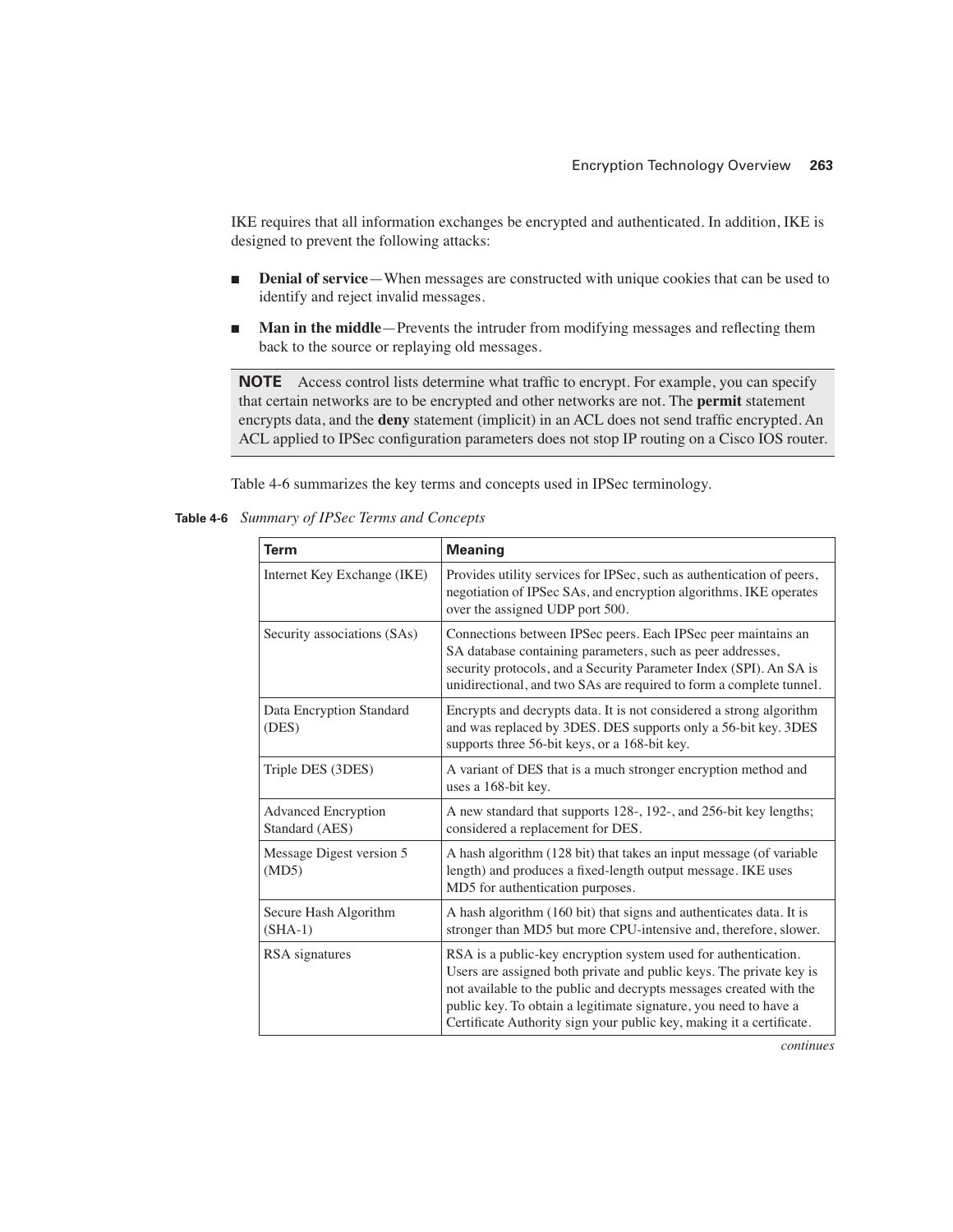| <b>Term</b>                                    | <b>Meaning</b>                                                                                                                                                                                                                                                                          |  |  |
|------------------------------------------------|-----------------------------------------------------------------------------------------------------------------------------------------------------------------------------------------------------------------------------------------------------------------------------------------|--|--|
| Certificate Authority (CA)                     | A trusted third party whose purpose is to sign certificates for<br>network entities that it has authenticated.                                                                                                                                                                          |  |  |
| Diffie-Hellman (DH)                            | Algorithm that is used to initiate and secure the session between<br>two hosts, such as routers.                                                                                                                                                                                        |  |  |
| <b>Encapsulating Security</b><br>Payload (ESP) | ESP (transport mode) does not encrypt the original IP header, and<br>only encrypts the IP data by placing a header in between the<br>original IP header and data. ESP (tunnel and transport modes)<br>provides data confidentiality, data integrity, and data origin<br>authentication. |  |  |

**Table 4-6** *Summary of IPSec Terms and Concepts (Continued)*

Figure 4-15 displays the flow chart before any data can be transferred between two IPSec peers.





In Figure 4-15, interesting traffic (or traffic from an end user, for example, defined in the ACLs) triggers IKE phases I and II followed by the establishment of the IPSec tunnel. After the IPSec tunnel is established, the data can be transferred. After the data is transferred, the IPSec tunnel is closed. You can tunnel any form of data across the IPSec tunnel, such as IP, Novel IPX, or AppleTalk.

### **Cisco IOS IPSec Configuration**

To enable IPSec between Cisco IOS routers, the following steps are required:

**Step 1** Enable Internet Security Association Key Management Protocol (ISAKMP) with the IOS command **crypto isakmp enable**.

This step globally enables or disables ISAKMP at your peer router.

ISAKMP is enabled by default (ACLs define what interesting traffic will be encrypted using defined ACLs).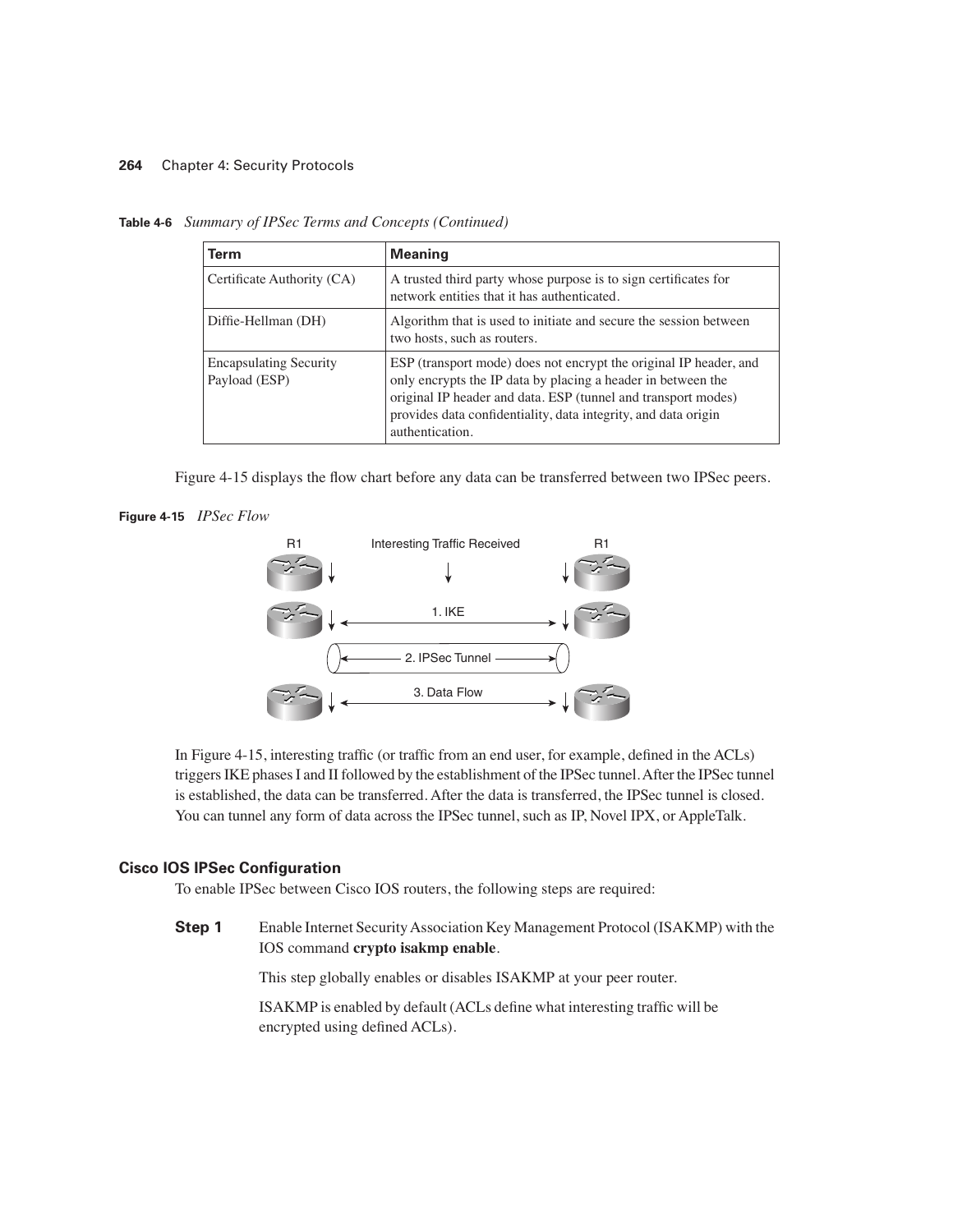### **Step 2** Define an ISAKMP policy, a set of parameters used during ISAKMP negotiation:

#### *crypto isakmp policy priority*

You will enter **config-isakmp** command mode.

Options available include the following:

```
Router(config-isakmp)#?
authentication {rsa-sig | rsa-encr | pre-share}
   default
   encryption {des} {3des} {aes}
   exit
   group 1 2 5 
 hash {md5 | sha}
   lifetime seconds
   no
```
This command invokes the ISAKMP policy configuration (**config-isakmp**) command mode. While in ISAKMP policy configuration command mode, the following commands are available to specify the parameters in the policy:

- **encryption** (IKE policy)—The default is 56-bit DES-CBC. To specify the encryption algorithm within an IKE policy, options are **des, 3des**, or **aes**.
- **hash** (IKE policy)—The default is SHA-1. To specify the hash algorithm within an IKE policy, options are **sha**, which specifies SHA-1 (HMAC variant) as the hash algorithm, or **md5**, which specifies MD5 (HMAC variant) as the hash algorithm. Hashed Message Authentication Code (HMAC) uses keyed message digest functions to authenticate a message. The technique used in IPSec is defined in RFC 2104.
- **authentication** (IKE policy)—The default is RSA signatures. To specify the authentication method within an IKE policy, options are **rsa-sig**, which specifies RSA signatures as the authentication method; **rsa-encr**, which specifies RSA encryption as the authentication method; or **preshare**, which specifies preshared keys as the authentication method.
- **group** {**1** | **2**}—The default is 768-bit Diffie-Hellman. To specify the DH group identifier within an IKE policy, options are **1**, which specifies the 768-bit DH group, or **2**, which specifies the 1024-bit DH group. DH group 5 is also available (1536-bit).
- **lifetime** (IKE policy)—The default is 86,400 seconds (once a day). To specify the lifetime of an IKE SA, use the ISAKMP lifetime policy configuration command. If two IPSec peers share different lifetime values, the chosen value is the shortest lifetime.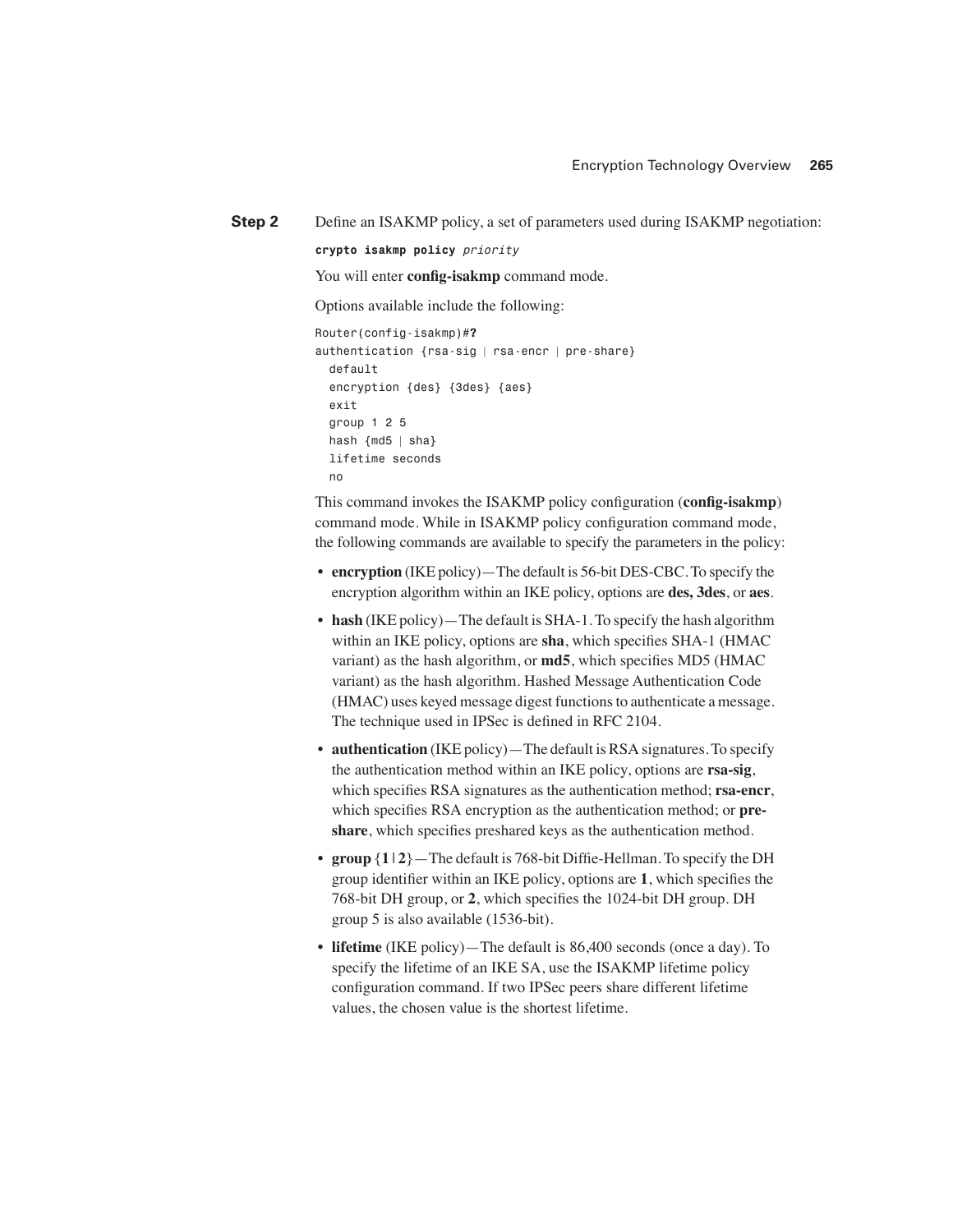**Step 3** Set the ISAKMP identity (can be IP address or host name based):

*crypto isakmp identity {address* | *hostname}*

**Step 4** Define transform sets (Phase II).

A transform set represents a combination of security protocols and algorithms. During the IPSec SA negotiation, the peers agree to use a particular transform set for protecting a particular data flow.

To define a transform set, use the following commands, starting in global configuration mode:

#### crypto ipsec transform-set

 *transform-set-name transform1 [transform2 [transform3]]*

This command puts you into the crypto transform configuration mode. Then, define the mode associated with the transform set:

*Router(cfg-crypto-tran)# mode [tunnel* | *transport]* 

The default is **tunnel**.

**Step 5** Define crypto maps, which tie the IPSec policies and SAs together:

*crypto map name seq method [dynamic dynamic-map-name]*

**NOTE** Crypto map entries created for IPSec pull together the various parts used to set up IPSec SAs, including the following:

- Which traffic should be protected by IPSec (per a crypto ACL).
- The granularity of the flow to be protected by a set of SAs.
- Where IPSec-protected traffic should be sent (who the remote IPSec peer is).
- The local address to be used for the IPSec traffic.
- What IPSec security should be applied to this traffic.
- Whether SAs are manually established or are established through IKE.
- Other parameters that might be necessary to define an IPSec SA.

A dynamic crypto map entry is essentially a crypto map entry without all the parameters configured. It acts as a policy template where the missing parameters are later dynamically configured (as the result of an IPSec negotiation) to match a remote peer's requirements. This allows remote peers to exchange IPSec traffic with the router even if the router does not have a crypto map entry specifically configured to meet all the remote peer's requirements. Dynamic crypto maps are typically used to ensure security between a remote access IPSec client and Cisco IOS router, for example.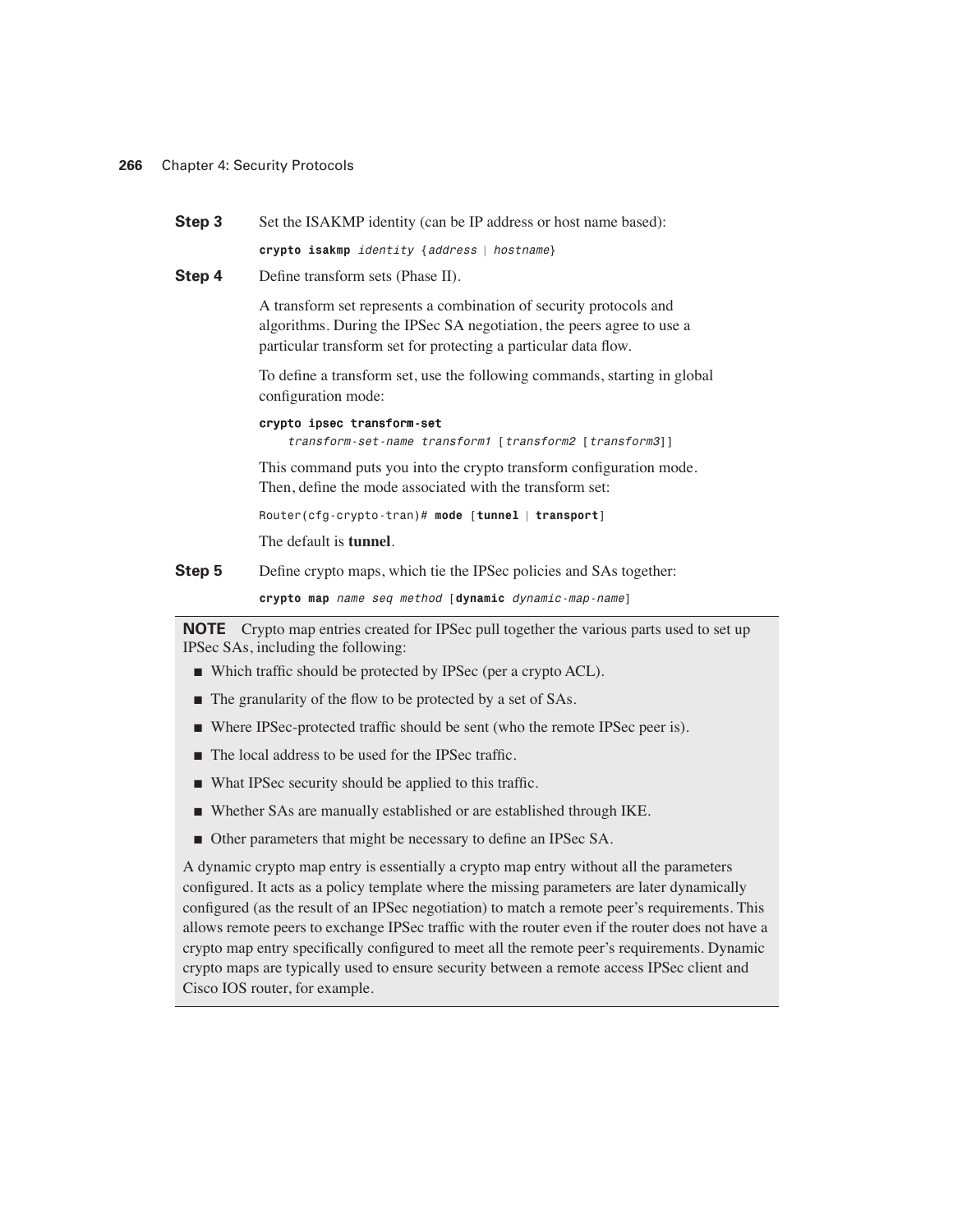The following typical configuration scenario illustrates the IPSec configuration tasks with a tworouter network. Figure 4-16 displays two routers configured with the networks 131.108.100.0/24 and 131.108.200.0/24, respectively. Suppose that the Frame Relay cloud is an unsecured network and you want to enable IPSec between the two routers, R1 and R2.



**Figure 4-16** *Typical IPSec Topology Between Two Remote Routers*

The network administrator has decided to define the following ISAKMP parameters:

- MD5.
- Authentication will be via preshared keys.
- The shared key phrase is CCIE.
- IPSec mode is transport mode.

To start, configure IKE on Router R1. Example 4-11 displays the IKE configuration on R1. Remember that IKE policies define a set of parameters to be used during IKE negotiation. (Note that in Cisco IOS 12.2T and later, the commands have different options.)

**Example 4-11** *R1 IKE Configuration*

| crypto isakmp policy 1                       |  |
|----------------------------------------------|--|
| hash md5                                     |  |
| authentication pre-share                     |  |
| crypto isakmp key CCIE address 131.108.255.2 |  |

R1 is configured to use the MD5 algorithm, and the authentication method is defined as preshared. The preshared key value (password) is CCIE, and the remote IPSec peer's address is 131.108.255.2 (R2 serial link to R1 in Figure 4-16).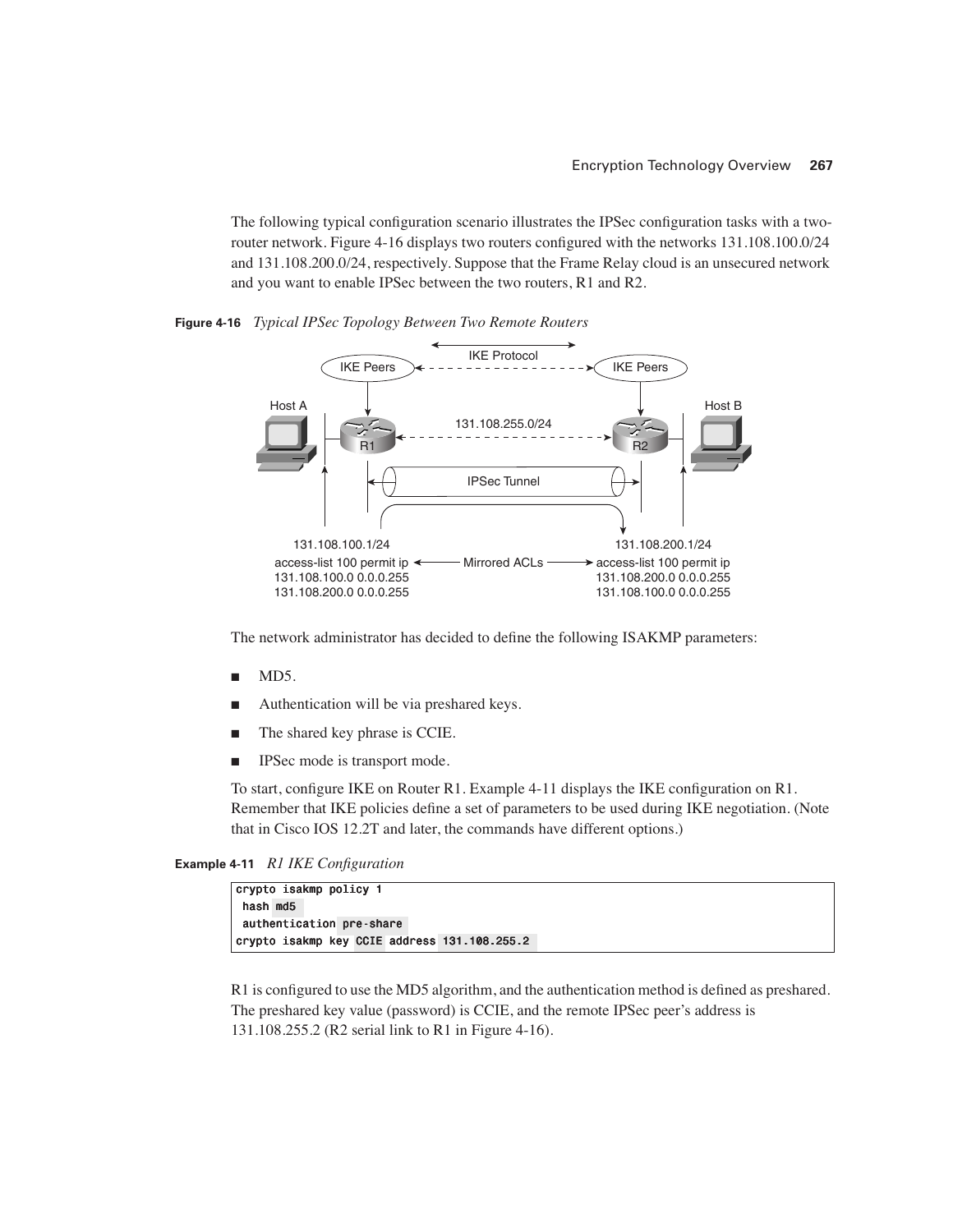### **Preshared Keys Versus Manual Keys**

The example shown here is an example of preshared keys whereby IKE is used to negotiate all SA parameters. You can also define IPSec not to use IKE, and this is referred to as *manual IPSec* or *manual keys.* Cisco strongly recommends that you use IKE with preshared keys or RSA signatures, because it is very difficult to ensure that all SA parameters are matching between remote peers. The Diffie-Hellman algorithm is a more secure method when generating secret keys between peers. Manual keys are vulnerable to intruders and unauthorized sources that gain entry to Cisco configuration files. Another major disadvantage of manual keys is that the IOS **crypto map** command used to establish SAs does not expire.

Following the IKE configuration, you can configure IPSec parameters. Example 4-12 enables the IPSec configuration parameters.

**Example 4-12** *IPSec Configuration*

```
crypto ipsec transform-set anyname esp-des esp-sha-hmac mode transport
!
crypto map anyname1 1 ipsec-isakmp 
 set peer 131.108.255.2
  set security-association lifetime seconds 900
  set transform-set anyname 
  match address 100
!
access-list 100 permit ip 131.108.100.0 0.0.0.255 131.108.200.0 0.0.0.255
```
The transform-set command defines an acceptable combination of security protocols and algorithms. This example applies ESP-DES (ESP with the 56-bit DES encryption algorithm) and ESP with the SHA (HMAC variant) authentication algorithm. (Note that you can also apply 3DES or AES to provide even stronger encryption methods.) The next-hop peer address is defined, and access-list 100 defines what traffic will be encrypted. In Figure 4-16, only IP traffic sourced from 131.108.100.0 destined for 131.108.200.0/24 is sent across the IPSec tunnel.

Example 4-13 displays the configuration on R2.

```
Example 4-13 R2 IKE and IPSec Configuration
```

```
! IKE configuration
crypto isakmp policy 1
  hash md5
  authentication pre-share
crypto isakmp key CCIE address 131.108.255.1
!
crypto ipsec transform-set anyname esp-des esp-sha-hmac 
  mode transport
```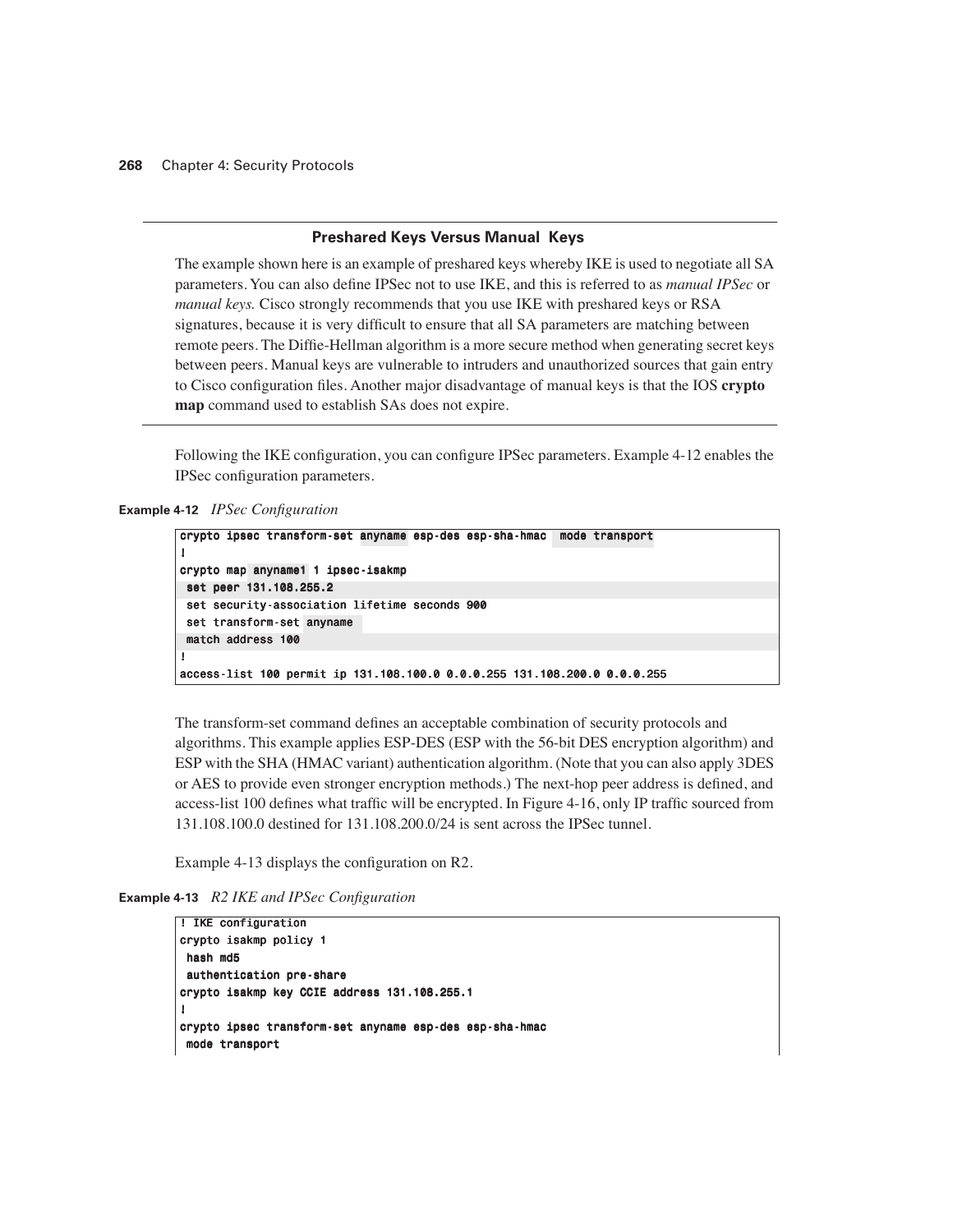**Example 4-13** *R2 IKE and IPSec Configuration (Continued)*

!IPSec configuration crypto map anyname1 1 ipsec-isakmp set peer 131.108.255.1 set security-association lifetime seconds 900 set transform-set anyname match address 100 !Access list defines traffic to be encrypted or interesting traffic access-list 100 permit ip 131.108.200.0 0.0.0.255 131.108.100.0 0.0.0.255

Notice that the routers have mirrored ACLs. This ensures that when encrypted data is received from a source, such as R1, the corresponding IPSec peer router, R2, enables encryption in the reverse direction. For example, when traffic from the network 131.108.100.0/24 residing on Router R1 is sent across, destined for R2's Ethernet network, the IP subnet 131.108.200.0/24, R2 must have a corresponding ACL permitting traffic from the locally connected Ethernet segment, 131.108.200.0/24, to the remote network, the IP subnet on R1, 131.108.100.0/24. This is referred to as mirrored ACLs.

Example 4-13 configures R2 to peer to R1 and only encrypt traffic sourced from 131.108.200.0/ 24 destined for R1's Ethernet network, 131.108.100.0/24. The crypto predefined map name is anyname1.

Finally, you must apply a previously defined crypto map in Example 4-12. The defined crypto map name is anyname1 in this example, so apply that configuration to the interface. The IOS command that applies the crypto map to an interface is as follows (in config-interface mode):

#### crypto map anyname1

Example 4-14 assigns the serial links on R1 and R2 to the crypto map name anyname1 and assigns the crypto map to interface Serial 0/0 on R1/R2.

**Example 4-14** *Serial Links and* **crypto map** *on R1/R2*

```
Hostname R1
!
interface Serial0/0
 ip address 131.108.255.1 255.255.255.252
  crypto map anyname1
!
Hostname R2
!
interface Serial0/0
 ip address 131.108.255.2 255.255.255.252
  crypto map anyname1
```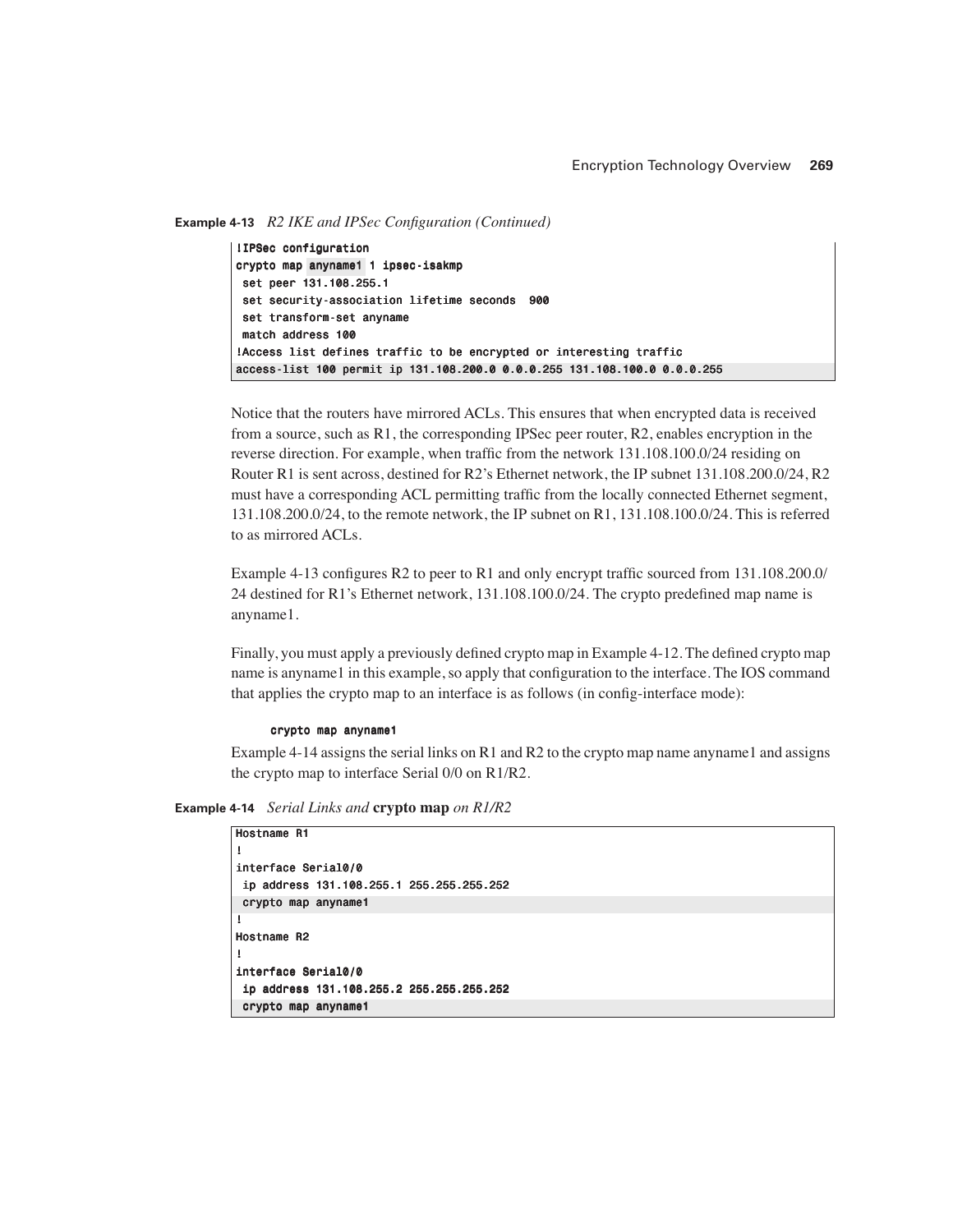To display the status of all crypto engine active connections, use the IOS command **show crypto engine connections active**.

Example 4-15 displays the current active crypto engines on R1.

**Example 4-15 show crypto engine connections active** *on R1*

|                     | R1#show crypto engine connections active |     |                    |                 |  |
|---------------------|------------------------------------------|-----|--------------------|-----------------|--|
| ID Interface        | IP-Address                               |     | State Algorithm    | Encrypt Decrypt |  |
| $\vert$ 1 Serial0/0 | 131.108.255.1                            | set | HMAC MD5+DES 56 CB |                 |  |

R1 has an IPSec peer connection to R2, through the Serial0/0 interface (131.108.255.1). The algorithm in use is defined and displayed, as well.

To view the crypto map configuration from the PRIV EXEC, use the IOS command **show crypto map**.

Example 4-16 displays the configuration present on R1.

```
Example 4-16 show crypto map on R1
```

```
R1#show crypto map
Crypto Map "anyname1" 1 ipsec-isakmp
  Peer = 131.108.255.2
 Extended IP access list 100
access-list 100 permit ip 131.108.100.0 0.0.0.255 131.108.200.0 0.0.0.255
 Current peer: 131.108.255.2
  Security association lifetime: 4608000 kilobytes/180 seconds
  PFS (Y/N): N
  Transform sets={ anyname, }
  Interfaces using crypto map anyname1:
  Serial0/0
```
Example 4-16 displays the fact that the crypto map named "anyname1" is peered to a remote router, 131.108.255.2, and the access-list 100 defines what traffic will be encrypted across the tunnel.

IPSec is a large field, and to define every possible scenario would require a book in itself. What is presented in this guide is a conceptual overview of IPSec and a common configuration example. For more extensive details, visit:

http://www.cisco.com/univercd/cc/td/doc/product/software/ios122/122cgcr/fsecur\_c/ fipsenc/index.htm

For the CCIE Security written exam, expect to see scenarios of the variant presented in Figure 4-16 and questions on terminology and the main characteristics of IPSec.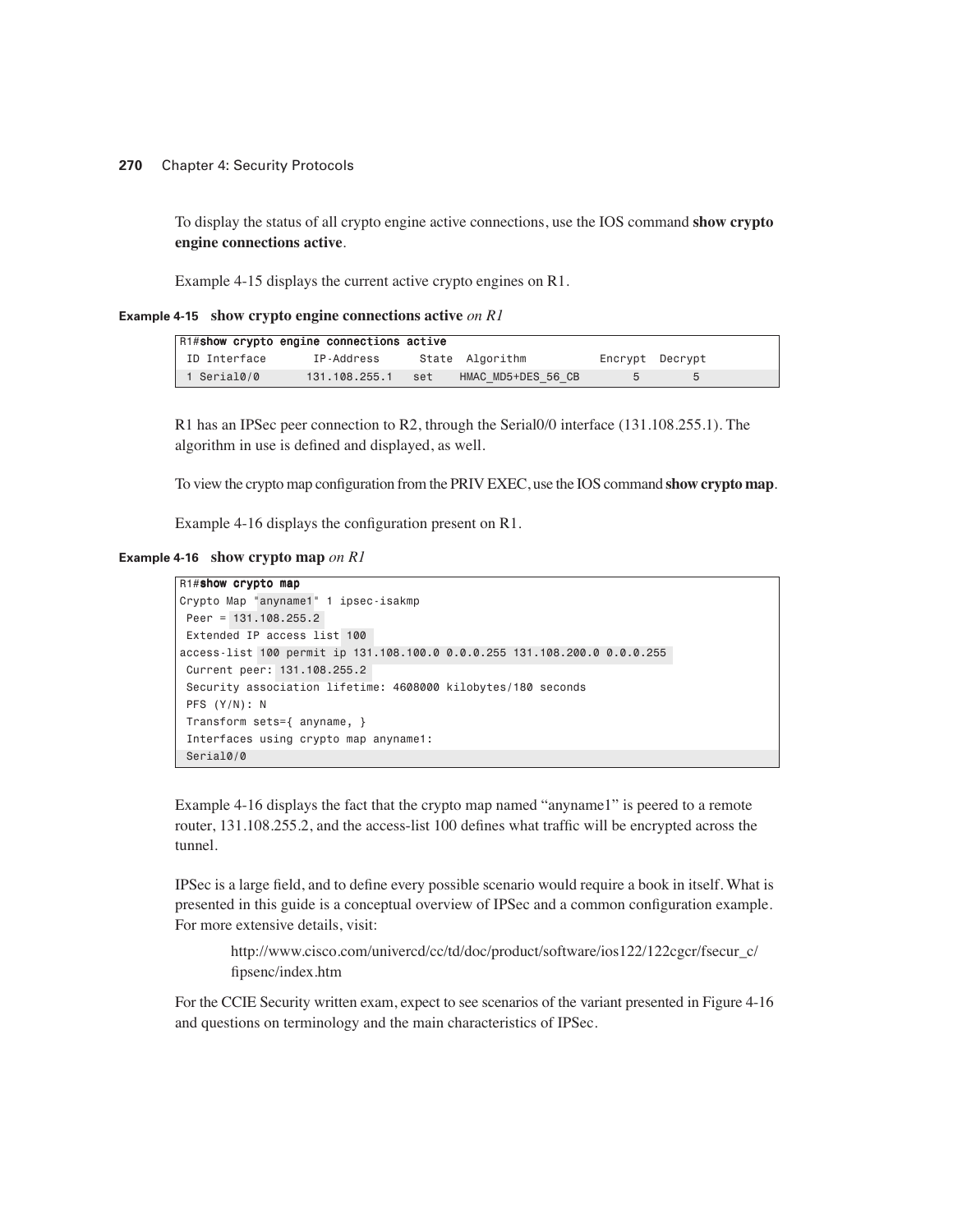**NOTE** IPSec can also be supported over the Cisco software tunnel interface. Typically, the tunnel (IP tunnel; GRE, for example) can be configured to carry non-IP traffic by defining a crypto map to the tunnel interface and a crypto control list.

Table 4-7 defines some key IPSec configuration **show** and **debug** commands available on Cisco IOS routers.

| <b>Command</b>                                                                         | <b>Description</b>                                                                                                                                                                                                |  |
|----------------------------------------------------------------------------------------|-------------------------------------------------------------------------------------------------------------------------------------------------------------------------------------------------------------------|--|
| crypto map map-name seq-num ipsec-isakmp<br>[dynamic dynamic-map-name] [discover]      | Creates a crypto map entry.                                                                                                                                                                                       |  |
| crypto ipsec transform-set transform-set-<br>name transform1 [transform2 [transform3]] | Defines a transform set, an acceptable<br>combination of security protocols and<br>algorithms. This is IKE phase II.                                                                                              |  |
| match address [access-list-id   name]                                                  | This command is required for all static crypto<br>map entries. Defines interesting traffic.                                                                                                                       |  |
| crypto dynamic-map dynamic-map-name<br>dynamic-seq-num                                 | Use dynamic crypto maps to create policy<br>templates that can be used when processing<br>negotiation requests for new SAs from a remote<br>IPSec peer, even if you do not know all the<br>crypto map parameters. |  |
| crypto ca authenticate name                                                            | This command is required when you initially<br>configure CA support at your router.                                                                                                                               |  |
| crypto ca identity name                                                                | Use this command to declare a CA.                                                                                                                                                                                 |  |
| crypto isakmp enable                                                                   | Globally enables IKE at your local router.                                                                                                                                                                        |  |
| Show crypto engine connection active                                                   | Displays phase I and II SA and traffic sent.                                                                                                                                                                      |  |
| authentication {rsa-sig   rsa-encr   pre-share}                                        | Specifies the authentication method within an<br>IKE policy.                                                                                                                                                      |  |
| show crypto ipsec sa                                                                   | Displays the settings used by current SAs to<br>declare a CA.                                                                                                                                                     |  |
| show crypto map                                                                        | Displays the crypto map configuration.                                                                                                                                                                            |  |
| show crypto isakmp sa                                                                  | Displays all current IKE SAs at a peer.                                                                                                                                                                           |  |
| debug crypto engine                                                                    | Displays debug messages about crypto engines,<br>which perform encryption and decryption.                                                                                                                         |  |
| debug crypto ipsec                                                                     | Displays IPSec events.                                                                                                                                                                                            |  |
| debug crypto pki messages                                                              | Displays debug messages for the details of the<br>interaction (message dump) between the CA<br>and the router.                                                                                                    |  |
| debug crypto isakmp                                                                    | Enables global IKE debugging.                                                                                                                                                                                     |  |

**Table 4-7** *IOS IPSec Configuration, Show, and Debug Commands*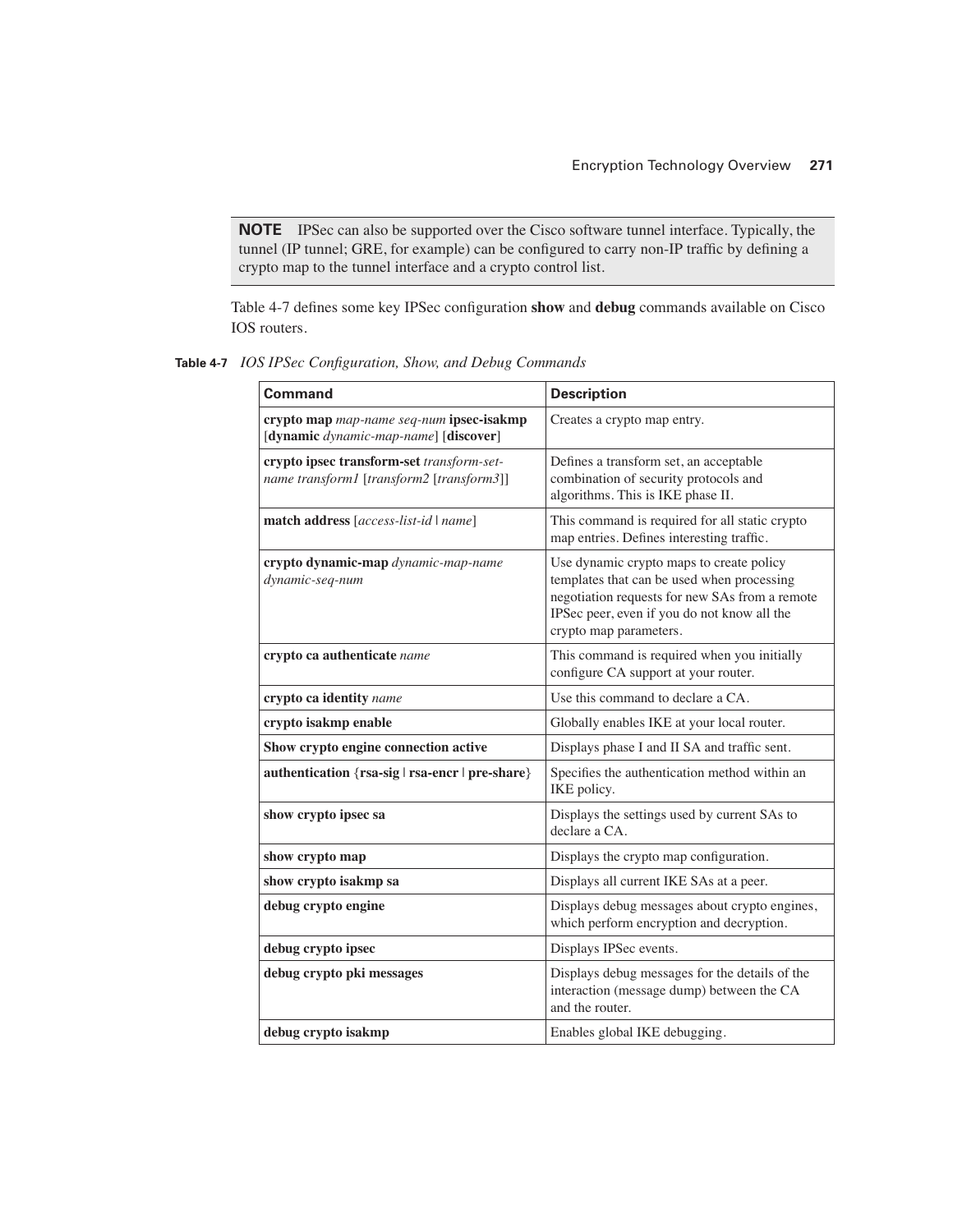**NOTE** A number of PC-based applications are available to the public that allow application layer encryptions.

An excellent e-mail encryption application is a product called Pretty Good Privacy (PGP). Designed and freely available on the Internet (http://www.pgp.com), PGP allows users to authenticate files and e-mail text, allowing only the intended recipient to decrypt the message. Users who send and receive encrypted data exchange keys. With encrypted data, the remote user's key is used to encrypt clear-text data or files. This ensures that the data is authenticated and not forged. Also check out http://www.gnupg.org for a free version of PGP.

Microsoft Outlook 2000 supports PGP and allows the client to encrypt and decrypt data using the preshared public keys.

## **Certificate Enrollment Protocol**

CEP is a protocol jointly developed by Cisco and VeriSign, Inc. CEP is an early implementation of Certificate Request Syntax (CRS), a proposed standard to the IETF. CEP specifies how a device communicates with the CA, how to retrieve the CA's public key, and how to enroll a device with the CA. CEP uses Public Key Cryptography Standards (PKCS).

CEP uses HTTP as a transport mechanism and uses the same TCP port (80) used by HTTP.

**NOTE** You can find more details on CEP at http://www.cisco.com/warp/public/cc/pd/sqsw/ tech/scep\_wp.htm. For the CCIE Security lab, the candidate is expected to be able to use common IOS commands such as **crypto ca trustpoint** and know how to enroll certificates**.**

To declare the CA that a Cisco IOS router should use, use the **crypto ca identity** *name* command in global configuration mode. The CA might require a particular name, such as the domain name.

Finally, to cover the exam blueprint, this chapter closes with a short explanation of some of the security protocols used in today's networks to ensure security over wireless connections.

## **Extensible Authentication Protocol, Protected EAP, and Temporal Key Integrity Protocol**

Extensible Authentication Protocol (EAP) enables the dynamic selection of the authentication mechanism at authentication time based on information transmitted in the Access-Request (that is, via RADIUS). PPP also supports EAP during the link establishment phase.

EAP allows the authenticator to request more information before determining the specific authentication mechanism.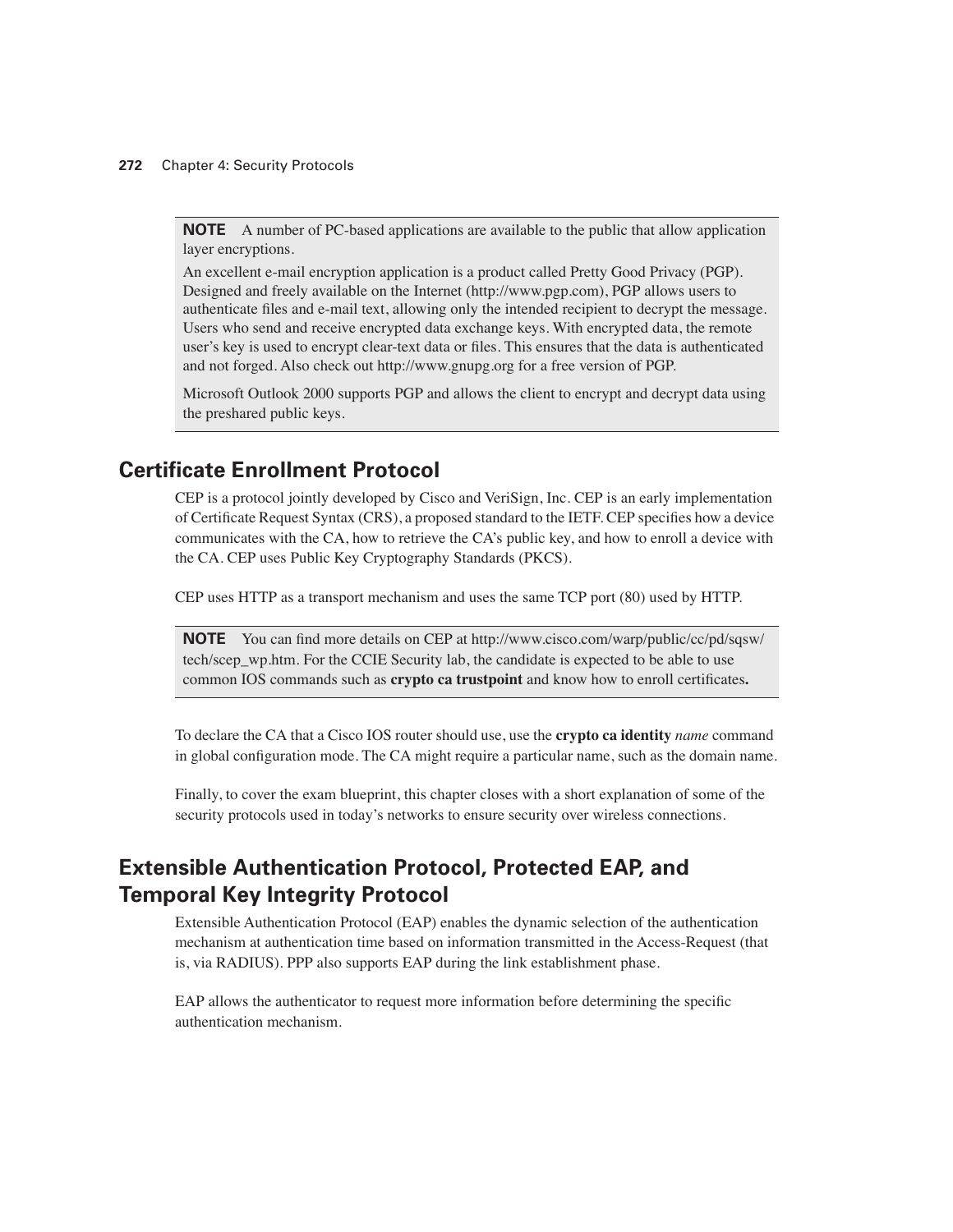Extensible Authentication Protocol, Protected EAP, and Temporal Key Integrity Protocol **273**

A proposal jointly submitted to the IEEE by Cisco Systems, Microsoft, and various other organizations introduced Protected EAP (PEAP), an EAP to provide enhanced functionality and security features to wireless networks. PEAP is today's preferred authentication mechanism in wireless networks.

PEAP provides the following security benefits:

- Relies on Transport Layer Security (TLS) to allow nonencrypted authentication types such as EAP-Generic Token Card (GTC) and One Time Password (OTP) support.
- Uses server-side PKI-based digital certification authentication.
- Allows authentication to an extended suite of directories, including Lightweight Directory Access Protocol (LDAP), Novell NDS, and OTP databases.
- Uses TLS to encrypt all user-sensitive authentication information.
- Supports password change at expiration.
- Does not expose the logon username in the EAP identity response.
- Is not vulnerable to dictionary attacks.

That functionality is provided to wireless client adapters, which may support different authentication types, to communicate with different back-end servers such as RADIUS servers. EAP can be used with wired networks as well.

Microsoft Windows XP supports an extension to EAP, namely Extensible Authentication Protocol Transport Layer Security (EAP-TLS). Hence, a number of options are available to end users so that authentication may be completed securely over a wireless network. Recently Microsoft has added support for EAP-TLS and PEAP to several of its operating systems.

Figure 4-17 displays a typical wireless network in which a user labeled PEAP Client is required to authenticate to either a Cisco Secure ACS or the Cisco Access Registrar. The Cisco Access Registrar is based on a client/server model, which supports AAA. The client passes user information on to the RADIUS server and acts on the response it receives. The server, on the other hand, is responsible for receiving user access requests, authenticating and authorizing users, and returning all of the necessary configuration information the client can then pass on to the user.



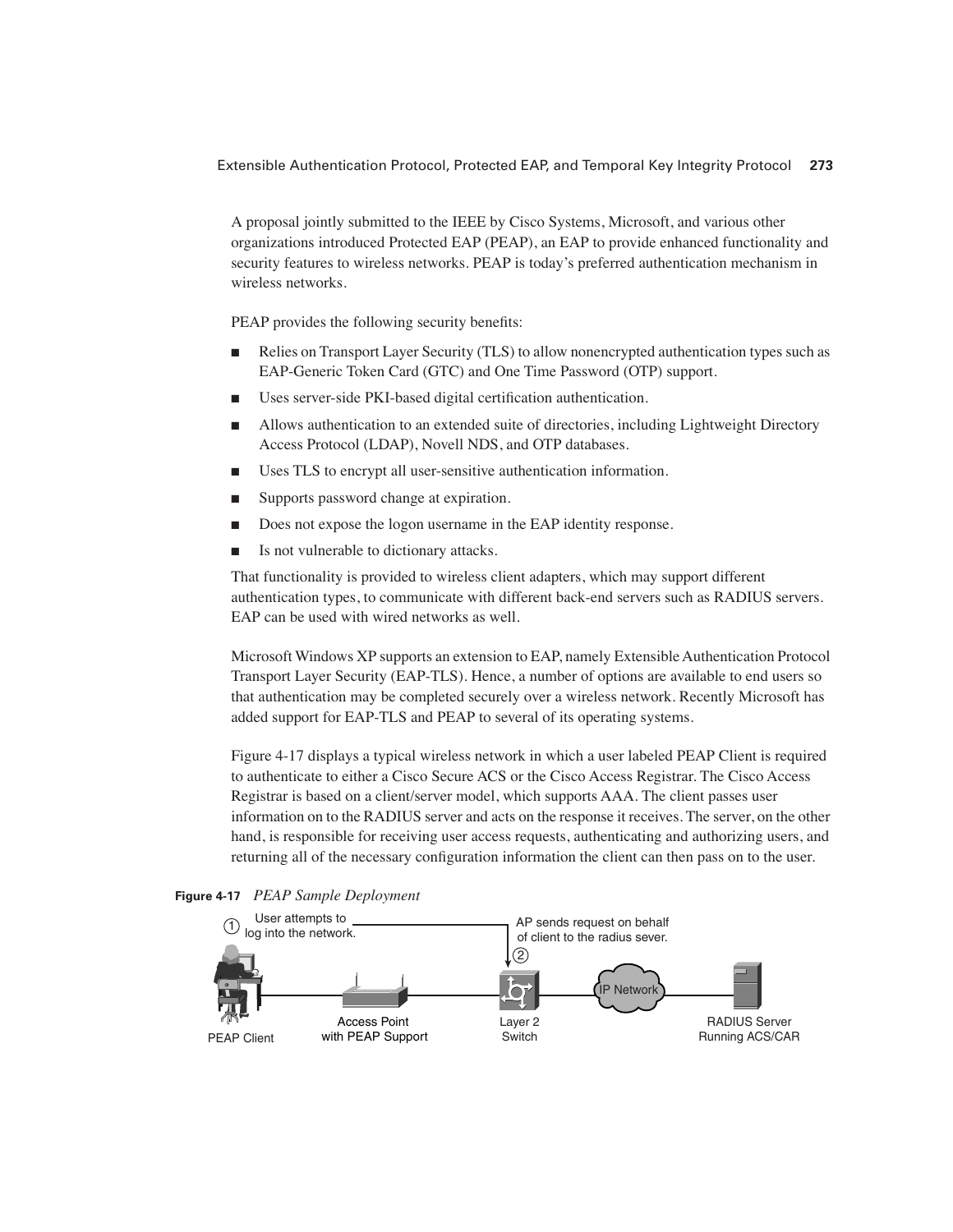**NOTE** There have been some additions to EAP to help alleviate some of the weaknesses in other technologies, such as wireless networks.

PEAP is an EAP authentication type that provides mutual authentication of the client and RADIUS server via the access point. PEAP mutual authentication has two parts. In the first part, the server certificate is verified by the client; in the second part, the user is authenticated using the information protected in the TLS tunnel. Additionally, EAP-TLS provides mutual authentication using digital certificates on both the client and the server.

Figure 4-17 displays a Windows XP client trying to associate with a wireless access point—the first step the client performs. The second step is that the access point in Figure 4-17 blocks the request because the client has not been verified by the RADIUS server.

Figure 4-18 displays the next six steps in the PEAP authentication process.



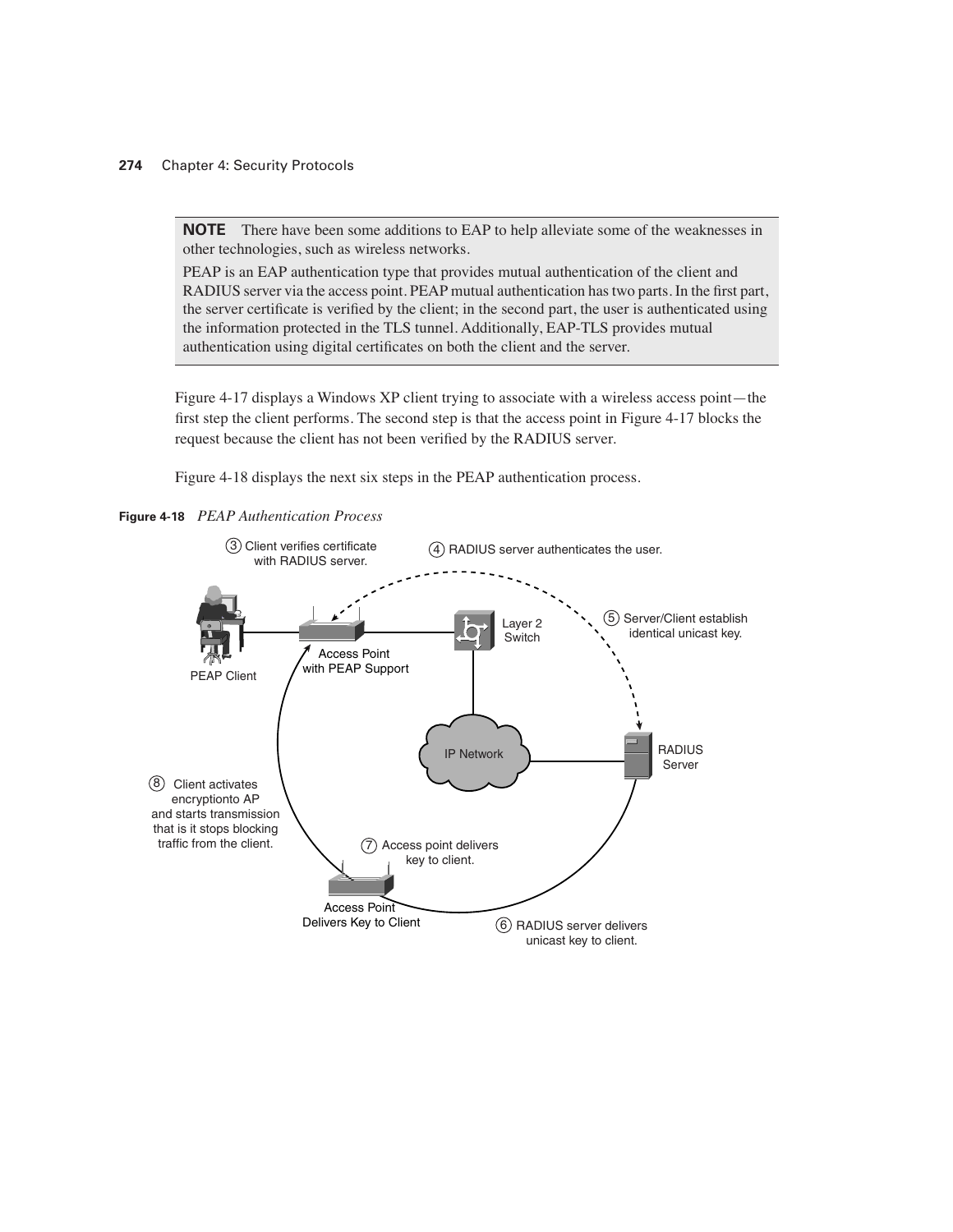Extensible Authentication Protocol, Protected EAP, and Temporal Key Integrity Protocol **275**

The eight-step process in Figure 4-17 and Figure 4-18 starts with the clients' attempt to authenticate with the RADIUS server. Once a valid username and password are exchanged, the RADIUS server and client establish a common key used to send and receive data over a secured wireless connection.

**NOTE** Cisco Secure ACS or the Cisco Access Registrar can be used for a combined LEAP and EAP-TLS protocol deployment in an enterprise network. Cisco LEAP is an 802.1X authentication type for wireless LANs that supports mutual authentication between the client and a RADIUS server.

EAP allows the administrator access to a number of password authentication mechanisms, including one-time passwords, public key authentication using smart cards, certificates, and others.

EAP is discussed in RFC 2284, "PPP Extensible Authentication Protocol" (March 1998).

RFC 2284 can be found at http://www.ietf.org/rfc/rfc2284.txt

The Cisco Wireless Security Suite supports IEEE 802.1X authentication and numerous EAP types, including EAP Cisco Wireless (LEAP); EAP-Transport Layer Security (EAP-TLS), and types that operate over EAP-TLS, such as PEAP, EAP-Tunneled TLS (EAP-TTLS), and EAP-Subscriber Identity Module (EAP-SIM). The suite also supports a pre-standard version of Temporal Key Integrity Protocol (TKIP).

TKIP defends against an attack on Wired Equivalent Privacy (WEP) in which the intruder uses an unencrypted segment called the initialization vector (IV) in encrypted packets to calculate the WEP key. TKIP removes the predictability that an intruder relies on to determine the WEP key by exploiting IVs. TKIP protects both unicast and broadcast WEP keys.

TKIP provides enhancements to 128-bit encryption. One such enhancement is *per-packet key hashing*, where the encryption key is changed on each packet. This feature helps combat a common WLAN hacking tool called AirSnort, freely available at http://airsnort.shmoo.com/, which takes advantage of a weakness in WEP encryption when static WEP keys are not changed during a session. It must be pointed out, however, that even with TKIP, the session key needs to be changed before the IV space recycles at 16.7 million packets.

Another important new security advance with TKIP is Message Integrity Check (MIC). With MIC, a digital signature is included with every frame sent, neutralizing the man-in-the-middle attack by hackers who can capture a wireless packet, modify it, and resend it.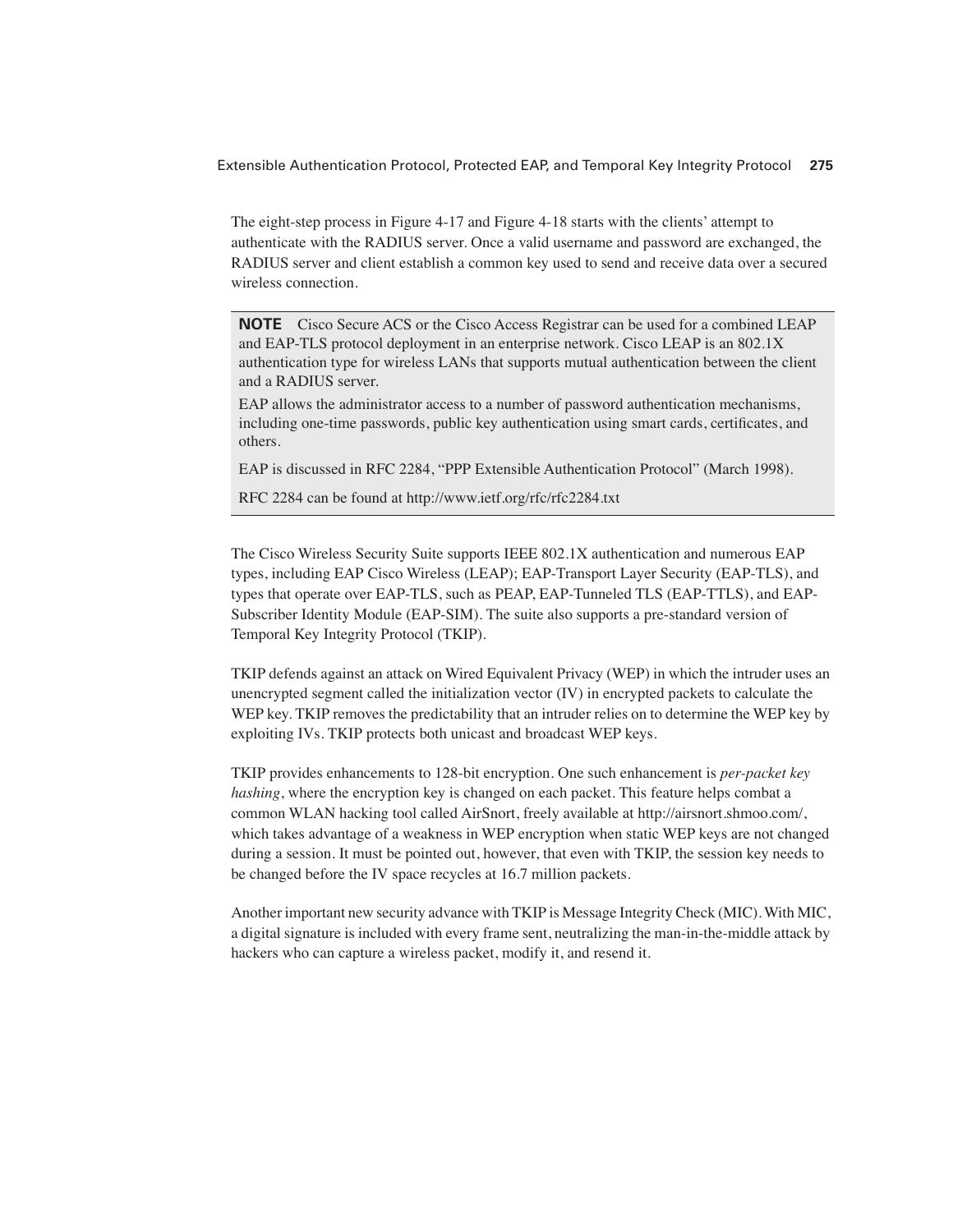TKIP and MIC are easily deployed on an access point. The following list details the simple threestep IOS configuration process:

| Enter global configuration mode:                                                                        |
|---------------------------------------------------------------------------------------------------------|
| configuration terminal                                                                                  |
| Enter interface configuration mode for the radio interface:                                             |
| interface dot11radio 0                                                                                  |
| Enable WEP, MIC, and TKIP:                                                                              |
| encryption [vlan $vlan-id/$ mode wep {optional [key-hash] $\frac{1}{2}$ mandatory [mic]<br>$[key-hash]$ |
|                                                                                                         |

## **Virtual Private Dial-Up Networks (VPDN)**

A VPDN is a network that extends remote access dialup clients to a private network. VPDN tunnels use either Layer 2 forwarding (L2F) or Layer 2 Tunnel Protocol (L2TP).

Cisco introduced L2F in RFC 2341. It is also used to forward PPP sessions for Multichassis Multilink PPP.

L2TP, introduced in RFC 2661, combines the best of the Cisco L2F protocol and Microsoft Pointto-Point Tunneling Protocol (PPTP). Moreover, L2F supports only dial-in VPDN, while L2TP supports both dial-in and dial-out VPDN.

Both protocols use UDP port 1701 to build a tunnel through an IP network to forward link-layer frames.

For L2F, the setup for tunneling a PPP session consists of two steps:

- **Step 1** Establish a tunnel between the NAS and the home gateway (HWY). The HWY is a Cisco router or access server (for example, an AS5300) that terminates VPDN tunnels and PPP sessions. This phase takes place only when no active tunnel exists between both devices.
- **Step 2** Establish a session between the NAS and the home gateway.

For L2TP, the setup for tunneling a PPP session consists of two steps:

**Step 1** Establish a tunnel between the L2TP access concentrator (LAC) and the L2TP network server (LNS). The LAC acts as one side of the L2TP tunnel endpoint and has a peer to the LNS. This phase takes place only when no active tunnel exists between both devices.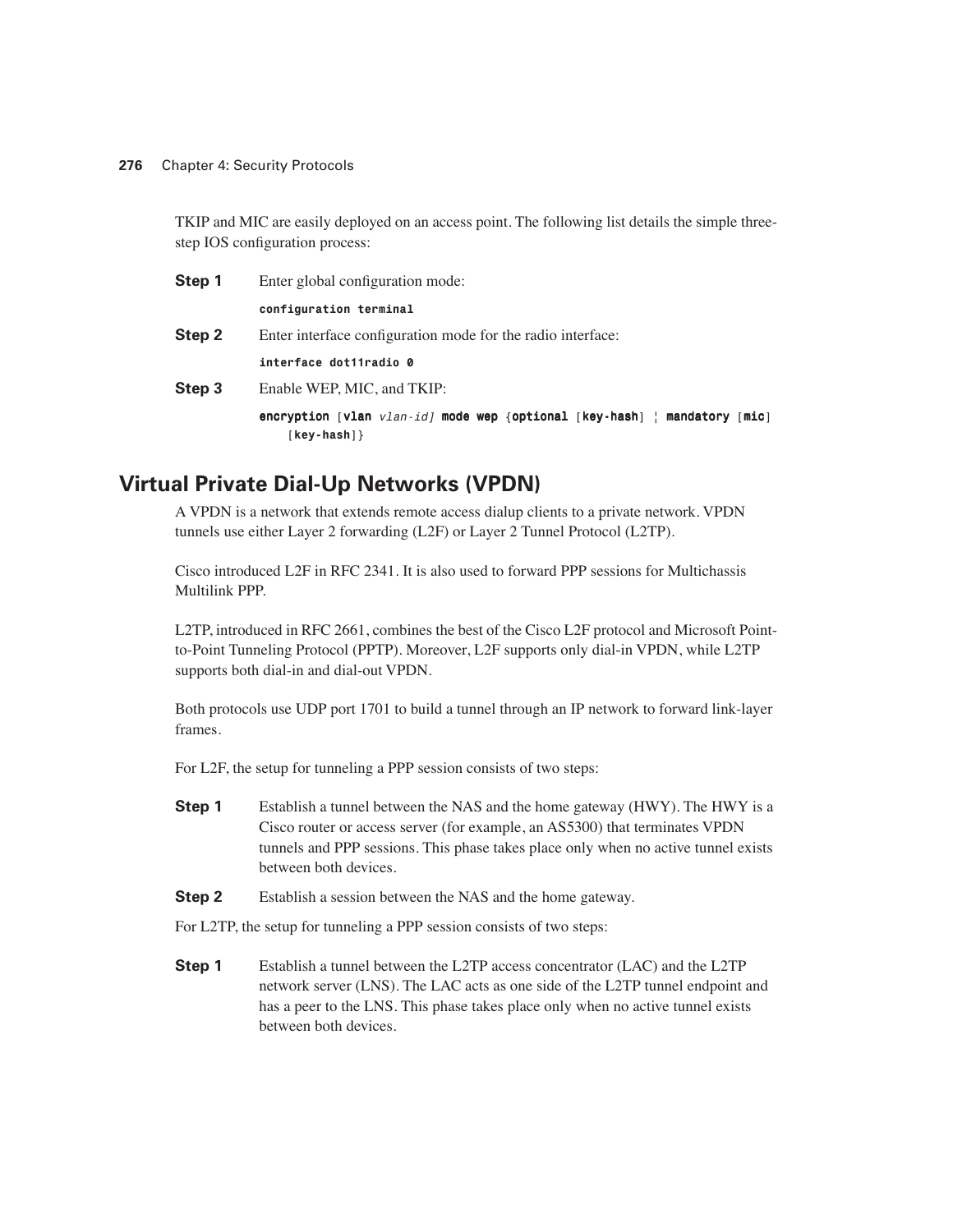### **Step 2** Establish a session between the LAC and the LNS.

Figure 4-19 displays the tunnel termination points between a remote point of presence (POP) (typically an ISP router) and the home gateway router.

**Figure 4-19** *L2F or L2TP Tunnel Termination*



The remote POP accepts frames encapsulated in L2F or L2TP and forwarded over the tunnel.

The LAC and LNS are hardware devices, such as Cisco's AS 5300 series router platform. The LAC's function is to sit between the LNS and the remote system and forward packets to and from each device. The LNS logically terminates the PPP connection.

VPDNs are implemented so that users connected through ISPs in any part of the world can take advantage of the connection to the ISP and tunnel the company's remote access traffic through the ISP network.

VPDNs include the following benefits:

- Access to the corporate network from a remote location.
- Offload remote access services to the ISP, which already has the infrastructure place.
- End system transparency because the remote user does not require any hardware or software to use VPDN. Cisco IOS routers performs all the requirements.
- Allows for accounting, which is sent from the home gateway router.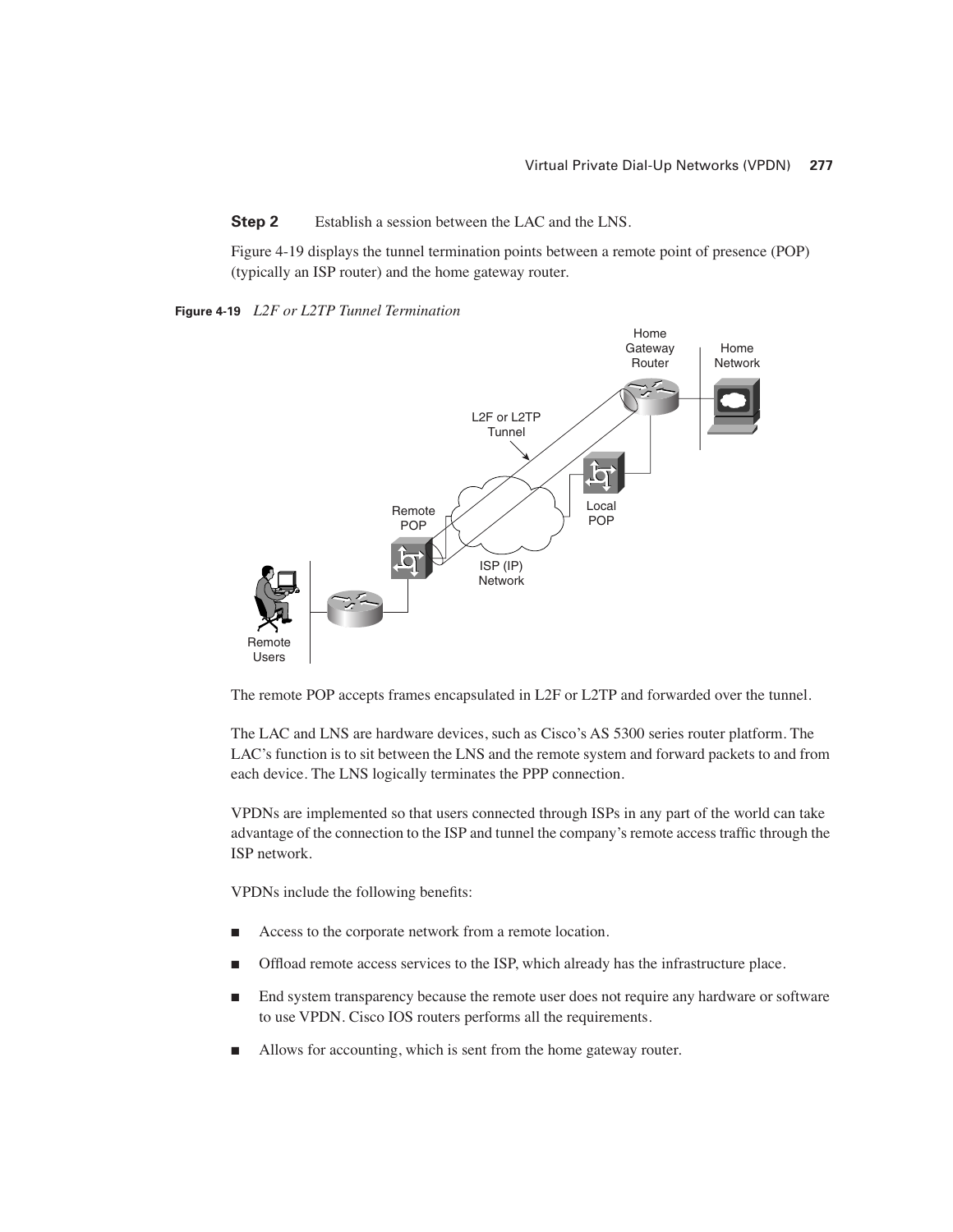Figure 4-20 displays a typical VPDN scenario where a PC or router dials the NAS/LAC to request a VPDN connection to the private network.





To implement the VPDN configuration, you need the following:

- A Cisco router or access server for client access (NAS/LAC) and a Cisco router for network access (HGW/LNS) with IP connectivity between them.
- Host names of the routers or local names to use on the VPDN groups.
- A tunneling protocol, either the L2TP or L2F Protocol. L2TP is an industry standard, and L2F is a Cisco-proprietary protocol.
- A password for the routers to authenticate the tunnel.
- A tunneling criteria, either domain name or Dialed Number Identification Service (DNIS).
- Username and password for the user (client dialing in).
- IP addresses and keys for your TACACS+ servers.

A VPDN connection between a remote user (router or through PSTN) and the corporate LAN is accomplished in the following steps:

- **Step 1** The remote user initiates a PPP connection to the ISP using the analog telephone system or ISDN.
- **Step 2** The ISP's NAS accepts the connection.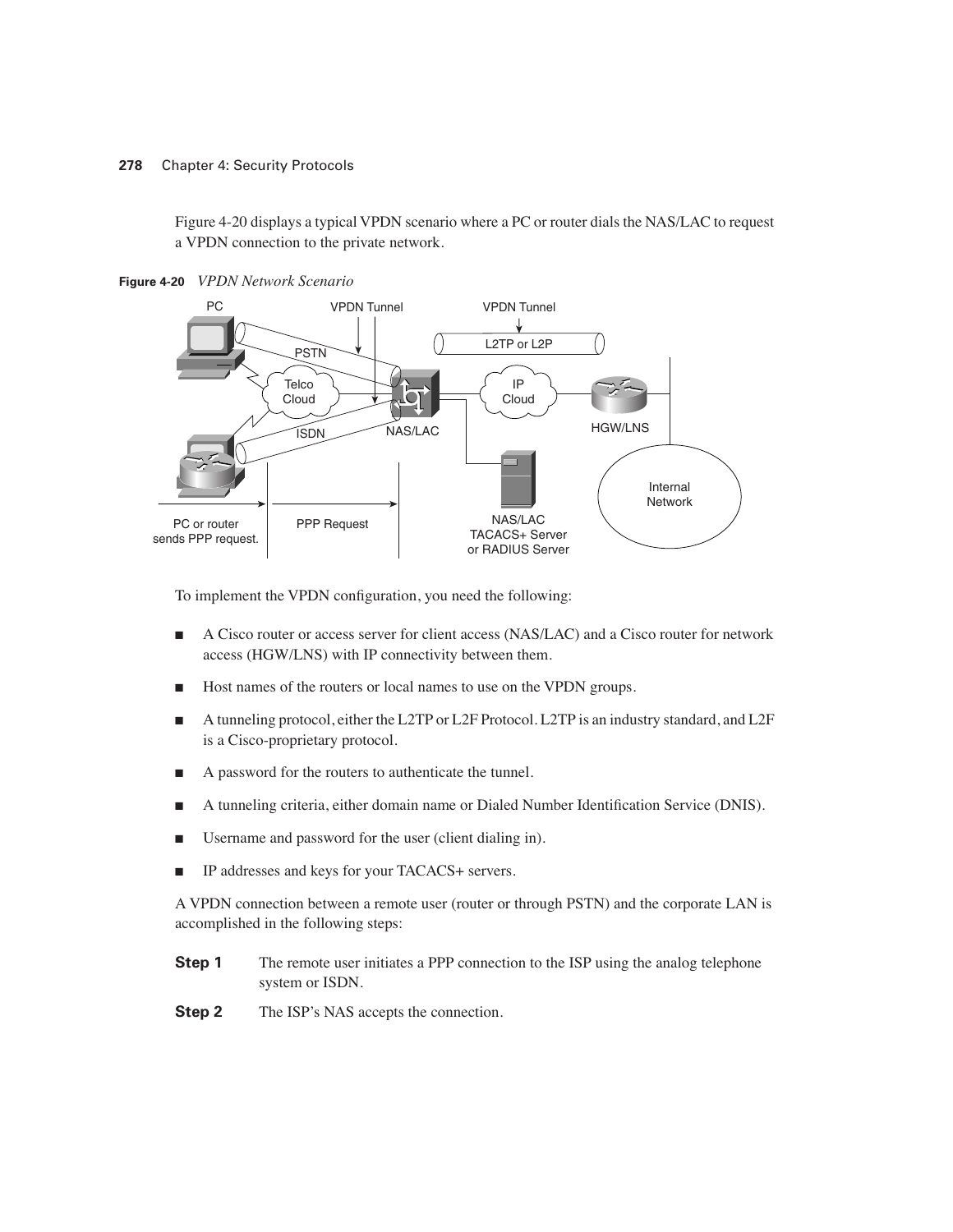| Step 3 | The ISP NAS authenticates the end user with CHAP or PAP. The username<br>determines whether the user is a VPDN client. If the user is not a VPDN client, the<br>client accesses the Internet or other contacted service. |
|--------|--------------------------------------------------------------------------------------------------------------------------------------------------------------------------------------------------------------------------|
| Step 4 | The tunnel endpoints—the NAS and the home gateway—authenticate each other<br>before any sessions are attempted within a tunnel.                                                                                          |
| Step 5 | If no L2F tunnel exists between the NAS and the remote users' home gateway, a<br>tunnel is created. Then, an unused slot within the tunnel is allocated.                                                                 |
| Step 6 | The home gateway accepts or rejects the connection. Initial setup can include<br>authentication information required to allow the home gateway to authenticate the<br>user.                                              |
| Step 7 | The home gateway sets up a virtual interface. Link-level frames can now pass<br>through this virtual interface through the L2F tunnel.                                                                                   |

## **VPDN Configuration Task List**

To configure VPDNs on the home gateway router, complete the following steps:

| Step 1 | Create a virtual template interface, and enter the interface configuration mode:                                                                       |  |  |
|--------|--------------------------------------------------------------------------------------------------------------------------------------------------------|--|--|
| Step 2 | interface virtual-template number<br>Identify the virtual template interface type and number on the LAN:                                               |  |  |
| Step 3 | ip unnumbered interface number<br>Enable PPP encapsulation on the virtual template interface:                                                          |  |  |
| Step 4 | encapsulation ppp<br>Enable PPP authentication on the virtual template interface:                                                                      |  |  |
| Step 5 | ppp authentication {chap   ppp}<br>Enable the global configuration command to allow virtual private networking on the<br>NAS and home gateway routers: |  |  |
| Step 6 | vpdn enable<br>Specify the remote host (the NAS), the local name (the home gateway) to use for<br>authenticating, and the virtual template to use:     |  |  |
|        | Home gateway router:                                                                                                                                   |  |  |
|        | vpdn incoming nas-name hgw-name virtual-template number<br>NAS configuration:                                                                          |  |  |
|        | vpdn outgoing domain-name NAS-nameip ip ip-address                                                                                                     |  |  |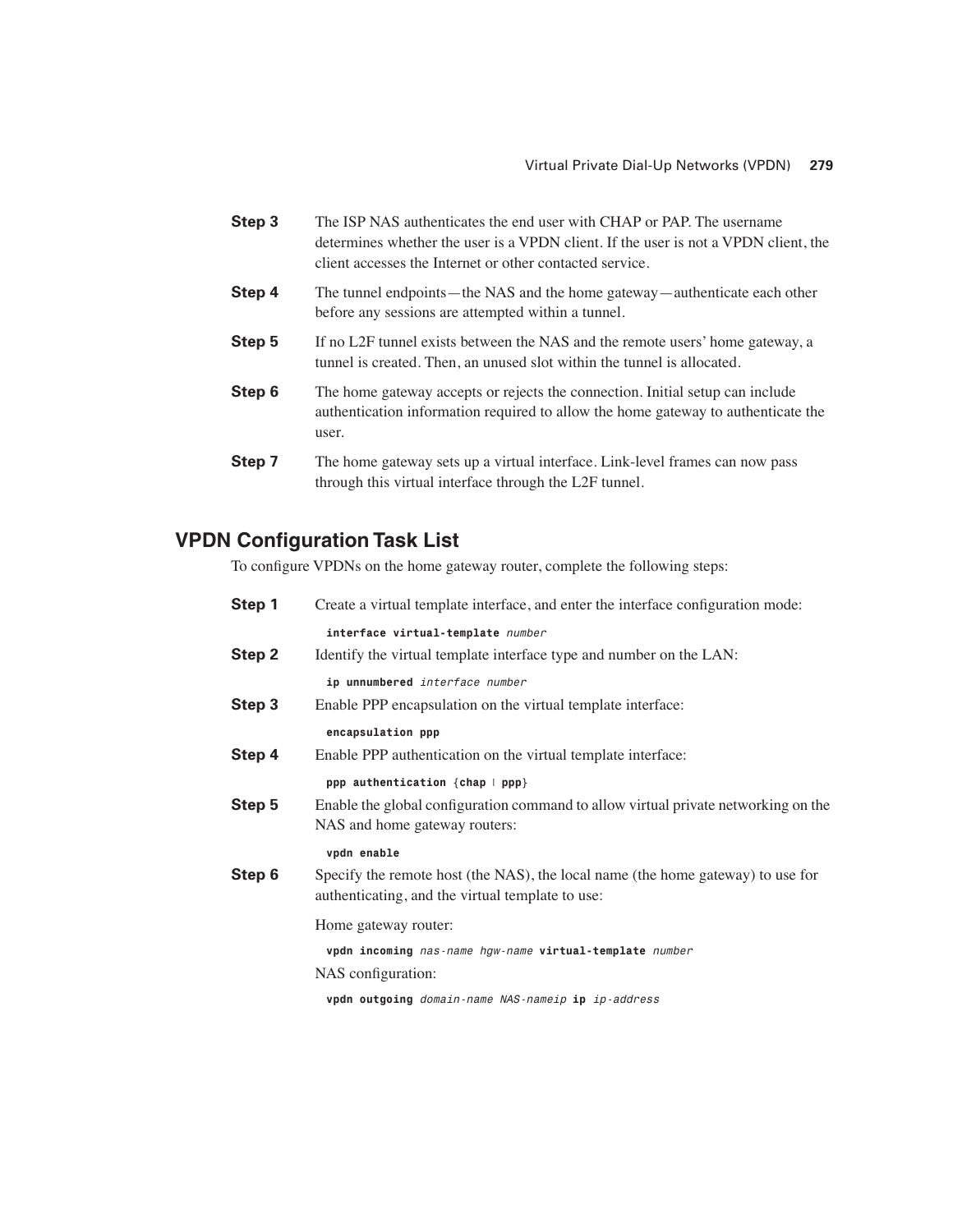**NOTE** You can also enable the NAS to authenticate users via TACACS+ or RADIUS using AAA commands.

A typical configuration file on a UNIX server has a configuration similar to the following configuration:

```
 LAC Radius Configuration - Sample
 Sanjose.cisco.com Password = "cisco"
 Service-Type = Outbound-User,
 cisco-avpair = "vpdn:tunnel-id=DEFGH",
 cisco-avpair = "vpdn:tunnel-type=l2tp",
 cisco-avpair = "vpdn:ip-addresses=10.31.1.9",
 cisco-avpair = "vpdn:l2tp-tunnel-password=ABCDE"
```
The configuration on the LAC defines the specific av-pairs, namely the tunnel-id, tunnel-type, ip-address, and l2tp password.

Example 4-17 displays a typical NAS/LAC configuration using TACACS+.

**Example 4-17** *Sample NAS/LAC Configuration* 

```
hostname NAS-LAC
!
aaa new-model
aaa authentication login default local
aaa authentication login CONSOLE none
aaa authentication ppp default if-needed group tacacs+
aaa authorization network default group tacacs+
enable password cciesarecool
!
username Melanie password 0 verysecretpassword
!
vpdn enable
!
interface Ethernet0
ip address 131.108.1.1 255.255.255.0
interface Dialer1
Description USER dials in and is assigned this interface
 ip unnumbered Ethernet0
 encapsulation ppp
 dialer-group 1
 peer d\efault ip address pool IPaddressPool
IPaddressPool ppp authentication chap
!
ip local pool IPaddressPool 10.10.10.1 10.10.10.254
!
tacacs-server host 3.3.3.3
tacacs-server key extremelysecrtetpassword
dialer-list 1 protocol ip permit
line con 0
 login authentication CONSOLE
 transport input none
line 1 96
```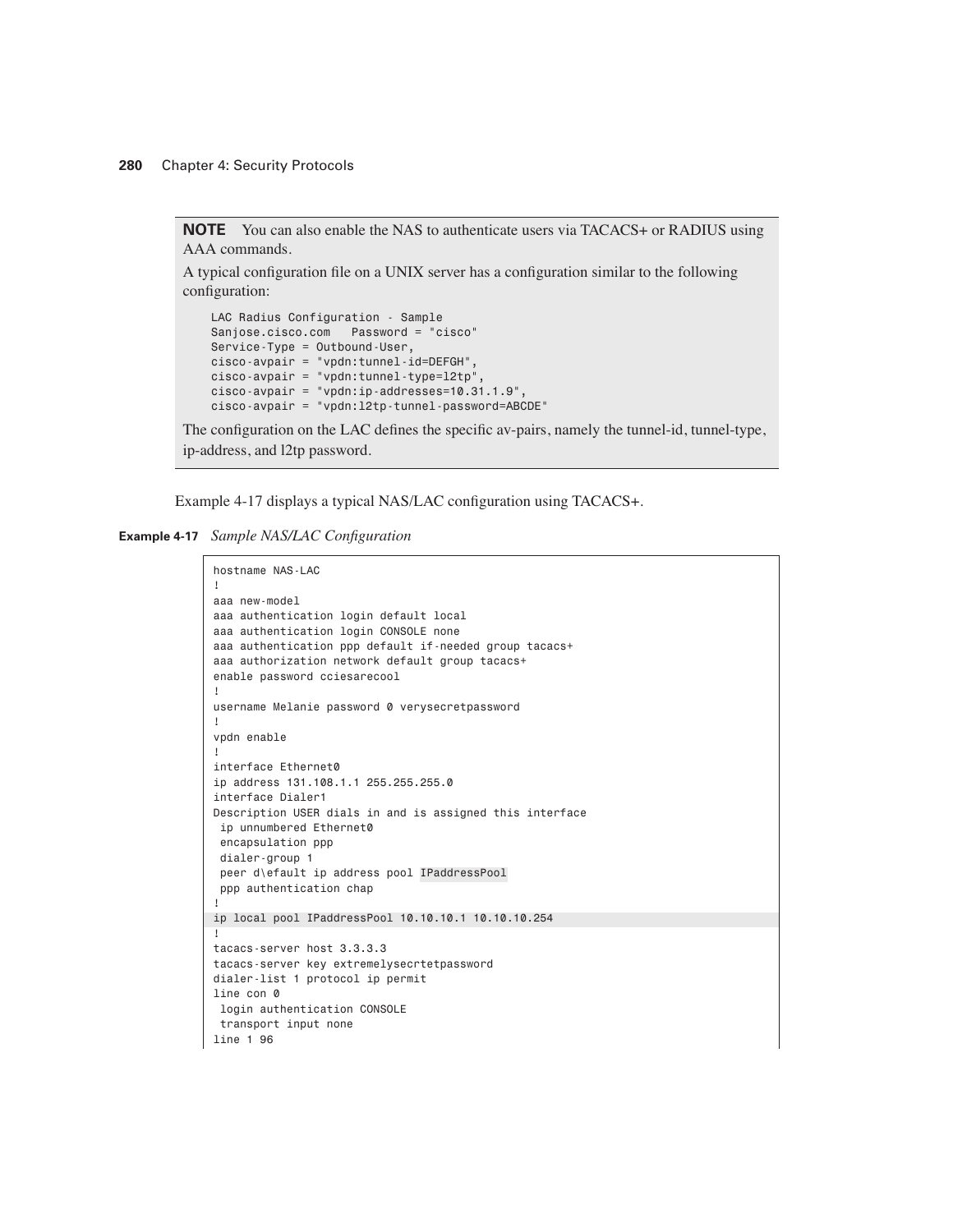```
Example 4-17 Sample NAS/LAC Configuration (Continued)
```
 *autoselect during-login autoselect ppp modem Dialin line aux 0 line vty 0 4*

Example 4-17 displays the ISP router that typically supplies the tunnel-id to the HGW and IP address to the dial users.

Example 4-18 displays a typical configuration the home gateway router.

**Example 4-18** *Sample HGY/LNS Configuration* 

```
hostname HGY-LNS
!
aaa new-model
aaa authentication login default local
aaa authentication login CONSOLE none
aaa authentication ppp default if-needed group tacacs+
aaa authorization network default group tacacs+
enable password cciesarecool
vpdn enable
!
vpdn-group DEFAULTcanbeanyname
! Default L2TP VPDN group
 accept-dialin
  protocol any
  virtual-template 1
  local name LNS
  lcp renegotiation always
 l2tp tunnel password 0 secretpwd
interface Virtual-Template1
 ip unnumbered FastEthernet0/0
 peer default ip address pool IPaddressPool
 ppp authentication chap
ip local pool IPaddressPool 11.11.11.1 11.11.11.254
!
tacacs-server host 3.3.3.3
tacacs-server key easypwd
!
end
```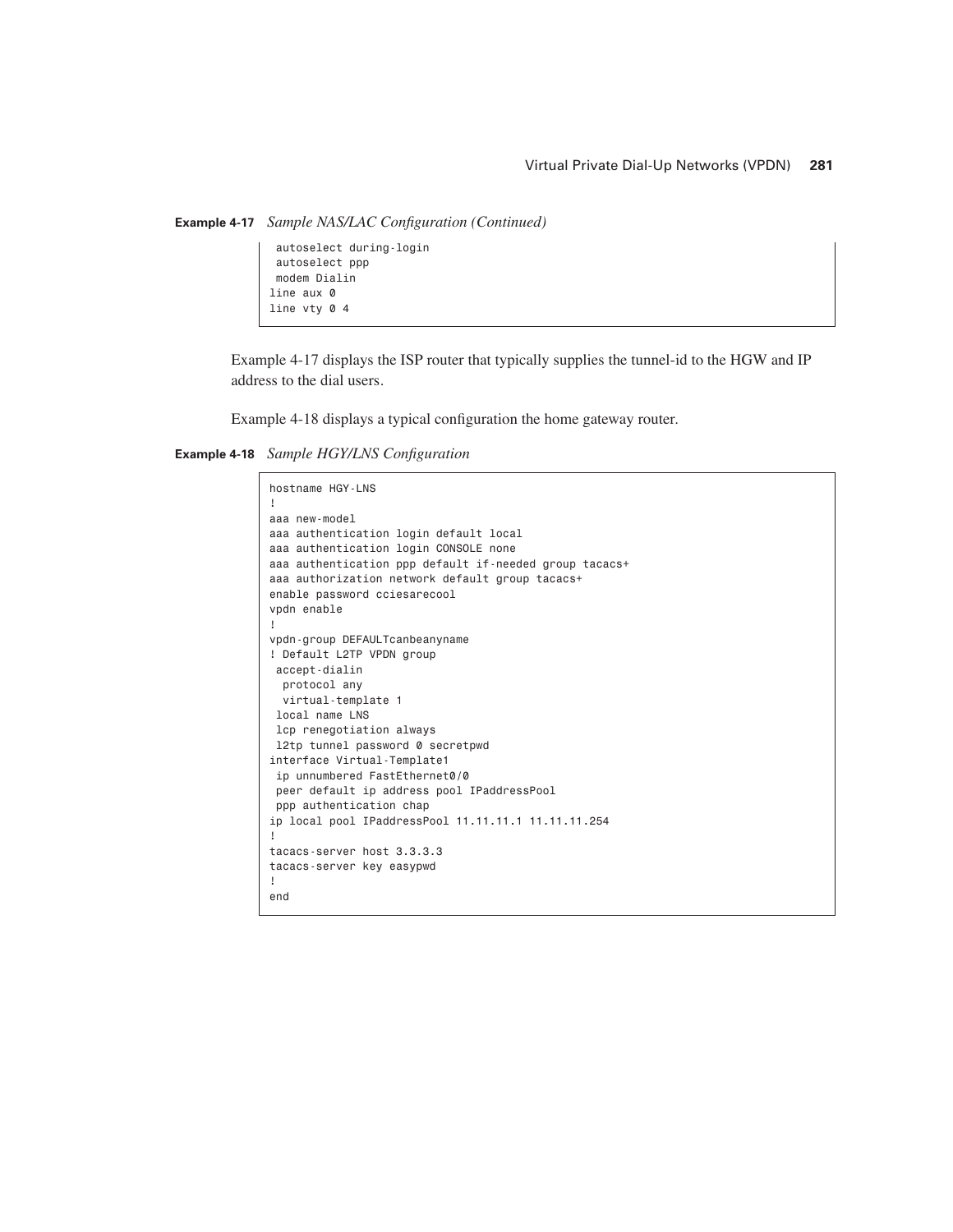# **Foundation Summary**

The "Foundation Summary" is a condensed collection of material for a convenient review of this chapter's key concepts. If you are already comfortable with the topics in this chapter and decided to skip most of the "Foundation Topics" material, the "Foundation Summary" will help you recall a few details. If you just read the "Foundation Topics" section, this review should help further solidify some key facts. If you are doing your final preparation before the exam, the "Foundation Summary" offers a convenient and quick final review.

### **Table 4-8** *AAA Terminology*

| <b>Attribute</b> | <b>Meaning</b>                                                                                                                                                                                                                                                                                                                                                                                             |
|------------------|------------------------------------------------------------------------------------------------------------------------------------------------------------------------------------------------------------------------------------------------------------------------------------------------------------------------------------------------------------------------------------------------------------|
| Authentication   | Who are you? A remote user must be authenticated before being permitted access<br>to network resources. Authentication allows users to submit their usernames and<br>passwords, and permits challenges and responses. Username/password pairs are a<br>common form of authentication.                                                                                                                      |
| Authorization    | What resources are you permitted to use? Once the user is authenticated,<br>authorization defines what services in the network the user is permitted access to.<br>The operations permitted here can include IOS privileged EXEC commands.                                                                                                                                                                 |
| Accounting       | What resources were accessed, at what time, and by whom, and what commands<br>were issued to access them? Accounting allows the network administrator to log<br>and view what was actually performed; for example, if a Cisco router was<br>reloaded or the configuration was changed. Accounting ensures that an audit will<br>enable network administrators to view what was performed and at what time. |

### **Table 4-9** *RADIUS Summary*

| <b>Feature</b>           | <b>Meaning</b>                                                                                                                                                                                                                                                                                                                                          |  |  |
|--------------------------|---------------------------------------------------------------------------------------------------------------------------------------------------------------------------------------------------------------------------------------------------------------------------------------------------------------------------------------------------------|--|--|
| <b>UDP</b>               | Packets sent between clients and servers are UDP primarily because TCP's<br>overhead does not allow for significant advantages. Typically, the user can<br>wait for a username/password prompt.                                                                                                                                                         |  |  |
| UDP destination port     | Early deployments of RADIUS used UDP ports 1645 and 1646. The<br>officially assigned port numbers are 1812 and 1813.                                                                                                                                                                                                                                    |  |  |
| <b>Attributes</b>        | Attributes are used to exchange information between the NAS and client.                                                                                                                                                                                                                                                                                 |  |  |
| Model                    | Client/server-based model in which packets are exchanged in a<br>unidirectional manner.                                                                                                                                                                                                                                                                 |  |  |
| Encryption method        | The password is encrypted using MD5; the username is not encrypted.<br>RADIUS encrypts only the password in the access-request packet, sent<br>from the client to the server. The remainder of the packet is in clear text. A<br>third party could capture other information, such as the username,<br>authorized services, and accounting information. |  |  |
| Multiprotocol<br>support | Does not support protocols such as AppleTalk, NetBIOS, or IPX. IP is the<br>only protocol supported.                                                                                                                                                                                                                                                    |  |  |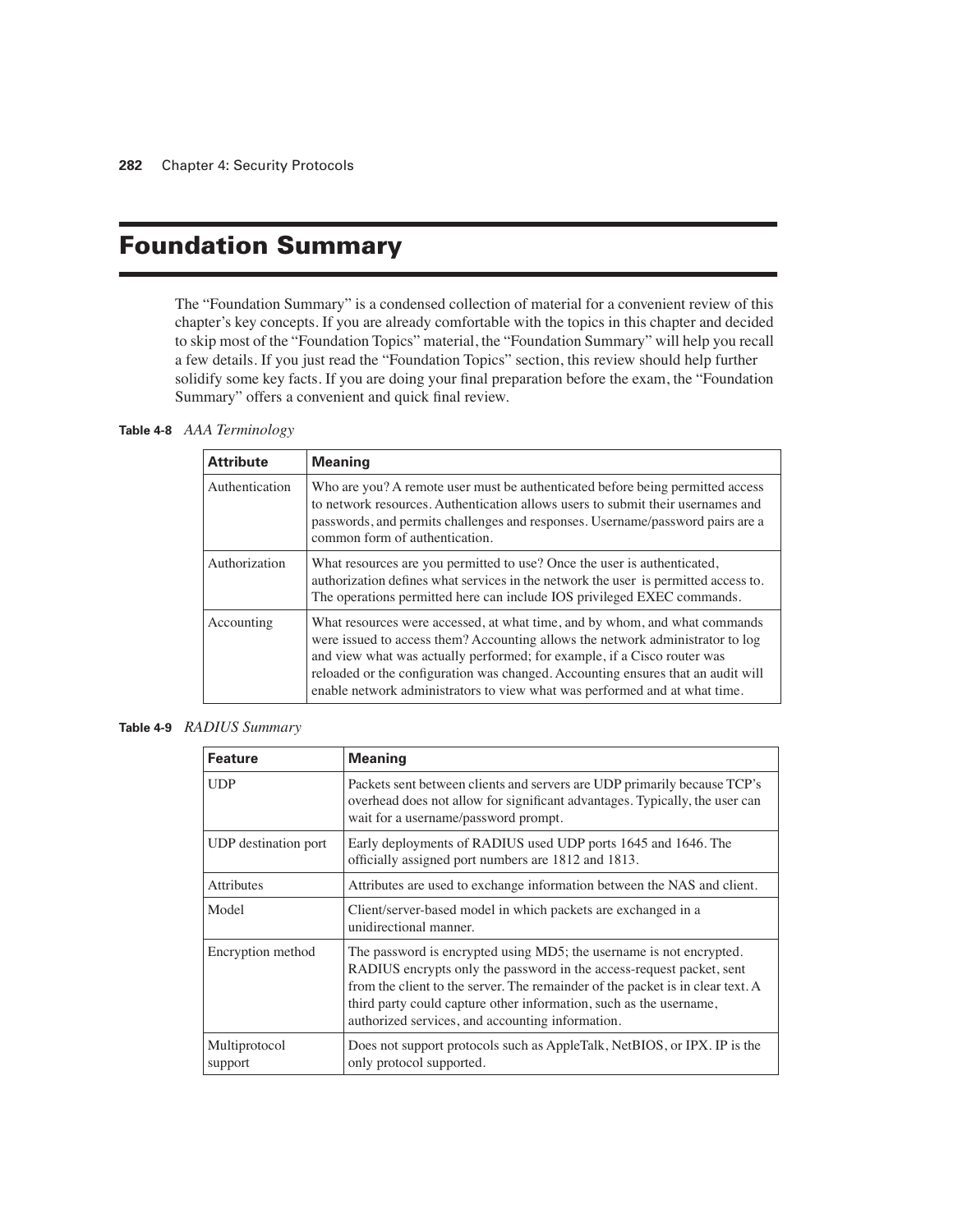## Foundation Summary **283**

|  | Table 4-10 TACACS+ Summary |  |
|--|----------------------------|--|
|--|----------------------------|--|

| <b>Feature</b>           | <b>Meaning</b>                                                                                                                                                                                                                   |
|--------------------------|----------------------------------------------------------------------------------------------------------------------------------------------------------------------------------------------------------------------------------|
| <b>TCP</b>               | Packets sent between client and server are TCP.                                                                                                                                                                                  |
| TCP destination port     | Port 49.                                                                                                                                                                                                                         |
| <b>Attributes</b>        | Packet types are defined in TACACS+ frame format as follows:                                                                                                                                                                     |
|                          | Authentication 0x01<br>Authorization 0x02                                                                                                                                                                                        |
|                          | Accounting 0x03                                                                                                                                                                                                                  |
| $Seq_no$                 | The sequence number of the current packet flow for the current session. The<br>Seq no starts with 1, and each subsequent packet increments by one. The<br>client sends only odd numbers. TACACS+ servers send only even numbers. |
| Encryption method        | The entire packet is encrypted. Data is encrypted using MD5 and a secret<br>key that matches both on the NAS (for example, a Cisco IOS router) and the<br>TACACS+ server.                                                        |
| Multiprotocol<br>support | Supports protocols such as AppleTalk, NetBIOS, or IPX. IP-supported only.                                                                                                                                                        |

**Table 4-11** *RADIUS Versus TACACS+*

|                          | <b>RADIUS</b>                                                                                                  | TACACS+                                                                                     |
|--------------------------|----------------------------------------------------------------------------------------------------------------|---------------------------------------------------------------------------------------------|
| Packet delivery          | <b>UDP</b>                                                                                                     | <b>TCP</b>                                                                                  |
| Packet encryption        | Encrypts only the password in the<br>access-request packet from the<br>client to the server.                   | Encrypts the entire body of the<br>packet, but leaves a standard TCP<br>header.             |
| AAA support              | Combines authentication and<br>authorization.                                                                  | Uses the AAA architecture,<br>separating authentication,<br>authorization, and accounting.  |
| Multiprotocol<br>support | None.                                                                                                          | Supports other protocols, such as<br>AppleTalk, NetBIOS, and IPX.                           |
| Router management        | Can pass a privilege level down to<br>the router, which can then be used<br>locally for command authorization. | Enables network administrators to<br>control which commands can be<br>executed on a router. |

## **Table 4-12** *Encryption Methods*

| <b>Encryption Method</b>          | <b>Description</b>                                                                                                                                                                                                      |
|-----------------------------------|-------------------------------------------------------------------------------------------------------------------------------------------------------------------------------------------------------------------------|
| Data Encryption<br>Standard (DES) | A block cipher algorithm, which means that it performs operations on<br>fixed-length data streams. Uses a 56-bit key to encrypt 64-bit datagrams.<br>DES is a published, U.S. government-approved encryption algorithm. |

*continues*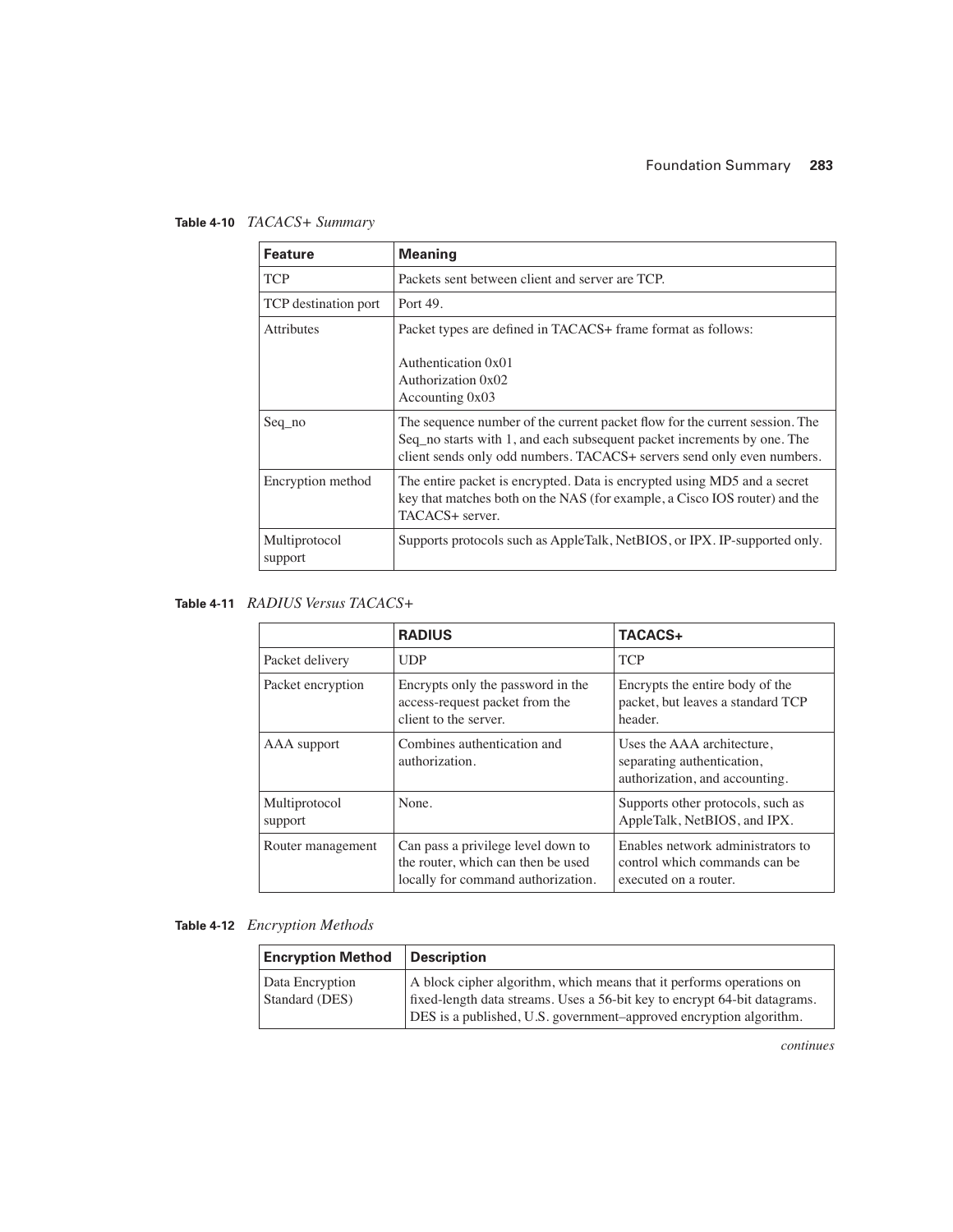| <b>Encryption Method</b>                     | <b>Description</b>                                                                                                                                                                                                                                                    |
|----------------------------------------------|-----------------------------------------------------------------------------------------------------------------------------------------------------------------------------------------------------------------------------------------------------------------------|
| Triple DES (3DES)                            | A variant of DES that iterates three times with three separate keys<br>(encrypts with one 56-bit key, decrypts with another 56-bit key, and then<br>encrypts with another 56-bit key).<br>Three keys are used to encrypt data, resulting in a 168-bit encryption key. |
| <b>Advanced Encryption</b><br>Standard (AES) | A new standard that replaces DES. Encryption key lengths are 128, 192,<br>and 256 bits.                                                                                                                                                                               |

## **Table 4-12** *Encryption Methods (Continued)*

### **Table 4-13** *IKE Phase I/II*

| <b>Phase</b> | <b>Tasks</b>                                                                                                   |
|--------------|----------------------------------------------------------------------------------------------------------------|
| IKE phase I  | Authenticates IPSec peers                                                                                      |
|              | Negotiates matching policy to protect IKE exchange                                                             |
|              | Exchanges keys using Diffie-Hellman                                                                            |
|              | Establishes the IKE security association                                                                       |
| IKE phase II | Negotiates IPSec SA parameters by using an existing IKE SA                                                     |
|              | Establishes IPSec security parameters                                                                          |
|              | Periodically renegotiates IPSec SAs to ensure security and that no intruders have<br>discovered sensitive data |
|              | Can also perform optional additional Diffie-Hellman exchange                                                   |

## **Table 4-14** *IPSec Terminology*

| Term                          | <b>Meaning</b>                                                                                                                                                                   |
|-------------------------------|----------------------------------------------------------------------------------------------------------------------------------------------------------------------------------|
| Internet Key Exchange (IKE)   | A protocol that provides utility services for IPSec, such as<br>authentication of peers, negotiation of IPSec SAs, and<br>encryption algorithms.                                 |
| Security association (SA)     | A connection between IPSec peers. An SA is unidirectional,<br>and two SAs are required to form a complete tunnel.                                                                |
| Message Digest 5 (MD5)        | A hash algorithm (128 bit) that takes an input message (of<br>variable length) and produces a fixed-length output message.<br>IKE uses MD5 or SHA-1 for authentication purposes. |
| Secure Hash Algorithm (SHA-1) | A hash algorithm (160 bit) that signs and authenticates data.                                                                                                                    |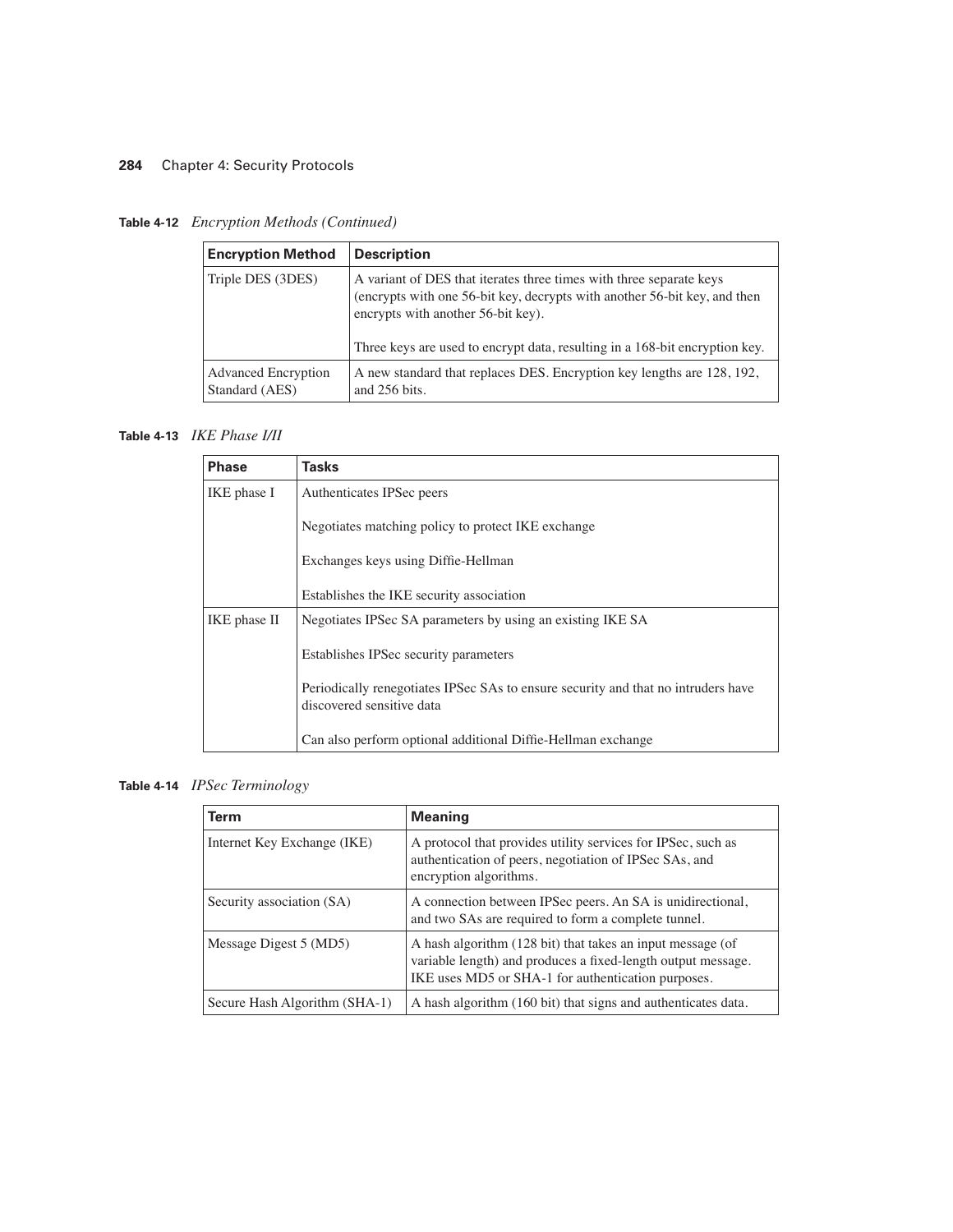| Term                                           | <b>Meaning</b>                                                                                                                                                                                                                                                                                                                               |
|------------------------------------------------|----------------------------------------------------------------------------------------------------------------------------------------------------------------------------------------------------------------------------------------------------------------------------------------------------------------------------------------------|
| RSA signatures                                 | RSA is a public-key encryption system used for authentication.<br>Users are assigned both private and public keys. The private<br>key is not available to the public and is used to decrypt<br>messages created with the public key. To have a signature<br>validated you need to have a CA sign the public key, making it<br>a certificate. |
| Certificate Authority (CA)                     | A trusted third party whose purpose is to sign certificates for<br>network entities it has authenticated.                                                                                                                                                                                                                                    |
| Authentication Header (AH)                     | Used to authenticate data. AH provides data origin<br>authentication and optional replay-detection services.                                                                                                                                                                                                                                 |
| <b>Encapsulating Security Payload</b><br>(ESP) | ESP (transport mode) does not encrypt the original IP header,<br>and only encrypts the IP data by placing a header in between<br>the original IP header and data. ESP (tunnel and transport<br>modes) provides data confidentiality, data integrity, and data<br>origin authentication.                                                      |
| Diffie-Hellman (DH)                            | Algorithm that is used to initiate and secure the session<br>between two hosts, such as routers.                                                                                                                                                                                                                                             |
| <b>Advanced Encryption Standard</b><br>(AES)   | A new encryption standard that is considered a replacement for<br>DES. The U.S. government made AES a standard in May 2002.<br>AES provides key lengths for 128, 192, and 256 bits.                                                                                                                                                          |

**Table 4-14** *IPSec Terminology (Continued)*

**Table 4-15** *Enabling TKIP on an Access Point*

| Step 1 | Enter global configuration mode:                                                          |
|--------|-------------------------------------------------------------------------------------------|
|        | configuration terminal                                                                    |
| Step 2 | Enter interface configuration mode for the radio interface:                               |
|        | interface dot11radio 0                                                                    |
| Step 3 | Enable WEP, MIC, and TKIP:                                                                |
|        | encryption [vlan vlan-id] mode wep {optional [key-hash]   mandatory [mic]<br>$[key-hash]$ |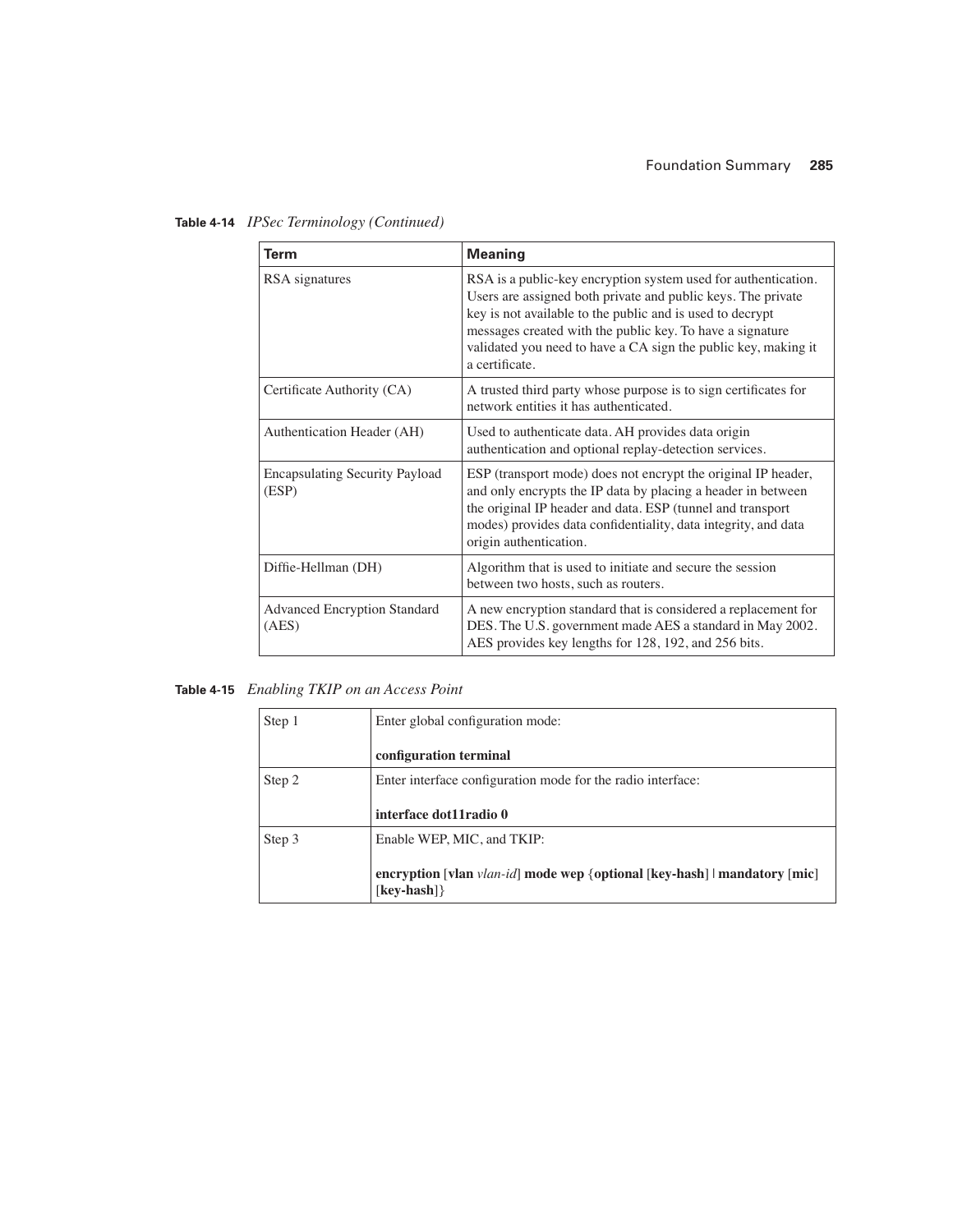# **Q & A**

The Q & A questions are designed to help you assess your readiness for the topics covered on the CCIE Security written exam and those topics presented in this chapter. This format should help you assess your retention of the material. A strong understanding of the answers to these questions will help you on the CCIE Security written exam. You can also look over the questions at the beginning of the chapter again for further review. As an additional study aid, use the CD-ROM provided with this book to take simulated exams, which draw from a database of over 500 multiple-choice questions.

Answers to these questions can be found in Appendix A, "Answers to Quiz Questions."

- **1.** Define the AAA model and a typical application on a Cisco IOS router.
- **2.** Can you allow a remote user authorization before the user is authenticated with AAA?
- **3.** What IOS command is required when enabling AAA for the first time?
- **4.** What is the privilege level of the following user? Assume AAA is not configured. R2>
- **5.** Define four possible RADIUS responses when authenticating the user through a RADIUS server.
- **6.** What are RADIUS attributes? Supply five common examples.
- **7.** What protocols does RADIUS use when sending messages between the server and client?
- **8.** What predefined destination UDP port number is RADIUS accounting information sent to?
- **9.** What does the following Cisco IOS software command accomplish on a Cisco IOS router?

aaa authentication ppp user-radius if-needed group radius

**10.** What is the RADIUS server IP address and key for the following configuration?

radius-server host 3.3.3.3 radius-server key GuitarsrocKthisplaneT

- **11.** TACACS+ is transported over what TCP server port number?
- **12.** What information is encrypted between a Cisco router and a TACACS+ server?
- **13.** What are the four possible packet types from a TACACS+ server when a user attempts to authenticate a Telnet session to a Cisco router configured for AAA, for example?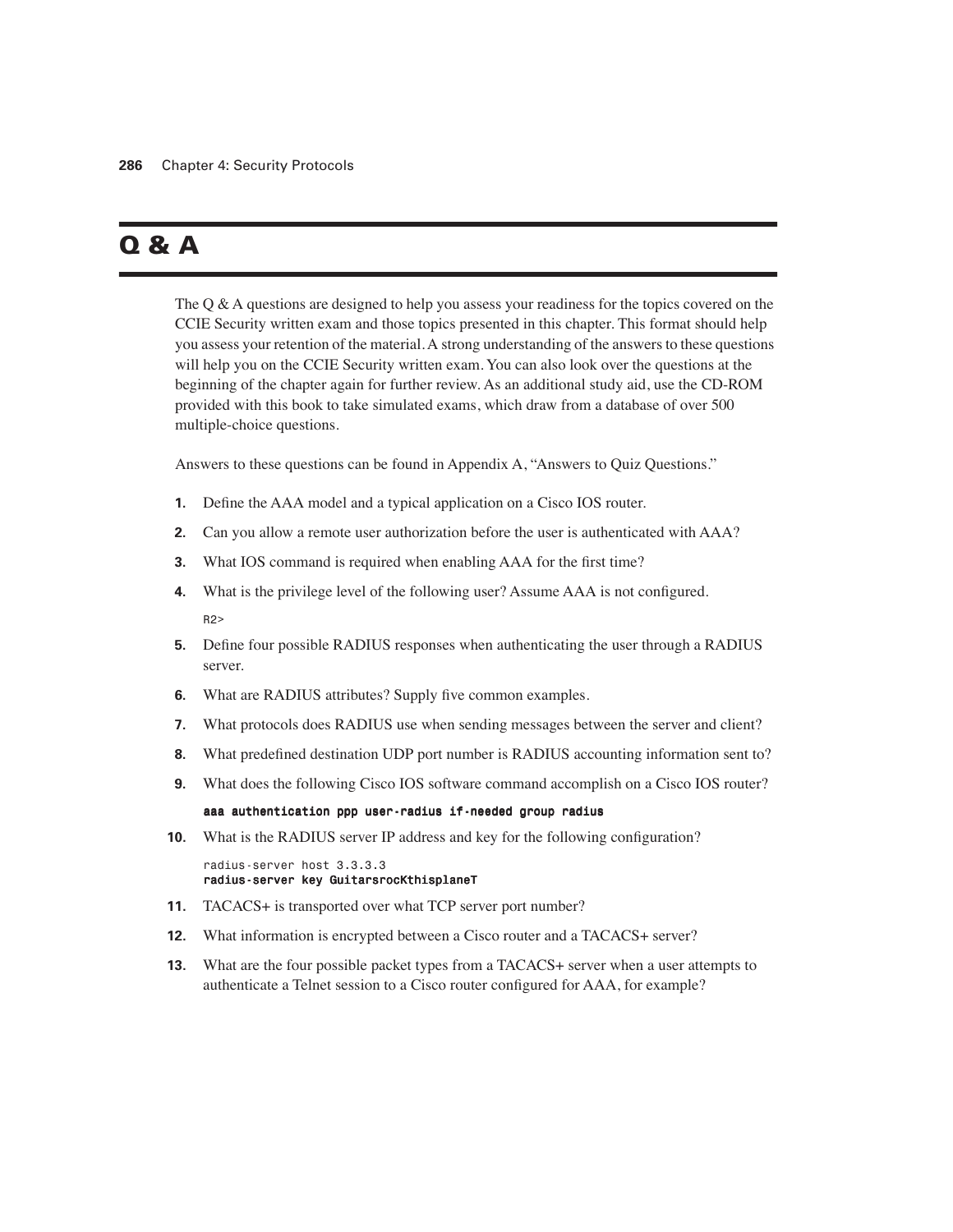- Q & A **287**
- **14.** What is the significance of the sequence number in the TACACS+ frame format?
- **15.** What does the following IOS command accomplish?

### aaa authentication ppp default if-needed group tacacs+ local

- **16.** What IOS command defines the remote TACACS+ server?
- **17.** What are the major difference between TACACS+ and RADIUS?

|                          | <b>RADIUS</b>                                                                                                                                                                                | TACACS+                                                                                     |
|--------------------------|----------------------------------------------------------------------------------------------------------------------------------------------------------------------------------------------|---------------------------------------------------------------------------------------------|
| Packet delivery          | <b>UDP</b>                                                                                                                                                                                   | <b>TCP</b>                                                                                  |
| Packet encryption        | Encrypts only the password in the<br>access-request packet from the client<br>to the server.                                                                                                 | Encrypts the entire body of the packet<br>but leaves a standard TCP header.                 |
| AAA support              | Combines authentication and<br>authorization. Accounting is handled<br>differently.                                                                                                          | Uses the AAA architecture, separating<br>authentication, authorization, and<br>accounting.  |
| Multiprotocol<br>support | None.                                                                                                                                                                                        | Supports other protocols, such as<br>AppleTalk, NetBIOS, and IPX.                           |
| Router management        | Does allow users to control which<br>commands can be executed on a<br>router. Can pass a privilege level down<br>to the router, which can then be used<br>locally for command authorization. | Enables network administrators to<br>control which commands can be<br>executed on a router. |

- **18.** What are the three most common threats from intruders that network administrators face?
- **19.** What is a hash in encryption terminology?
- **20.** Name the two modes of operation in IPSec and their characteristics.
- **21.** What does IKE accomplish?
- **22.** Certificate Enrollment Protocol is transported over what TCP port?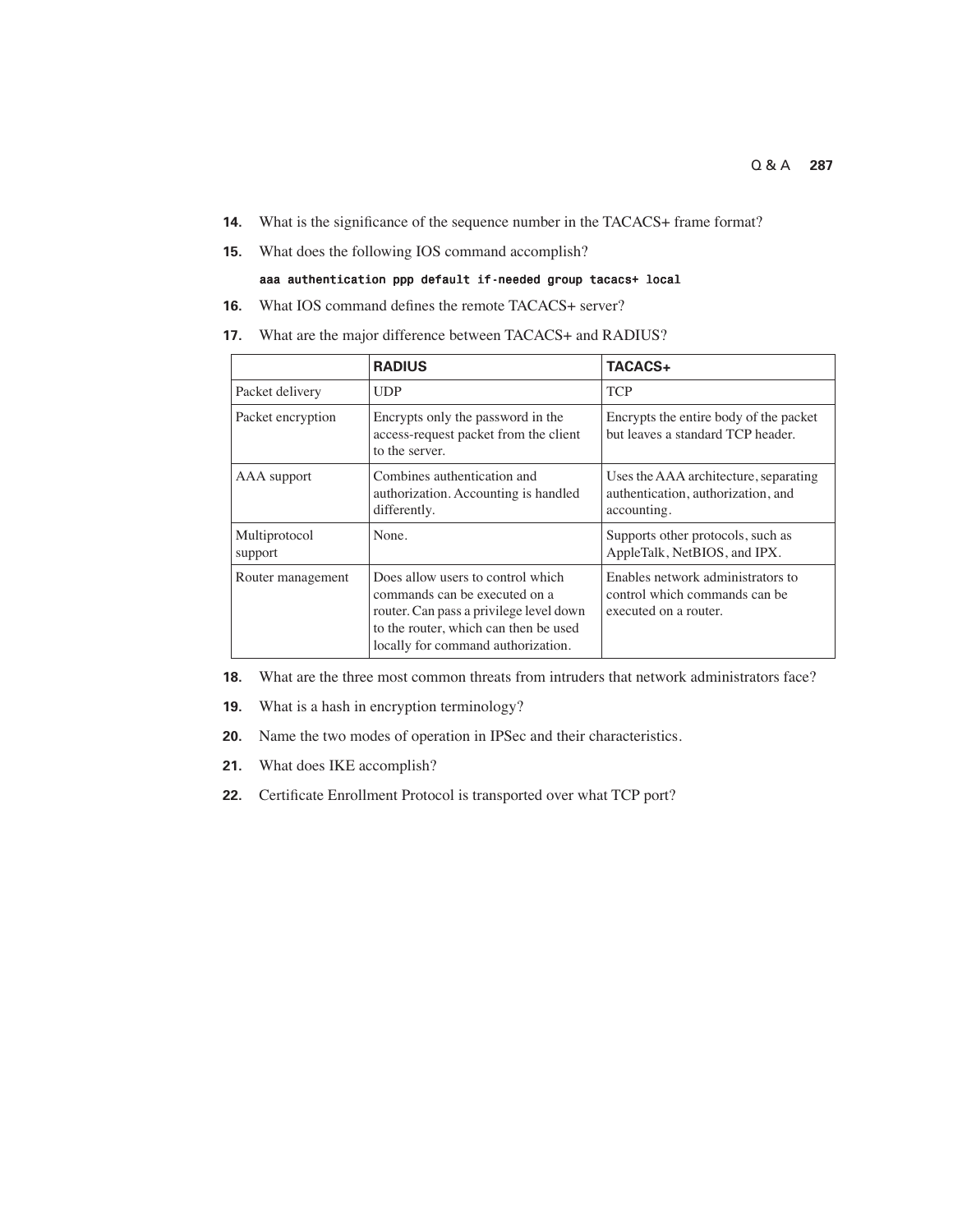# **Scenario**

## **Scenario: Configuring Cisco Routers for IPSec**

Figure 4-21 displays a simple two-router topology where traffic from network 131.108.100.0/24 is encrypted when it is sent to the remote network 131.108.200.0/24.





Example 4-19 displays the working configuration of R1, with lines numbered from 1 to 31.

**Example 4-19** *R1's Full Configuration* 

```
1. version 12.2
2. hostname R1
3. enable password cisco
4. crypto isakmp policy 1
5. hash md5
6. authentication pre-share
7. crypto isakmp key CCIE address 131.108.255.2
8. crypto ipsec transform-set anyname esp-des esp-sha-hmac 
9. mode tunnel
10. crypto map anyname1 1 ipsec-isakmp 
11. set peer 131.108.255.2
12. set security-association lifetime seconds 180
13. set transform-set anyname 
14. match address 100
15. interface Ethernet0/0
16. ip address 131.108.100.1 255.255.255.0
17. interface Serial0/0
18. ip address 131.108.255.1 255.255.255.252
```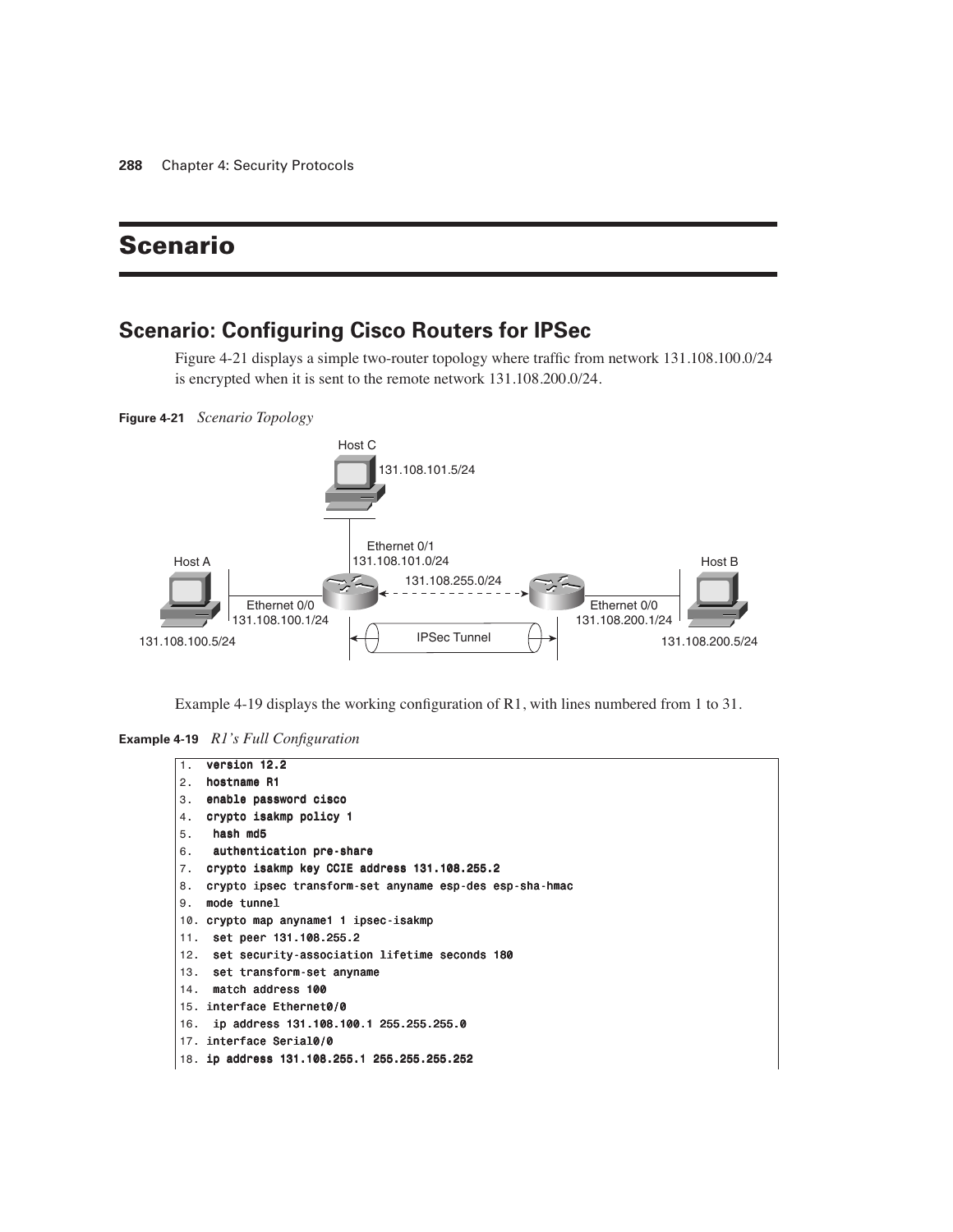```
Example 4-19 R1's Full Configuration (Continued)
```

```
19. encapsulation frame-relay
20. ip split-horizon
21. ip ospf network point-to-point
22. frame-relay map ip 131.108.255.2 102 broadcast
23. frame-relay interface-dlci 102
24. frame-relay lmi-type ansi
25. crypto map anyname1
26. interface Ethernet0/1
27. ip address 131.108.101.1 255.255.255.0
28. router ospf 1
29. network 131.108.0.0 0.0.255.255 area 0
30. access-list 100 permit ip 131.108.100.0 0.0.0.255 131.108.200.0 0.0.0.255
31. end
```
Example 4-20 displays the working configuration of R2, with lines numbered from 1 through 29.

**Example 4-20** *R2's Full Configuration* 

```
1. Version 12.2
2. hostname R2
3. enable password cisco
4. crypto isakmp policy 1
5. hash md5
6. authentication pre-share
7. crypto isakmp key CCIe address 131.108.255.1
8. crypto ipsec transform-set anyname esp-des esp-sha-hmac 
9. mode tunnel
10. crypto map anyname1 1 ipsec-isakmp 
11. set peer 131.108.255.1
12. set security-association lifetime seconds 180
13. set transform-set anyname 
14. match address 100
15. interface Ethernet0/0
16. ip address 131.108.200.1 255.255.255.0
17. interface Serial0/0
18. ip address 131.108.255.2 255.255.255.252
19. encapsulation frame-relay
20. ip split-horizon
21. ip ospf network point-to-point
22. frame-relay map ip 131.108.255.1 201 broadcast
23. frame-relay interface-dlci 201
24. frame-relay lmi-type ansi
25. crypto map anyname1
26. router ospf 1
27. network 131.108.0.0 0.0.255.255 area 0
28. access-list 100 permit ip 131.108.200.0 0.0.0.255 131.108.100.0 0.0.0.255
29. end
```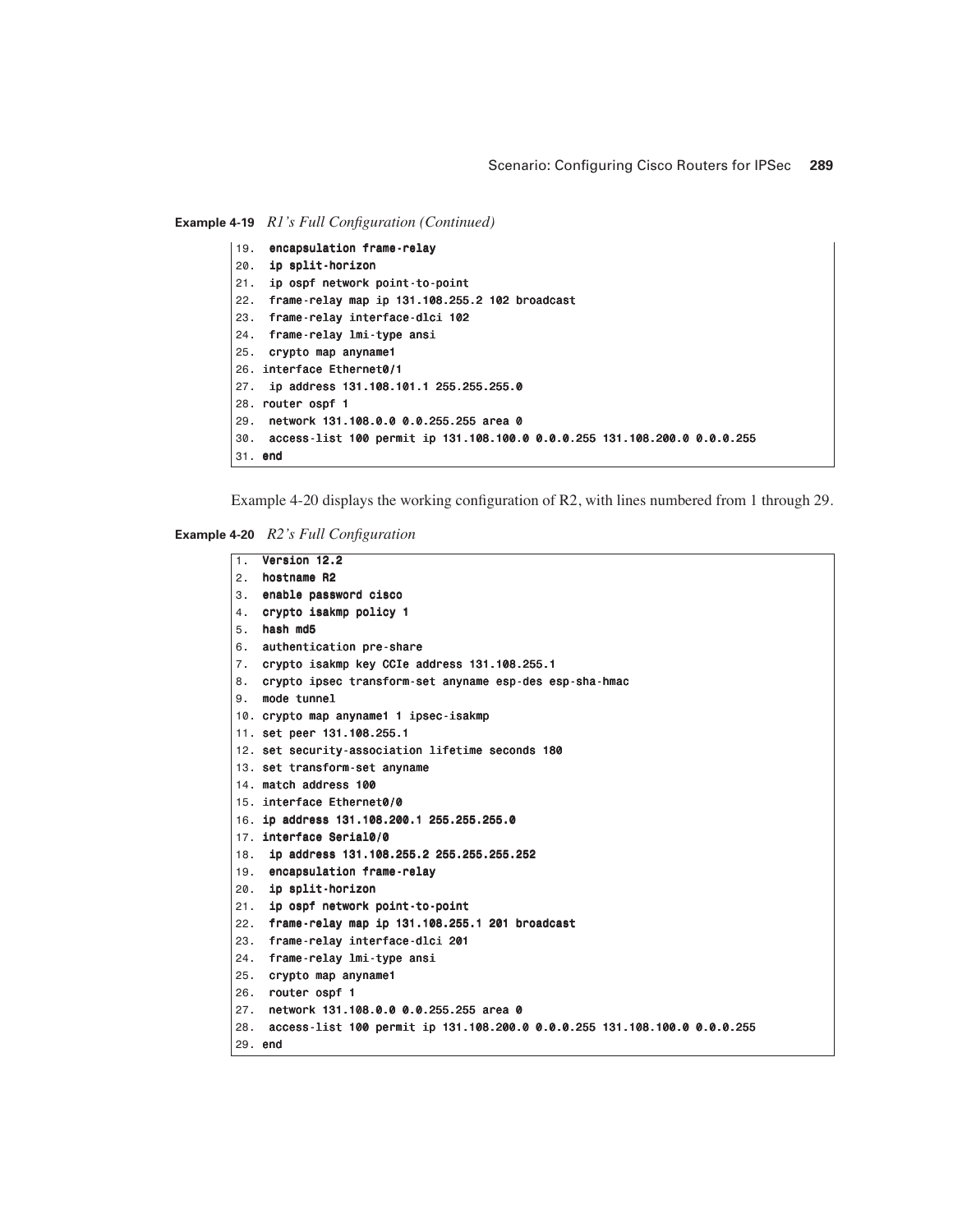The following debug output is seen on R1 after the network administrator pings remote network 131.108.100.1 from Router R2's console port.

**1.** Why will the IPSec tunnel not negotiate properly?

```
R2#debug crypto engine
Crypto Engine debugging is on
R2#ping
Protocol [ip]: 
Target IP address: 131.108.100.1
Repeat count [5]:
Datagram size [100]: 
Timeout in seconds [2]: 
Extended commands [n]: y
Source address or interface: 131.108.200.1
Type of service [0]: 
Set DF bit in IP header? [no]: 
Validate reply data? [no]: 
Data pattern [0xABCD]: 
Loose, Strict, Record, Timestamp, Verbose[none]: 
Sweep range of sizes [n]: 
Type escape sequence to abort.
Sending 5, 100-byte ICMP Echos to 131.108.100.1, timeout is 2 seconds:
22:58:55: CryptoEngine0: generate alg parameter
22:58:55: CRYPTO_ENGINE: Dh phase 1 status: 0
22:58:55: CRYPTO_ENGINE: Dh phase 1 status: 0
22:58:55: CryptoEngine0: generate alg parameter
22:58:55: CryptoEngine0: create ISAKMP SKEYID for conn id 1
22:58:55: CryptoEngine0: generate hmac context for conn id 1.
22:58:55: %CRYPTO-4-IKMP_BAD_MESSAGE: IKE message from 131.108.255.1 failed it
s sanity check or is malformed....
Success rate is 0 percent (0/5)
R2#
```
- **2.** What subnets will be encrypted between Routers R1 and R2?
- **3.** What IOS command produced the following display and from which router?

```
Crypto Map "anyname1" 1 ipsec-isakmp
         Peer = 131.108.255.2
         Extended IP access list 100
     access-list 100 permit ip 131.108.100.0 0.0.0.255 131.108.200.0 0.0.0.255
         Current peer: 131.108.255.2
         Security association lifetime: 4608000 kilobytes/180 seconds
         PFS (Y/N): N
         Transform sets={ anyname, }
         Interfaces using crypto map anyname1:
                 Serial0/0
```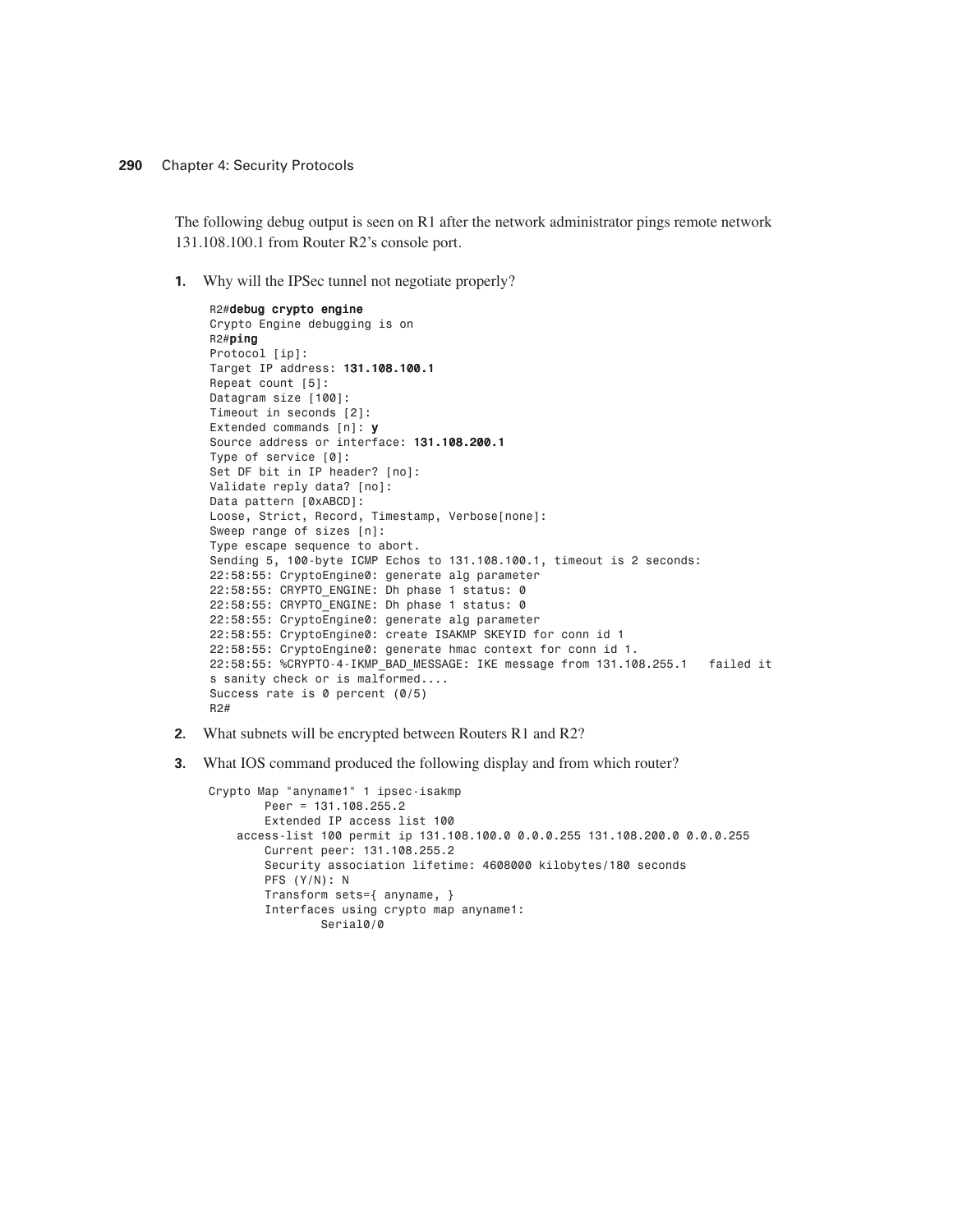**4.** Will Host A be able to communicate with Host B or Host C? The following displays are the IP routing tables on R1 and R2. (Assume the gateway configurations on the PCs are correct.)

R1's IP routing table:

| R <sub>1</sub> >show ip route                                          |
|------------------------------------------------------------------------|
| Codes: C - connected, , O - OSPF,                                      |
| 131.108.0.0/16 is variably subnetted, 4 subnets, 2 masks               |
| 131.108.255.0/30 is directly connected, Serial0/0<br>$\mathsf{C}$      |
| 0<br>131.108.200.0/24 [110/400] via 131.108.255.2, 00:52:00, Serial0/0 |
| $\mathsf{C}$<br>131.108.101.0/24 is directly connected, Ethernet0/1    |
| $\mathsf{C}$<br>$131.108.100.0/24$ is directly connected, Ethernet0/0  |
| R2's IP routing table:                                                 |

```
R2>show ip route
Codes: C - connected, , O - OSPF
131.108.0.0/16 is variably subnetted, 4 subnets, 2 masks<br>C 131.108.255.0/30 is directly connected, Serial0/0
         C 131.108.255.0/30 is directly connected, Serial0/0
C 131.108.200.0/24 is directly connected, Ethernet0/0
O 131.108.101.0/24 [110/58] via 131.108.255.1, 00:52:09, Serial0/0
131.108.100.0/24 [110/58] via 131.108.255.1, 00:52:09, Serial0/0
```
**5.** To allow the IP subnet 131.108.101.0/24 attached to the R1 Ethernet 0/1 interface to be encrypted over the IPSec tunnel and to communicate with the remote PC IP address 131.108.200.5, what configuration changes are required on which router?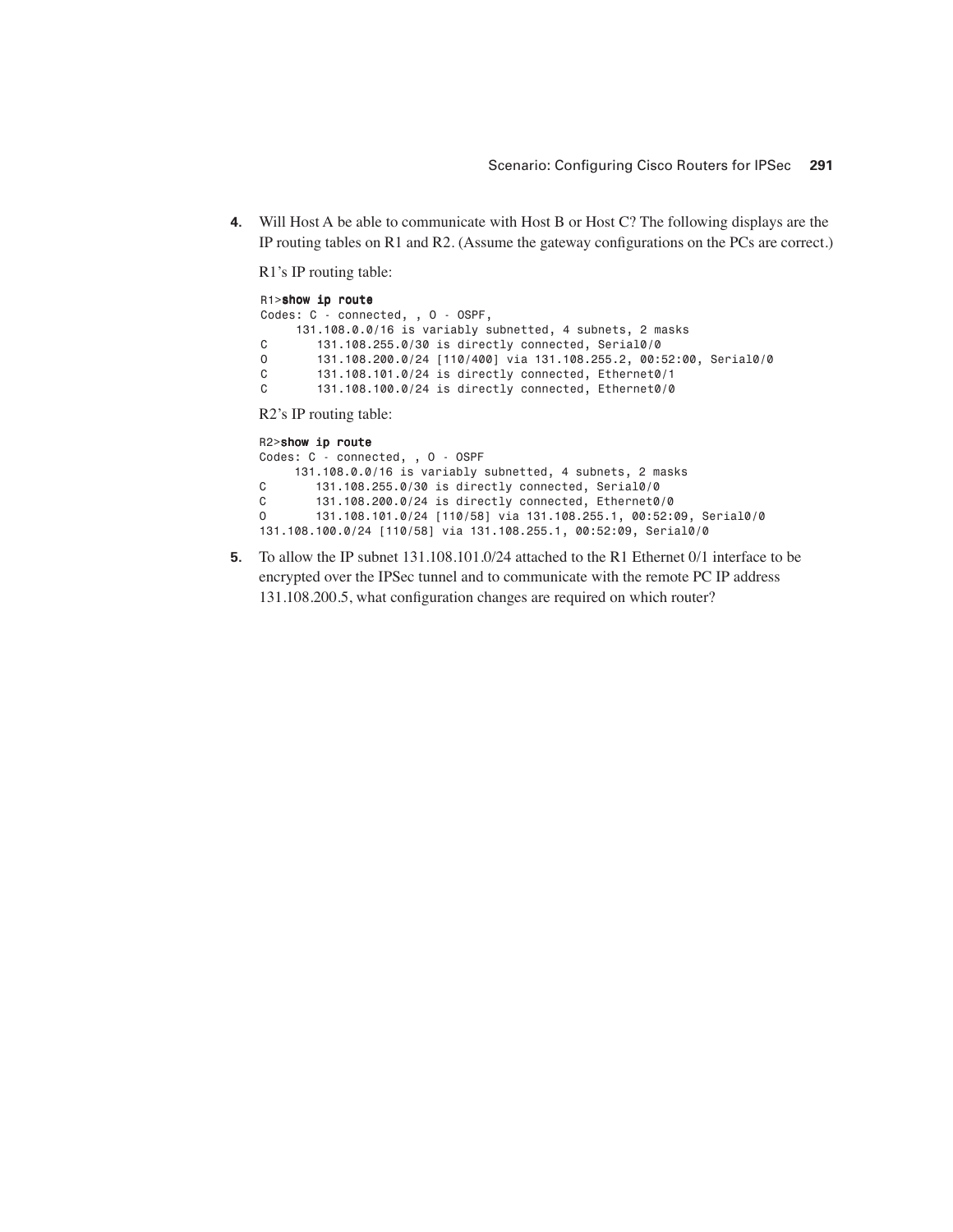## **Scenario Answers**

## **Scenario Solutions**

**1.** The following debug output advises the network administrator of the problem:

22:58:55: %CRYPTO-4-IKMP\_BAD\_MESSAGE: IKE message from 131.108.255.1 failed it s sanity check or is malformed....

During the IKE negotiation, the router reports a message that identifies the fault as the share password. R2 is configured with the password, CCIe (should match R1's preshared password set to CCIE). See Example 4-17, and code line 7.

Changing the IKE password to CCIE with the IOS command **crypto isakmp key CCIE address 131.108.255.1**, the following debug output confirms the IPSec connections by pinging from R2 Ethernet 0/0 IP address to R1 Ethernet 0/0 IP address:

```
R2#ping
Protocol [ip]: 
Target IP address: 131.108.100.1
Repeat count [5]: 
Datagram size [100]: 
Timeout in seconds [2]: 
Extended commands [n]: y
Source address or interface: 131.108.200.1
Type of service [0]: 
Set DF bit in IP header? [no]: 
Validate reply data? [no]: 
Data pattern [0xABCD]: 
Loose, Strict, Record, Timestamp, Verbose[none]: 
Sweep range of sizes [n]: 
Type escape sequence to abort.
Sending 5, 100-byte ICMP Echos to 131.108.100.1, timeout is 2 seconds:
23:12:21: CryptoEngine0: generate alg parameter
23:12:21: CRYPTO_ENGINE: Dh phase 1 status: 0
23:12:21: CRYPTO_ENGINE: Dh phase 1 status: 0
23:12:21: CryptoEngine0: generate alg parameter
23:12:21: CryptoEngine0: create ISAKMP SKEYID for conn id 1
23:12:21: CryptoEngine0: generate hmac context for conn id 1
23:12:21: CryptoEngine0: generate hmac context for conn id 1
23:12:21: CryptoEngine0: generate hmac context for conn id 1
23:12:21: CryptoEngine0: clear dh number for conn id 1
23:12:22: CryptoEngine0: generate hmac context for conn id 1
23:12:22: validate proposal 0
23:12:22: validate proposal request 0
23:12:22: CryptoEngine0: generate hmac context for conn id 1.!!!!
Success rate is 80 percent (4/5), round-trip min/avg/max = 12/13/16 ms
R2#
```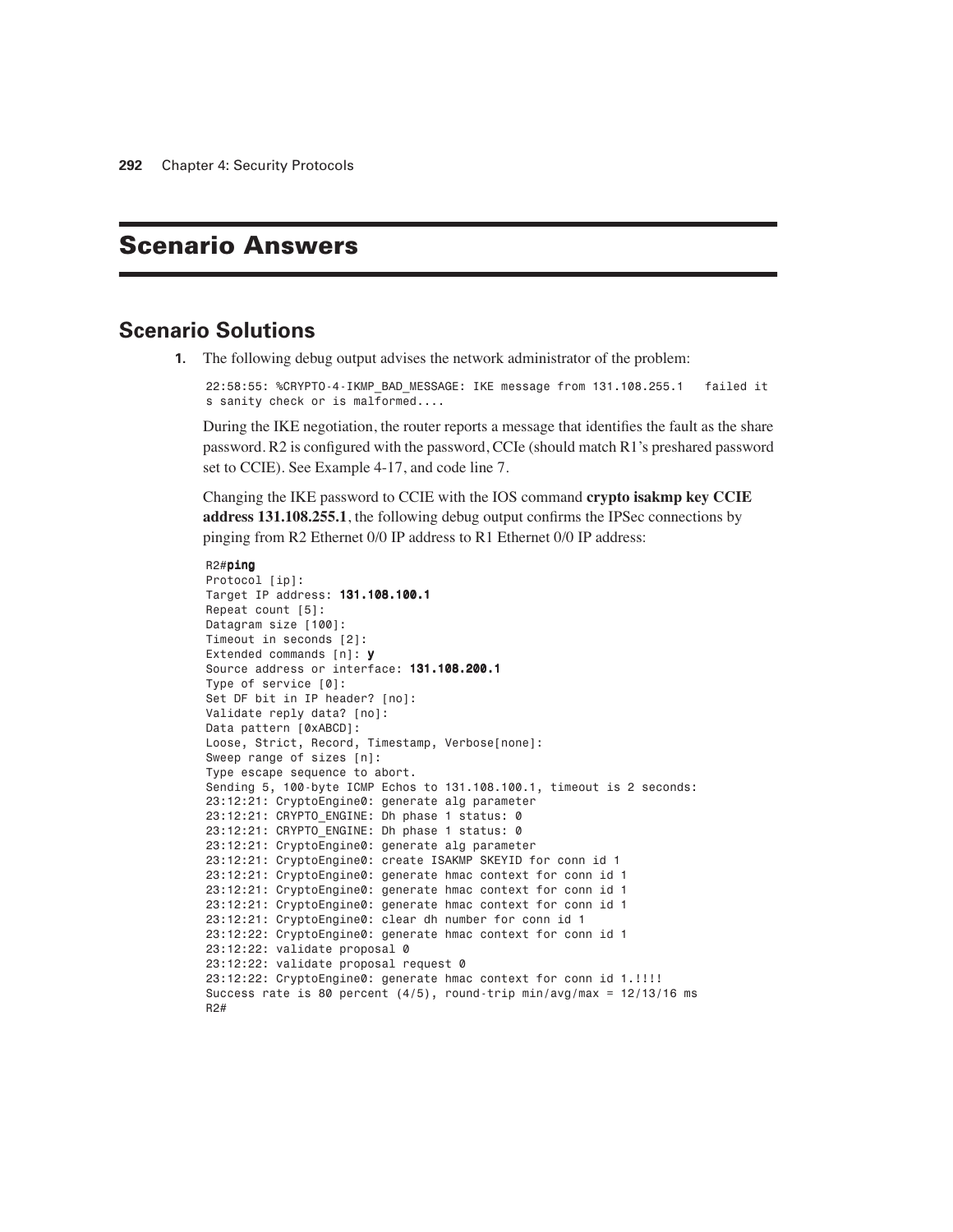The first ping packet fails because the IPSec tunnel has not yet been created. Then, the IPSec tunnel is successfully brought up between R1 and R2.

**2.** Access-list 100 on both routers defines the IP subnets that need to be encrypted between R1 and R2. Packets flowing between subnets 131.108.100.0/24 and 131.108.200.0/24 will be encrypted.

R1's ACL is as follows:

```
access-list 100 permit ip 131.108.100.0 0.0.0.255 131.108.200.0 0.0.0.255
R2's ACL is as follows:
```
access-list 100 permit ip 131.108.200.0 0.0.0.255 131.108.100.0 0.0.0.255

- **3.** The **show crypto map** IOS command displays the remote peer address and the transform set. The previous displays are taken from R1 because the remote peer address is displayed as 131.108.255.2 (R2's serial 0/0 IP address).
- **4.** Yes, because IPSec has nothing to do with routing IP data, IPSec will encrypt only data as configured. R1 has a remote entry to the network residing on R2, and R2 has a remote entry to the network residing on R1. Traffic between A and C and B and C will not be encrypted; only traffic between A and B will be encrypted.

Here is a sample ping request from R2 to R1 and Host A and Host C:

```
R2>ping 131.108.100.1
Type escape sequence to abort.
Sending 5, 100-byte ICMP Echos to 131.108.100.1, timeout is 2 seconds:
!!!!!
Success rate is 100 percent (5/5), round-trip min/avg/max = 4/6/8 ms
R2R2>ping 131.108.101.1
Type escape sequence to abort.
Sending 5, 100-byte ICMP Echos to 131.108.101.1, timeout is 2 seconds:
!!!!!
Success rate is 100 percent (5/5), round-trip min/avg/max = 4/6/8 ms
R2>
R2>ping 131.108.100.5
Type escape sequence to abort.
Sending 5, 100-byte ICMP Echos to 131.108.100.5, timeout is 2 seconds:
!!!!!
Success rate is 100 percent (5/5), round-trip min/avg/max = 4/6/8 ms
R2R2>ping 131.108.101.5
Type escape sequence to abort.
Sending 5, 100-byte ICMP Echos to 131.108.105.1, timeout is 2 seconds:
!!!!!
Success rate is 100 percent (5/5), round-trip min/avg/max = 4/6/8 ms
```